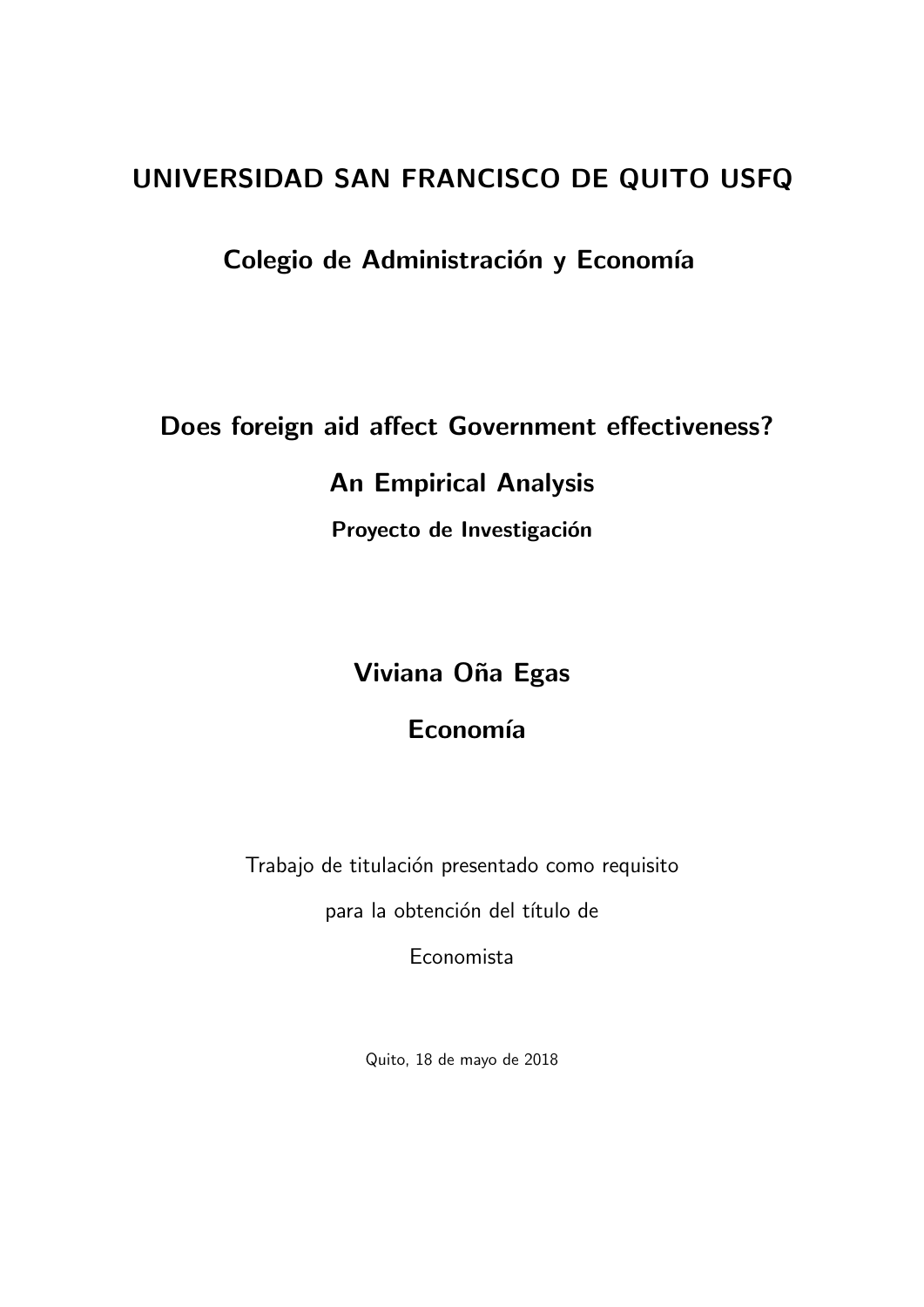# UNIVERSIDAD SAN FRANCISCO DE QUITO USFQ COLEGIO DE ADMINISTRACIÓN Y ECONOMÍA

# HOJA DE CALIFICACIÓN DE TRABAJO DE TITULACIÓN

# Does foreign aid affect Government effectiveness? An empirical analysis

## Viviana Oña Egas

| Calificación:                          |                          |
|----------------------------------------|--------------------------|
| Nombre del profesor, Título académico: | Diego F. Grijalva, Ph.D. |
|                                        |                          |

Firma del profesor:

Quito, 18 de mayo de 2018

. . . . . . . . . . . . . . . . . . . . . . . .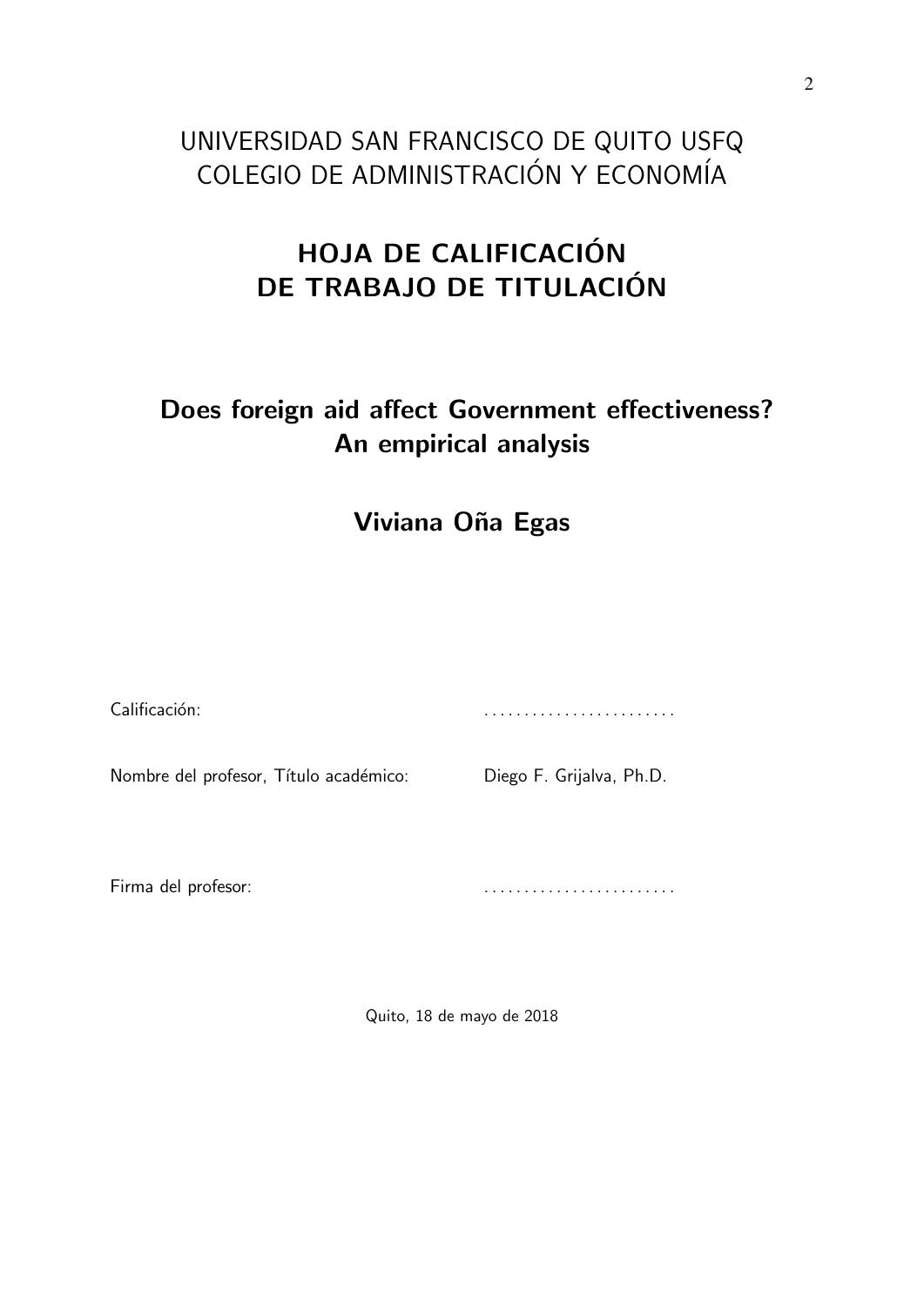#### Derechos de Autor

Por medio del presente documento certifico que he leído la Política de Propiedad Intelectual de la Universidad San Francisco de Quito y estoy de acuerdo con su contenido, por lo que los derechos de propiedad intelectual del presente trabajo de investigación quedan sujetos a lo dispuesto en la Política.

Así mismo, autorizo a la USFQ para que realice la digitalización y publicación de este trabajo de investigación en el repositorio virtual, de conformidad a lo dispuesto en el Art. 144 de la Ley Orgánica de Educación Superior.

Firma del estudiante: . . . . . . . . . . . . . . . . . . . . . . . . . . . . . . . . . . . .

Nombres y Apellidos: Viviana Oña Egas

Código: 00117873

Cédula de Identidad : 1721344842

Lugar y fecha: Quito, 18 de mayo de 2018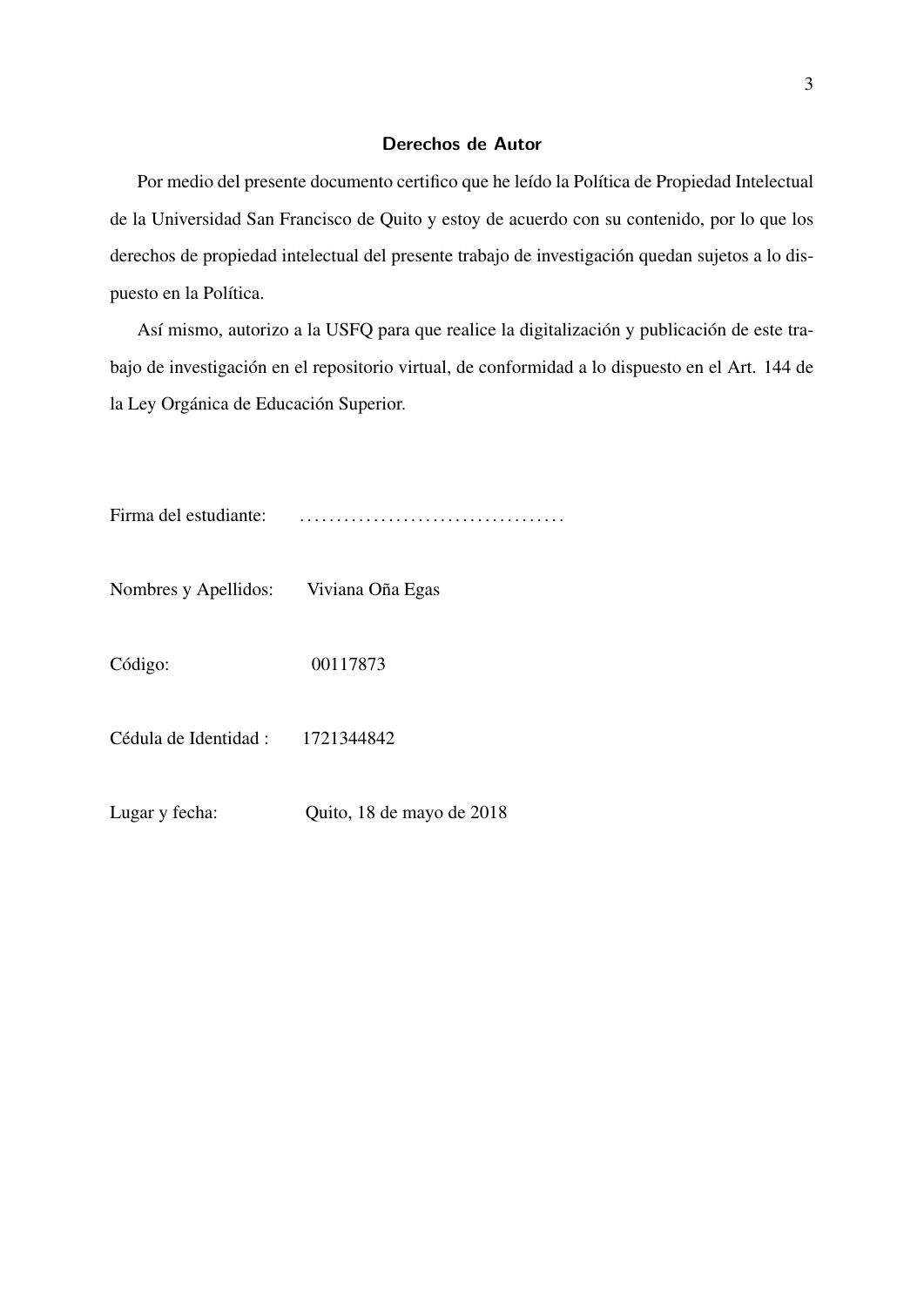## AGRADECIMIENTOS

Agradezco a mis padres, Jacobo y Susana, por el apoyo, la confianza y la seguridad que me han brindado a lo largo de estos años; este logro es tanto mío como de ellos. A mi hermana, Camila, por su ejemplo y motivación. A Diego Grijalva, por ser un soporte y una guía constante durante este proceso, y por impulsarme a desafiar mis capacidades y a superar mis propias expectativas. A Marithza Velez, por los consejos, las risas y la amistad. A mis amigos y ´ amigas, por su acompañamiento incondicional a lo largo de mi carrera universitaria.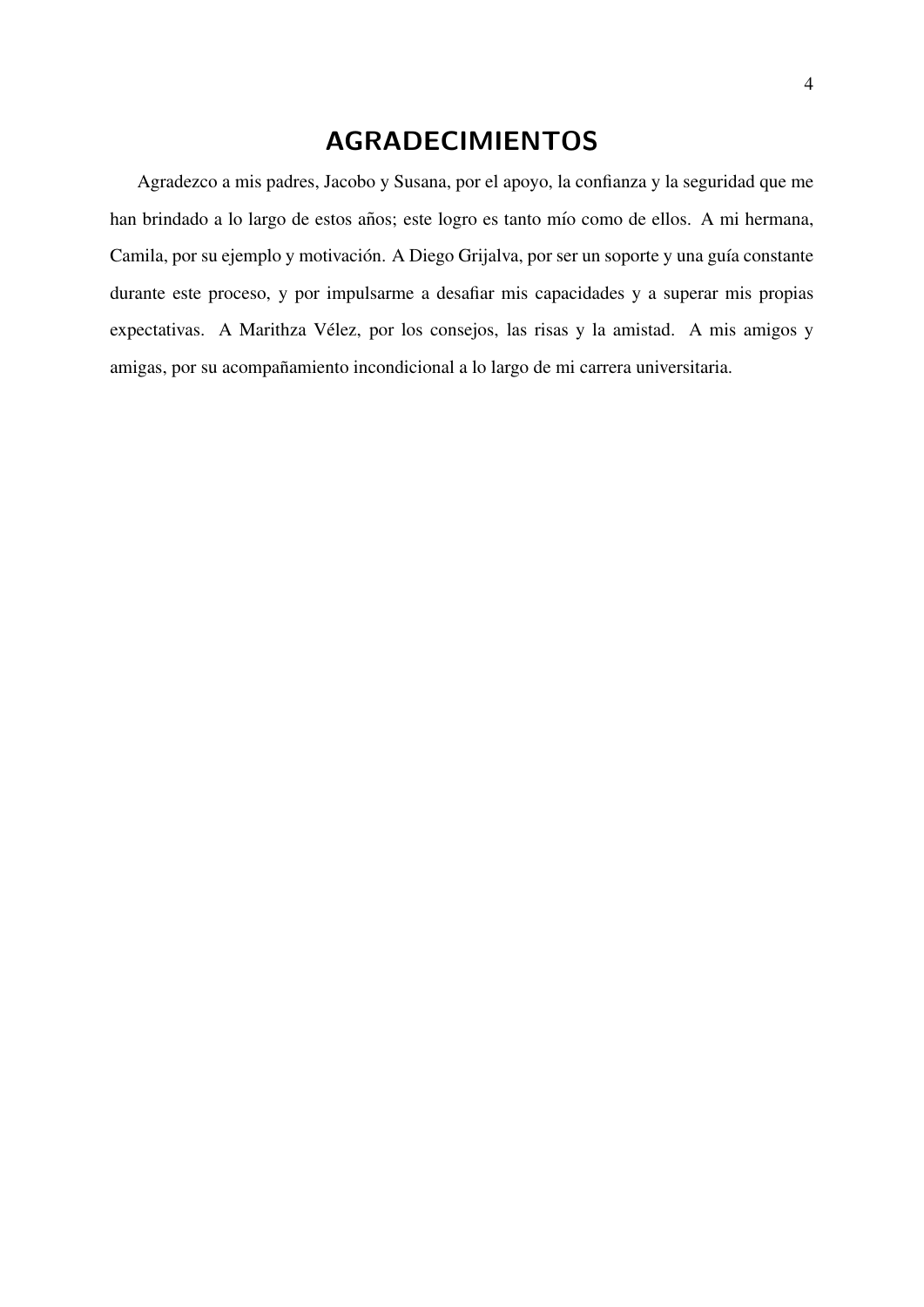### RESUMEN

El presente trabajo analiza la relacion causal entre la Ayuda Oficial para el Desarrollo y la ´ efectividad del Gobierno central en una muestra de 173 países durante el período comprendido entre 1995 y 2015. Mediante una estimación de Sistema de Método Generalizado de Momentos se encuentra que la ayuda extranjera para el desarrollo tiene un efecto negativo y significativo sobre la efectividad del Gobierno central. Este resultado es consistente ante la inclusión de diversas variables de control. Además, el PIB per cápita, la participación de las mujeres en el poder legislativo, el control de la corrupción y las restricciones políticas tienen un efecto positivo y significativo sobre la efectividad del Gobierno central.

Adicionalmente, se analiza la causalidad reversa entre la efectividad del Gobierno y la ayuda oficial para el desarrollo. Mediante un Sistema de Metodo Generalizado de Momentos se en- ´ cuentra que no existe un efecto significativo de la efectividad del Gobierno central sobre la ayuda oficial para el desarrollo. Los resultados tambien revelan que el monto de ayuda ex- ´ tranjera para el desarrollo rezagado un periodo tiene un efecto positivo y significativo sobre el monto contemporáneo.

*Palabras clave:* Asistencia oficial para el desarrollo, efectividad del Gobierno, Sistema GMM, paneles dinámicos, correlación serial, variables instrumentales, sesgo por omisión de variables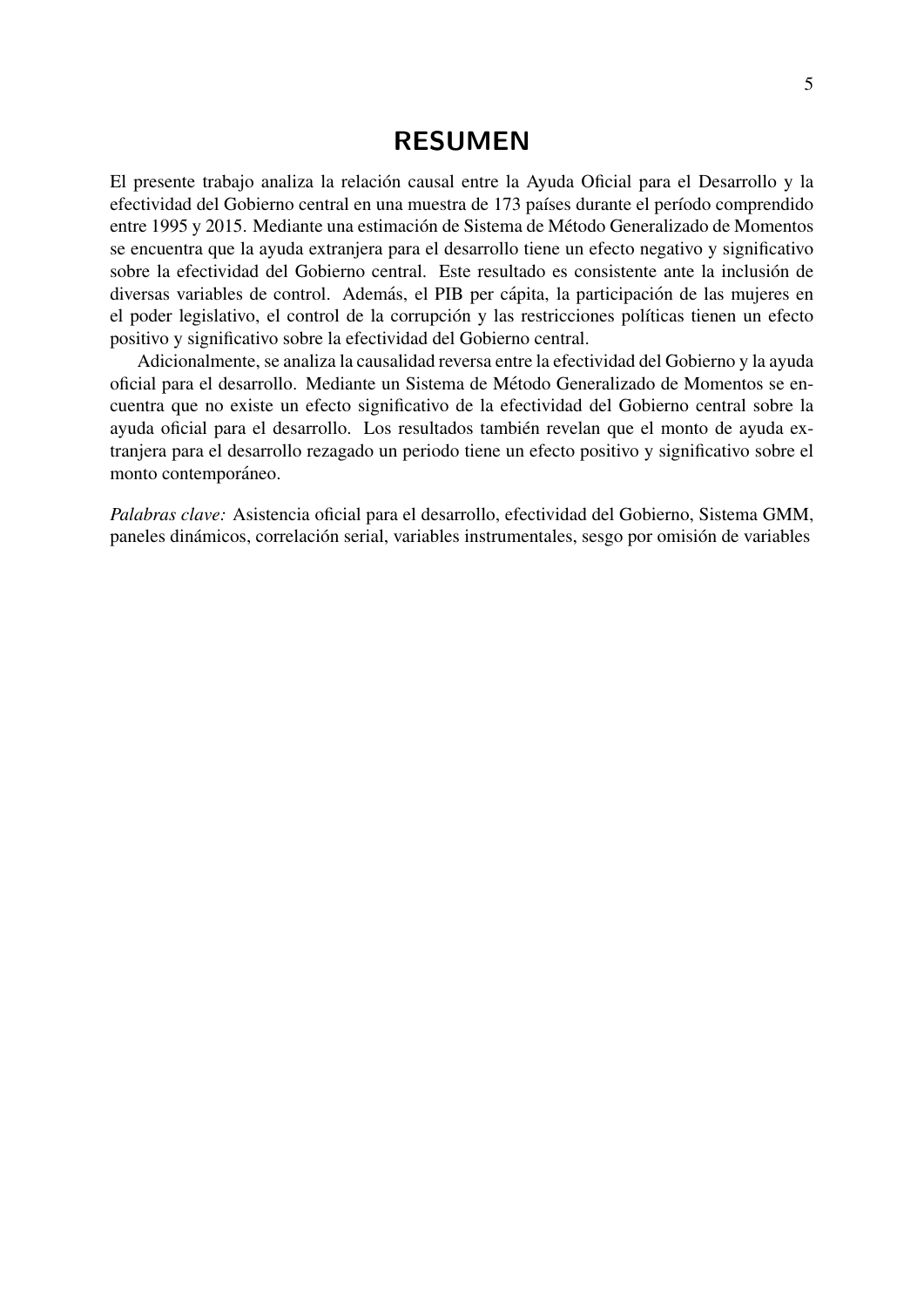## ABSTRACT

This paper analyses the causal relationship between Official Development Assistance and Government effectiveness for a general sample of 173 countries during the period between 1995 and 2015. Using a System Generalized Method of Moments (GMM) estimation, I find that a country's net official development assistance inflows have a negative significant effect on the effectiveness of its central Government. This result remains after the inclusion of additional control variables. Furthermore, GDP per capita, participation of women in the legislative branch, control of corruption, and political constraints have a positive significant effect on a country's Government effectiveness.

Additionally, this paper studies the reverse causality between Government effectiveness and official development assistance. Using a System GMM estimation, I find that Government effectiveness has no significant effect on official development assistance. Results also reveal that one-period lagged official development assistance has a positive significant effect on current foreign aid inflows.

*Keywords:* Official development assistance, Government effectiveness, System GMM, dynamic panel, serial correlation, instrumental variables, omitted variable bias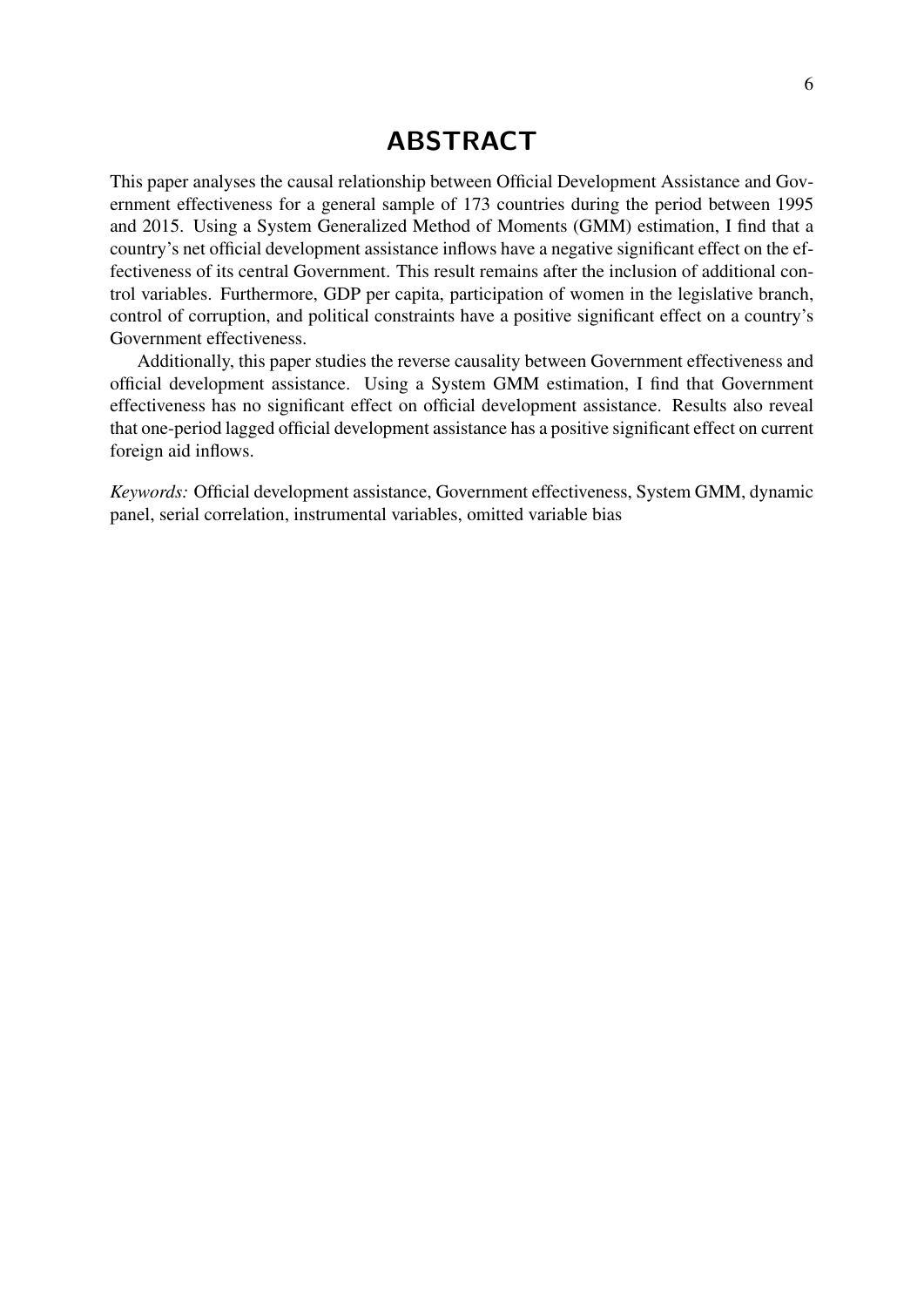# TABLE OF CONTENTS

|                |                                                                                                                                                                                                                                | 9         |
|----------------|--------------------------------------------------------------------------------------------------------------------------------------------------------------------------------------------------------------------------------|-----------|
| $\mathbf{1}$   |                                                                                                                                                                                                                                | <b>10</b> |
| $\overline{2}$ |                                                                                                                                                                                                                                | 14        |
|                | Government effectiveness: definition and determinants<br>2.1                                                                                                                                                                   | 14        |
|                | 2.2                                                                                                                                                                                                                            | 20        |
| $\mathbf{3}$   |                                                                                                                                                                                                                                | 28        |
|                | 3.1                                                                                                                                                                                                                            | 28        |
|                | 3.2                                                                                                                                                                                                                            | 37        |
| 4              |                                                                                                                                                                                                                                | 38        |
| 5              | Empirical Results in the contract of the contract of the contract of the contract of the contract of the contract of the contract of the contract of the contract of the contract of the contract of the contract of the contr | 41        |
|                | Estimated effect of foreign aid on Government effectiveness<br>5.1                                                                                                                                                             | 42        |
|                | Reverse causality: The effect of Government effectiveness on foreign aid receipts 49<br>5.2                                                                                                                                    |           |
| 6              |                                                                                                                                                                                                                                | 51        |
| 7              |                                                                                                                                                                                                                                | 54        |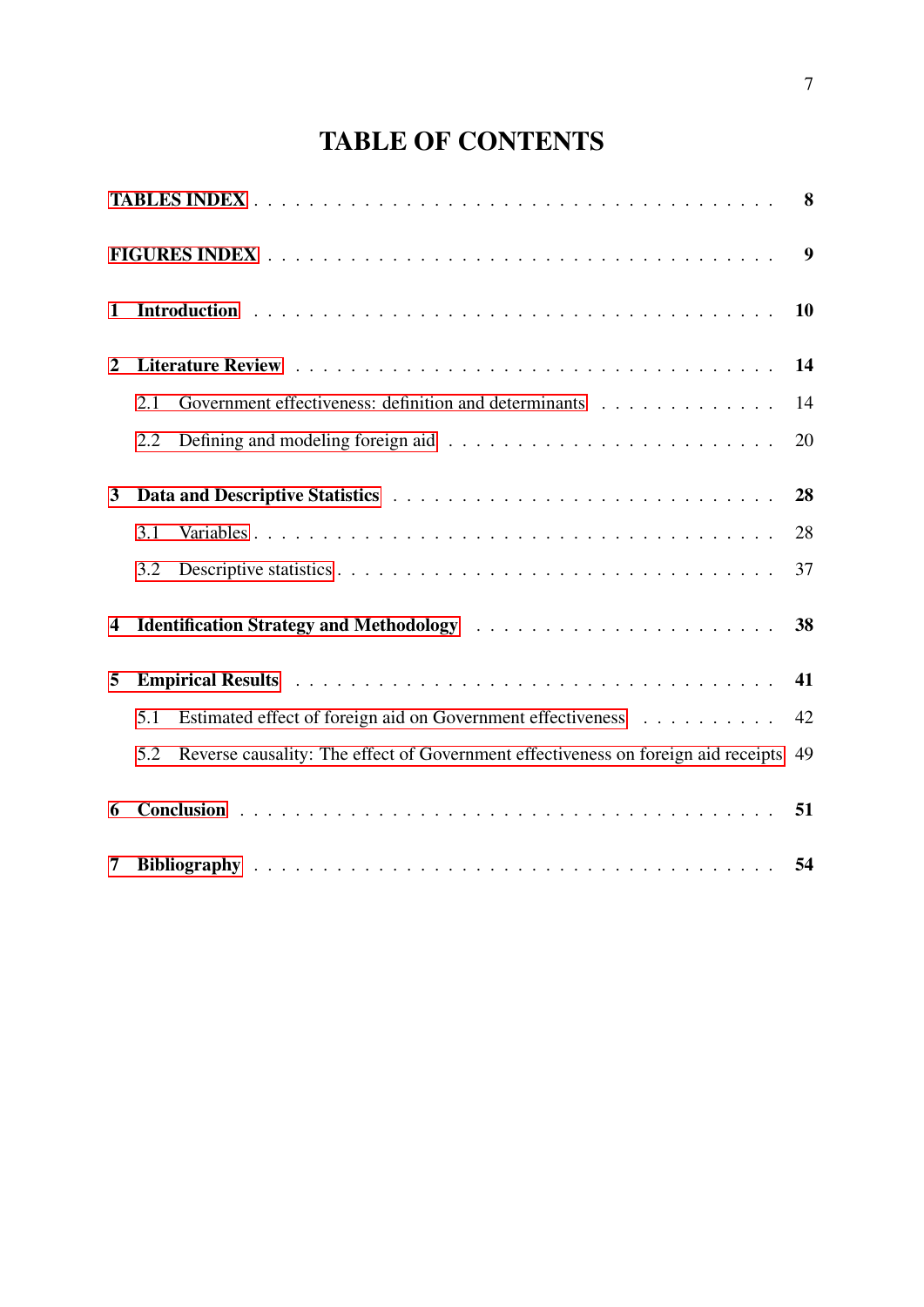# TABLES INDEX

<span id="page-7-0"></span>

| 1               |                                                                                        |  |
|-----------------|----------------------------------------------------------------------------------------|--|
| $\overline{2}$  |                                                                                        |  |
| 3 <sup>1</sup>  |                                                                                        |  |
| $\overline{4}$  | Mean values for all variables, by region (restricted sample) $\ldots \ldots \ldots$ 38 |  |
| 5 <sup>5</sup>  |                                                                                        |  |
| 6               |                                                                                        |  |
| $7\overline{ }$ |                                                                                        |  |
| 8               |                                                                                        |  |
| 9               |                                                                                        |  |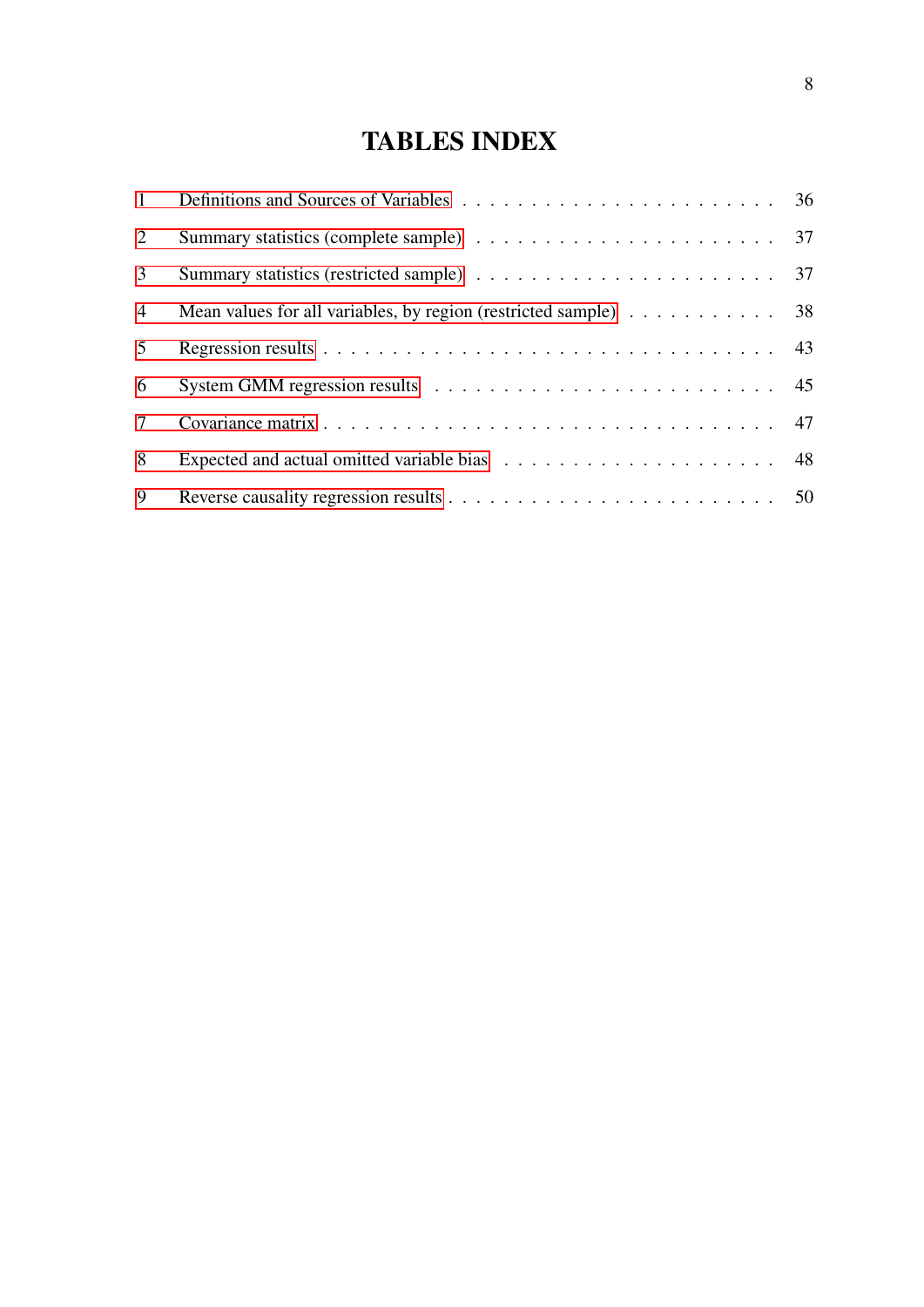# FIGURES INDEX

<span id="page-8-0"></span>

| $\mathbf{1}$ | World average net official development assistance, 1960-2015 11          |    |
|--------------|--------------------------------------------------------------------------|----|
| 2            |                                                                          |    |
| 3            |                                                                          |    |
| 4            | World Average Official Development Assistance, 1995 - 2015 33            |    |
| 5            | Average Official Development Assistance by region, 1995 - 2015 33        |    |
| 6            | Net Official Development Assistance and Aid vs. Government Effectiveness | 34 |
| $\tau$       | Relationship between Government effectiveness and control variables 36   |    |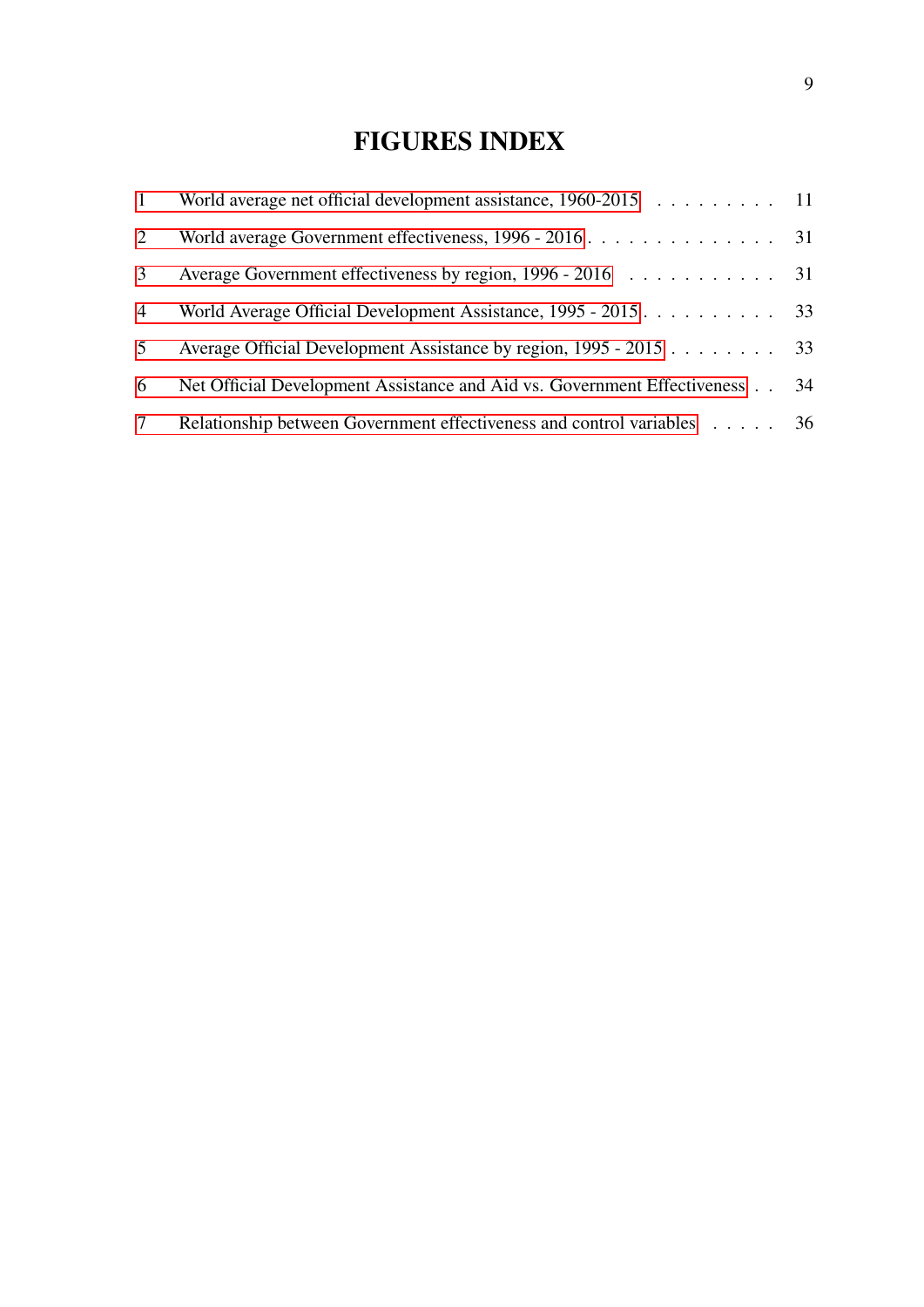### <span id="page-9-0"></span>1 Introduction

Foreign funds have been widely used as one of the main tools to promote socioeconomic and political development in emergent economies. As "most underdeveloped countries depend heavily on external resources to increase their per capita income", "the inflow of external resources [. . . ] has become virtually a separate factor of production" [\(Chenery & Strout, 1966,](#page-55-0) p. 679). For this reason, there has been a growing debate regarding the effects of foreign funds in promoting growth, stability, and development in recipient countries. This paper aims to determine whether foreign aid has favored or hindered political development, through its impact on Government effectiveness.

During the last decades, official development inflows have followed an upward trend, as shown in Figure [1.](#page-10-0) Moreover, the members of the Development Assistance Committee of the Organization for Economic Cooperation and Development (OECD) contribute with more than US\$140 billion per year in the form of development aid flows, and their official development assistance averages 0.32% of their gross national income [\(OECD, 2016\)](#page-57-0). However, despite the increasing annual disbursements of aid from developed to less developed countries, economists have failed to reach consensus regarding the effectiveness of foreign aid to promote economic growth, increase political stability and improve social welfare in recipient countries.

In this sense, numerous research studies explore whether increasing amounts of foreign aid have positive economic consequences in the beneficiary countries. Brückner [\(2011\)](#page-54-0), [Clemens](#page-55-1) [et al.](#page-55-1) [\(2011\)](#page-55-1), [Minoiu & Reddy](#page-57-1) [\(2010\)](#page-57-1), [Sachs](#page-58-0) [\(2005\)](#page-58-0), [Arndt et al.](#page-53-1) [\(2010,](#page-53-1) [2015\)](#page-53-2), among other authors, find that foreign aid does have a positive effect on short and long-run economic growth, while others such as [Easterly](#page-55-2) [\(2003\)](#page-55-2), [Rajan & Subramanian](#page-58-1) [\(2008\)](#page-58-1), [Murphy & Tresp](#page-57-2) [\(2006\)](#page-57-2), and [Deaton](#page-55-3) [\(2015\)](#page-55-3) find no real evidence supporting foreign aid's effect on growth and question its effectiveness to alleviate poverty. Given these contradictory results, researchers have sought to determine the different characteristics and conditions that foster growth in developing economies, and whether the effect of foreign aid is conditional on any of these characteristics. Authors such as [Easterly & Rebelo](#page-55-4) [\(1993\)](#page-55-4), [Fischer](#page-55-5) [\(1993\)](#page-55-5), [Sachs & Warner](#page-58-2) [\(1995\)](#page-58-2), [Chen &](#page-55-6) [Feng](#page-55-6) [\(1996\)](#page-55-6), [Acemoglu et al.](#page-53-3) [\(2001\)](#page-53-3), and [Aguiar & Amador](#page-53-4) [\(2011\)](#page-53-4), find that economic growth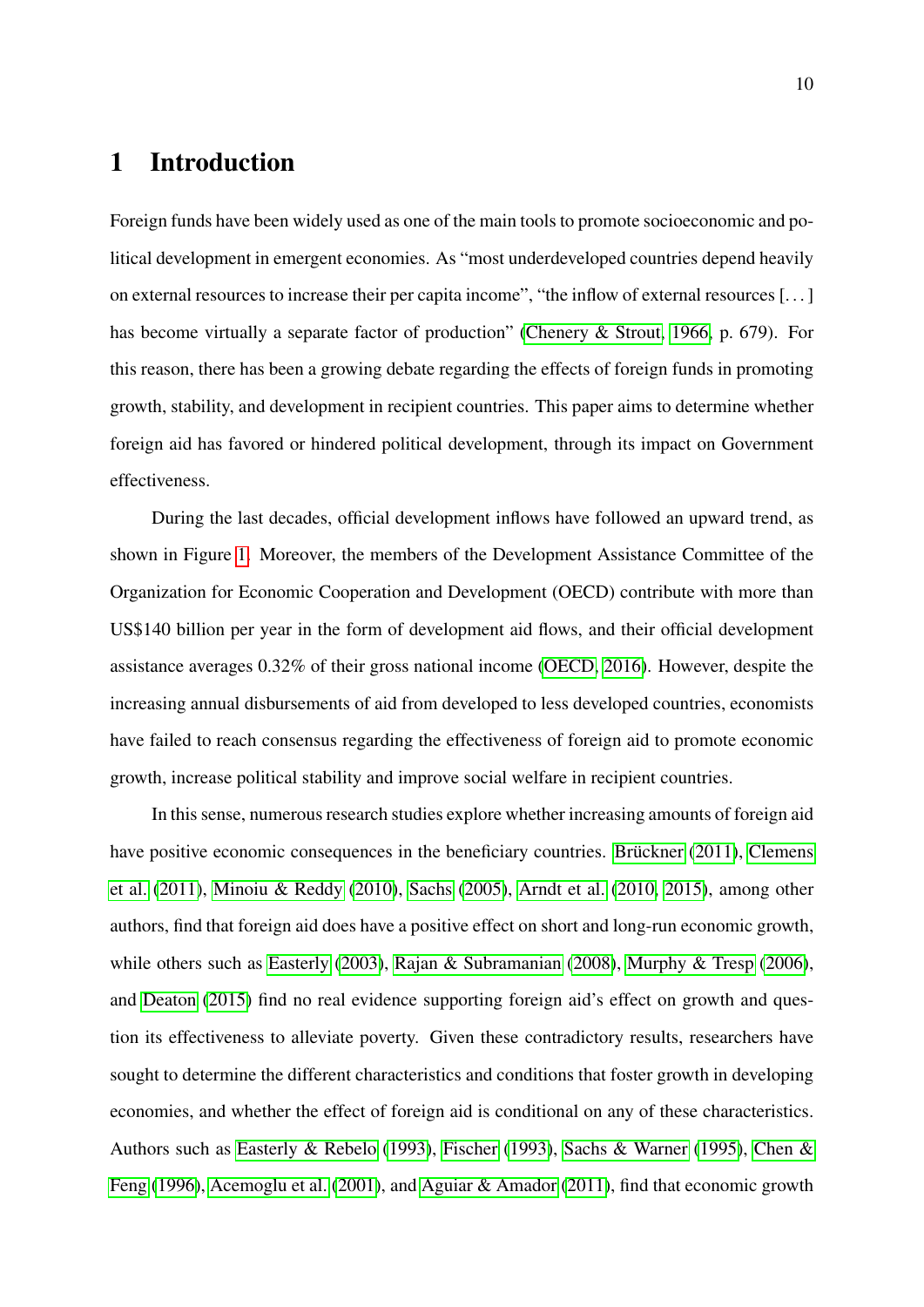

<span id="page-10-0"></span>Figure 1: World average net official development assistance, 1960-2015

Source: World Bank World Development Indicators

depends, to a large extent, on the country's own institutions and policies. Certainly, "political and legal institutions play a central role in setting the environment that can nurture prosperity and economic growth" [\(Deaton, 2015,](#page-55-3) p. 388). Therefore, foreign aid might have a positive effect on economic growth in developing countries, if there is an adequate set of policies and institutions to allocate these flows of funds.

Empirical evidence suggests that foreign development aid has a positive effect only in those countries "with good policies or governance" [\(Clemens et al., 2011,](#page-55-1) p. 1). Specifically, results obtained by [Burnside & Dollar](#page-54-1) [\(2000\)](#page-54-1) show that "aid has a positive impact on growth in developing countries with good fiscal, monetary and trade policies, but has little effect in the presence of poor policies"<sup>[1](#page-10-1)</sup>(p. 847). Although research has found opposing results on the role of institutions in determining aid effectiveness, there is reason to believe that the capability of foreign aid to help a country achieve long-run economic growth, reduce population poverty and increase social welfare may be determined by the effectiveness with which the central Government allocates the resources received.

<span id="page-10-1"></span><sup>&</sup>lt;sup>1</sup>These results have been questioned and refuted by authors like Easterly et al. (2004) and Jia & Williamson (2016).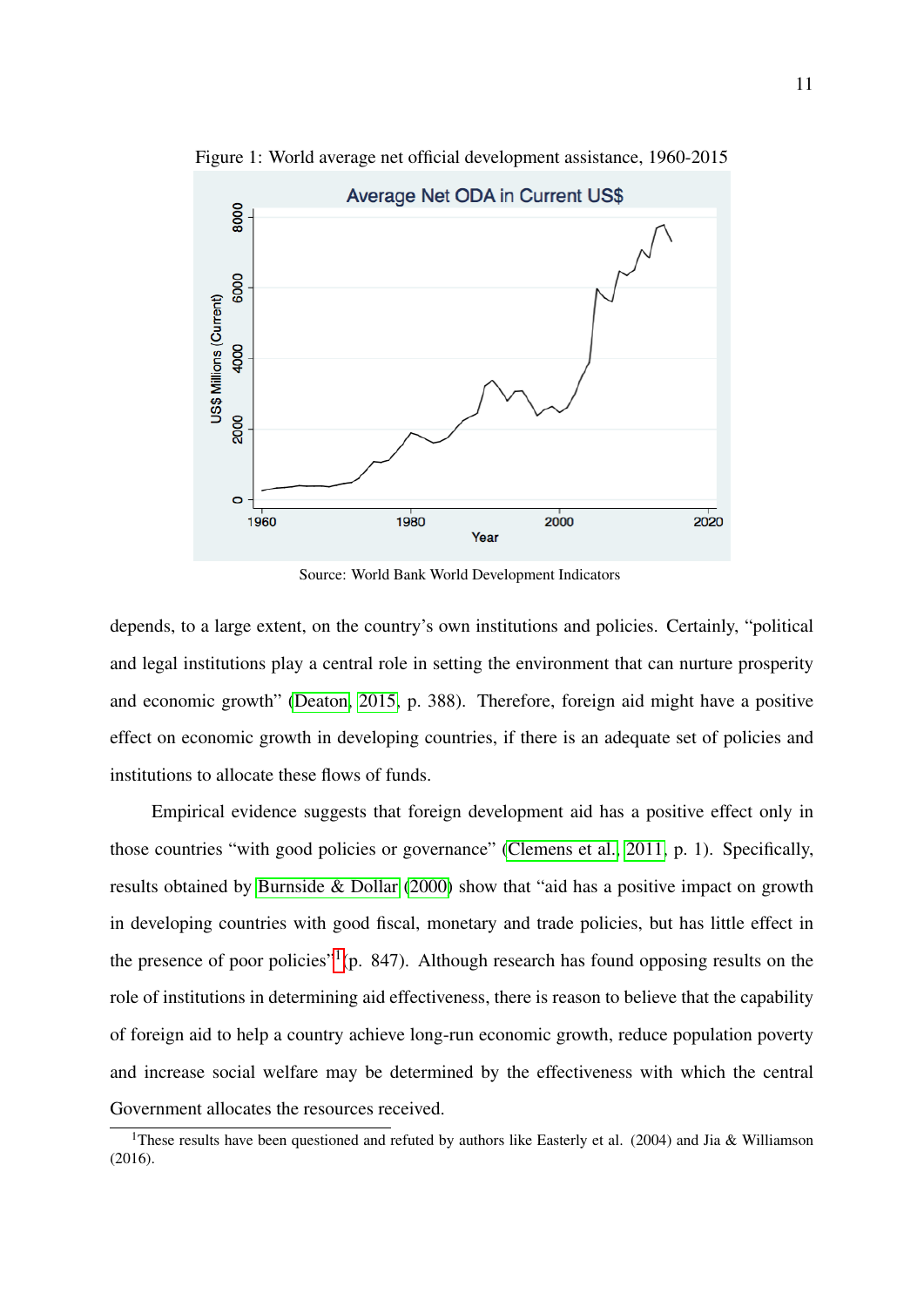Nonetheless, the aforementioned Government effectiveness might, in turn, be influenced by the amounts of foreign aid that the Government gets hold of, as "[t]he Government needs resources to carry out its functions" [\(Deaton, 2015,](#page-55-3) p. 390). Furthermore, good governance (characterized, within other aspects, by effective Government) has become an objective as well as a condition for development assistance [\(Santiso, 2001\)](#page-59-0). As reported by [Dollar & Svensson](#page-55-7) [\(2000\)](#page-55-7), development assistance has shifted its focus to promote policy reform, since poor countries were held behind due to poor policies rather than lack of financial resources. Additionally, according to [Deaton](#page-55-3) [\(2015\)](#page-55-3), "[f]oreign aid, especially when there is a lot of it, affects how institutions function and how they change" (p. 388), as aid disbursements often respond to political domestic and international interests of the donor countries, rather than to the real needs of the world population in poverty. This claim is of particular interest, considering that almost half of official development assistance is given to autocratic regimes, which use the funds to perpetuate their leaders in power instead of effectively allocating them to development programs [\(Deaton,](#page-55-3) [2015\)](#page-55-3).

In light of this debate, this paper looks at the relationship between foreign aid and Government effectiveness at a global scale, which provides a larger sample of countries that vary in terms of size, context and development conditions. I use panel data on 173 countries for seven three-year periods between 1995 and 2015, to construct a Systemm GMM estimator, which captures the dynamic nature of a country's Government effectiveness, while solving unobserved heterogeneity and endogeneity problems. I examine the impact of an increase in net official development assistance on Government effectiveness, measured by the index constructed for the World Bank's Worldwide Governance Indicators (WGI), and controlling for economic, social and political factors.

Previous research has studied the effect of foreign aid on several political variables, such as democratization [\(Knack, 2004;](#page-57-3) [Wright, 2009\)](#page-59-1), institutional stability, [\(Jones & Tarp, 2016;](#page-56-0) [Moss et al., 2006\)](#page-57-4) and international cooperation [\(Kuziemko & Werker, 2006\)](#page-57-5). It has even linked foreign aid with concepts related to Government effectiveness, including corruption [\(Tavares, 2003\)](#page-59-2), economic policies [\(Murphy & Tresp, 2006\)](#page-57-2), Government legitimacy [\(Diet](#page-55-8)[rich & Winters, 2015\)](#page-55-8) and governance [\(Kaufmann, 2009;](#page-56-1) [Johnson et al., 2014\)](#page-56-2). On the other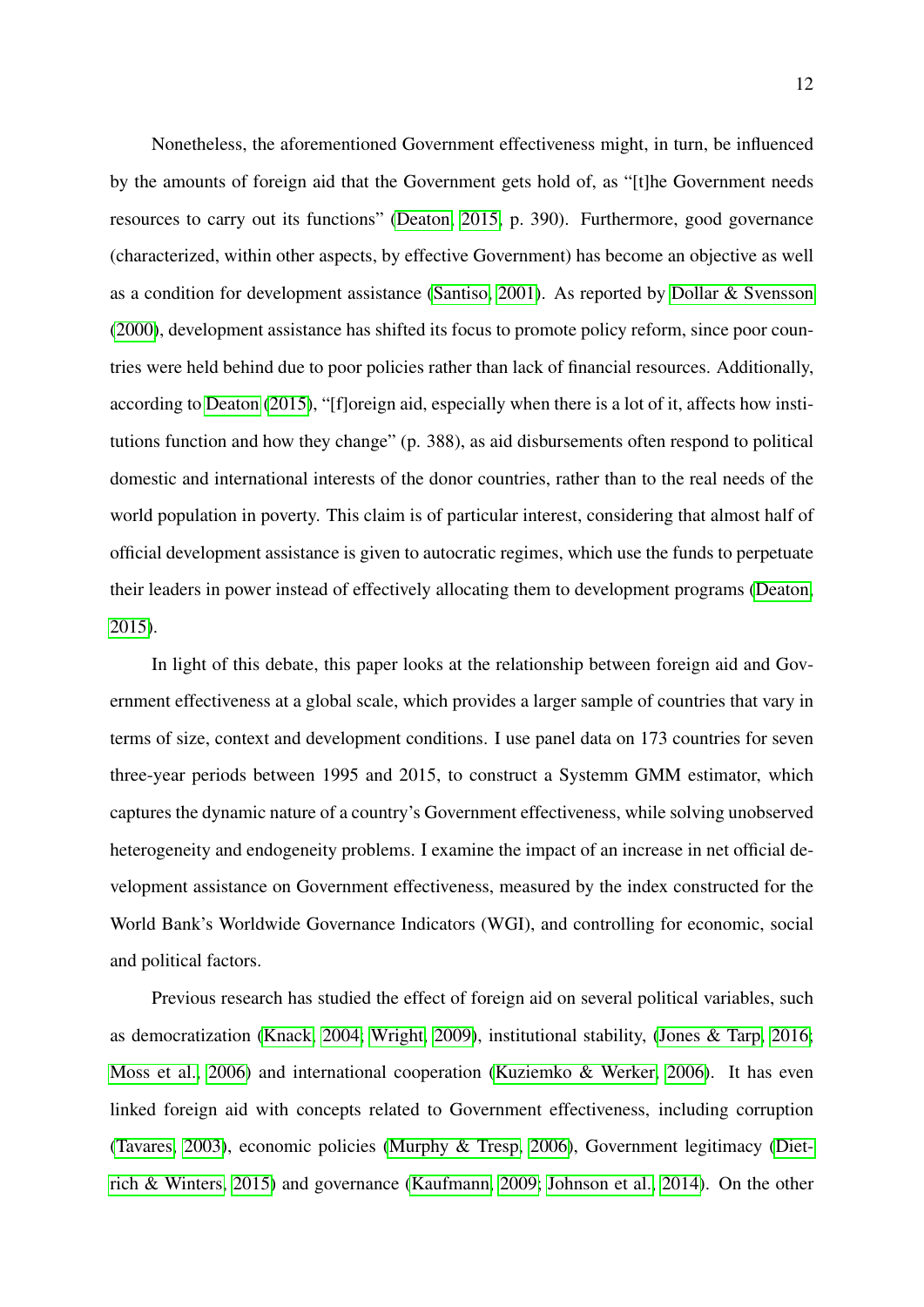hand, most of the research on Government effectiveness assesses "one Government agency's effectiveness, the effectiveness of several networked agencies, or the effectiveness of a state or federal Government within a single country." [\(Lee & Whitford, 2009,](#page-57-6) p. 2). However, very few of them have evaluated the effectiveness of a whole country's Government or compared this effectiveness across countries. Moreover, most studies on this subject focus on finding its determinants and studying how it responds to changes in different economic and political variables [\(Garcia-Sanchez et al., 2013;](#page-55-9) [Moynihan & Pandey, 2005;](#page-57-7) [Rainey & Steinbauer, 1999;](#page-58-3) [Montes & Paschoal, 2015\)](#page-57-8). Nonetheless, to the best of my knowledge, there is no research that explicitly studies the relationship between foreign aid and Government effectiveness.

Therefore, this paper's main contribution is to present evidence on the effect of foreign aid on Government effectiveness. Furthermore, this study aims to shed light on the reverse causality between these two variables, studying whether an effective Government is capable to attract more or less development assistance. The present analysis uses an updated global database, which incorporates more countries and a wider time frame into the discussion of Government effectiveness, in comparison to studies conducted by [Lee & Whitford](#page-57-6) [\(2009\)](#page-57-6) or [Garcia-Sanchez](#page-55-9) [et al.](#page-55-9) [\(2013\)](#page-55-9). Finally, this paper improves the results obtained by [Garcia-Sanchez et al.](#page-55-9) [\(2013\)](#page-55-9), by incorporating level equations to the Generalized Method of Moments, thus estimating a "System GMM", which provides more consistent and efficient estimates than a difference GMM.

The main results show that, after controlling for the lagged value of Government effectiveness, foreign aid has a significant and negative effect on the level of Government effectiveness. Specifically, a one percent increase in the amount of foreign aid received (measured in millions of US\$) decreases a country's Government effectiveness in 0.000031 points. This should raise concern regarding the aspects taken into consideration before disbursing development assistance from developed to least developed countries, as larger amounts of aid may undermine the Government's capacity to allocate the funds and provide quality services to its citizens. Moreover, GDP per capita, the proportion of seats held by women in parliament, the level of control of corruption, and the political constraints index have positive, significant effects on a country's Government effectiveness.

Regarding the impact of Government effectiveness on the current amount of net foreign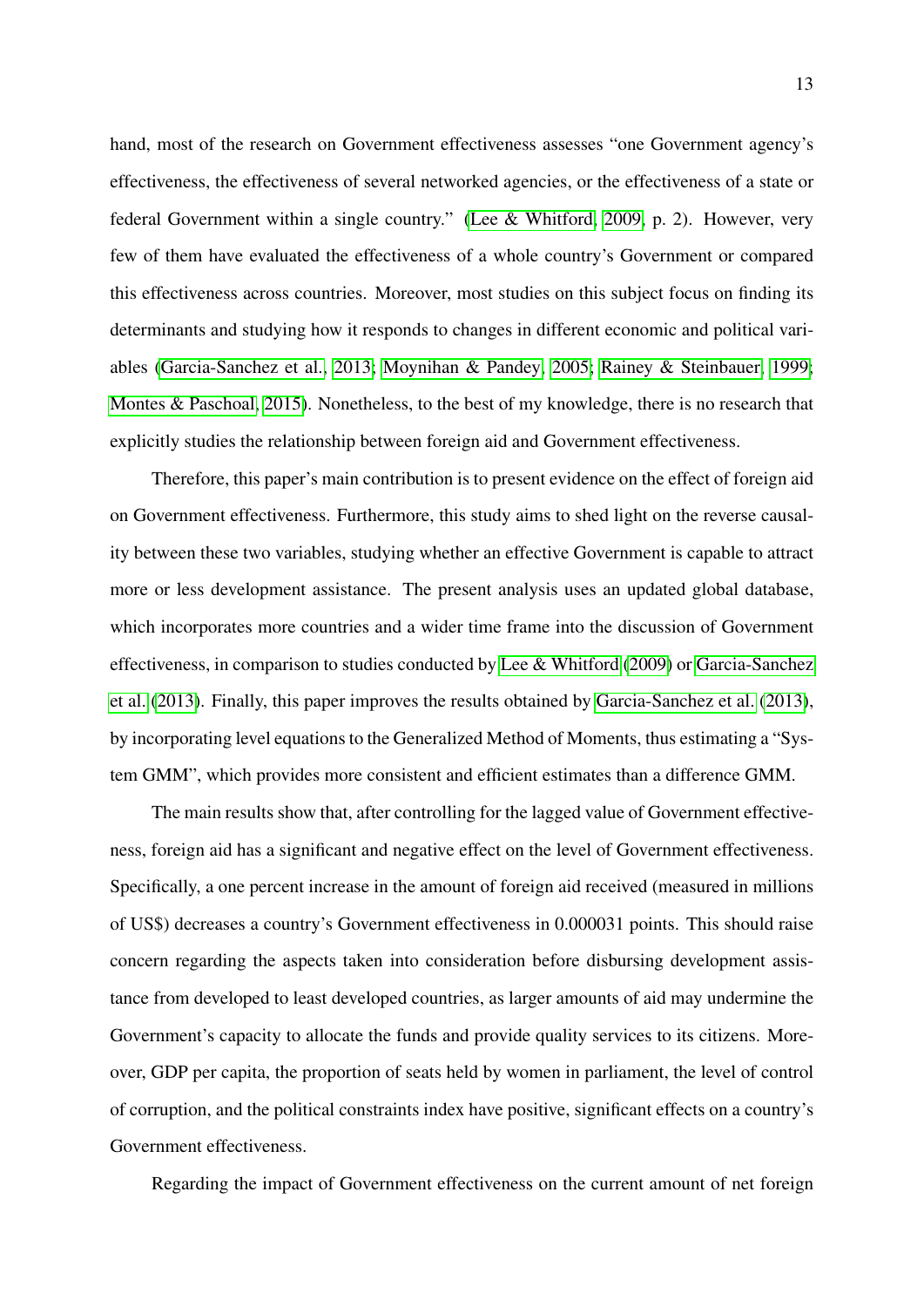aid inflows, the results show that there is a negative but insignificant relationship. This evidence contradicts characteristics and objectives of aid conditionality programs. Moreover, the results show that the lagged value of net foreign aid inflows has a positive significant effect on the current receipts of foreign aid. This evidence raises concerns on the effectiveness of foreign aid to promote short and long-run development in recipient countries.

## <span id="page-13-0"></span>2 Literature Review

#### <span id="page-13-1"></span>2.1 Government effectiveness: definition and determinants

Government effectiveness is a key component of a country's governance, but is often ambiguous and complex to define. According to the World Bank, it refers to the "perceptions of the quality of public services, the quality of the civil service and the degree of its independence from political pressures, the quality of policy formulation and implementation, and the credibility of the Government's commitment to such policies" [\(Kaufmann et al., 2010,](#page-56-3) p. 4). Similarly, [Sacks](#page-59-3) [& Levi](#page-59-3) [\(2010\)](#page-59-3) define an effective Government as "one that is capable of protecting the population from violence while ensuring the honesty and competence of its bureaucracy and enabling the provision and maintenance of infrastructure that makes possible the exchange of goods and delivery of services" (p. 2325). Furthermore, [Putnam](#page-58-4) [\(1993\)](#page-58-4) establishes that any measurement of Government performance should evaluate "its responsiveness to its constituents and its efficiency in conducting the public business" (p. 63) focusing on three major aspects: policy process (how well does the Government conduct its internal operations), policy pronouncements (how well does the Government identify social needs and propose innovative solutions) and policy implementation (how well does the Government use the available resources to address the needs of the population).

According to [Lee & Whitford](#page-57-6) [\(2009\)](#page-57-6), studying Government effectiveness has gained importance over the last quarter century, as it permits a finer understanding of the role of accountability in governance. Besides, a higher degree of Government effectiveness increases the level of social welfare [\(Sacks & Levi, 2010\)](#page-59-3), which is the ultimate goal of foreign aid. [Kaufmann](#page-56-4)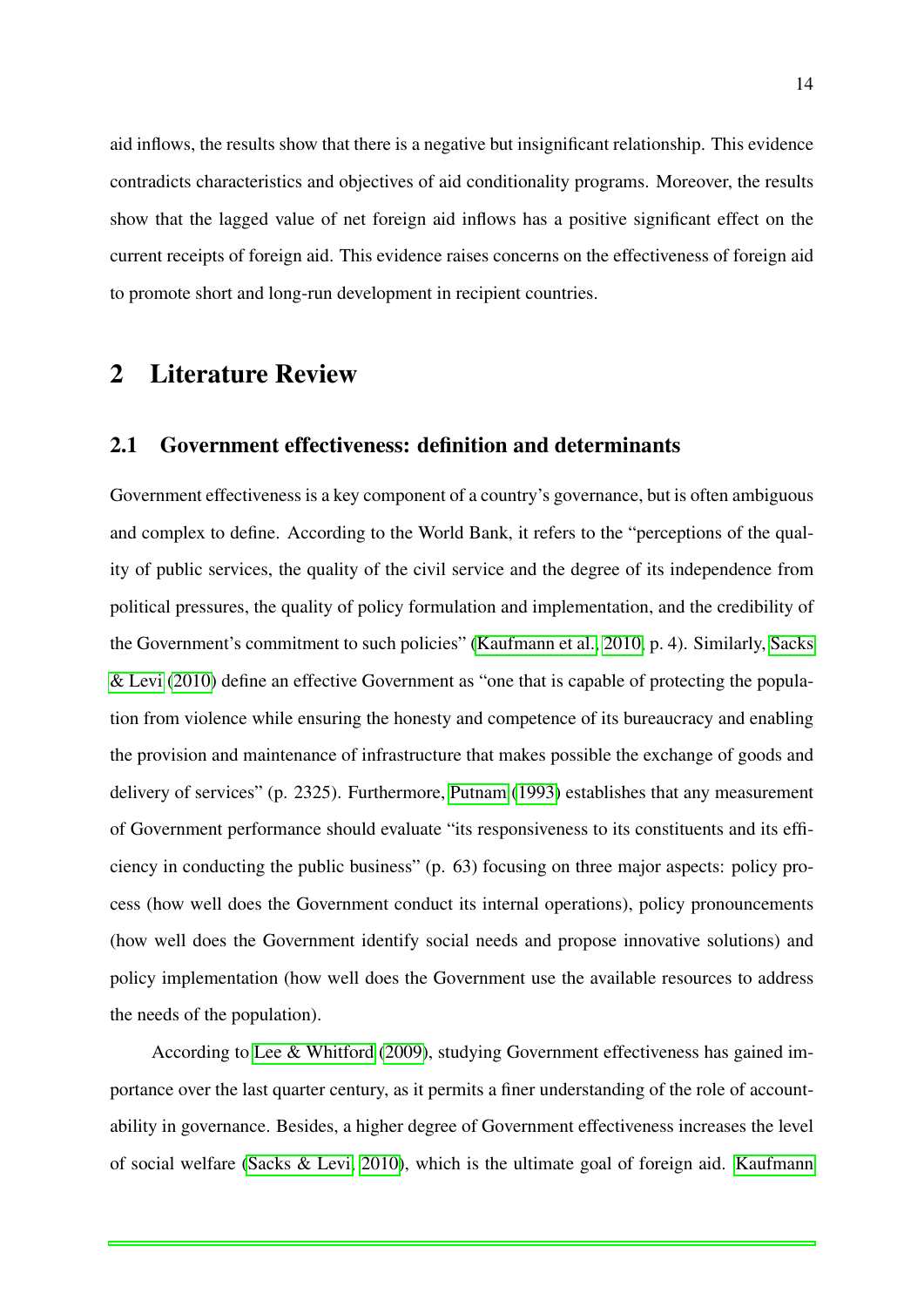[et al.](#page-56-4) [\(1999\)](#page-56-4) find evidence of strong relationships between Government effectiveness and development indicators such as child mortality, adult literacy and income per capita. Furthermore, according to the [Millenium Challenge Corporation](#page-57-9) [\(nd\)](#page-57-9), "[c]ountries with more effective Governments tend to achieve higher levels of economic growth by ... putting foreign aid resources to better use". Therefore, it is important to consider Government effectiveness in the analysis of economic development. Many scholars have focused on explaining and modeling Government effectiveness, and practitioners in public administration have even developed programs to improve state Government management<sup>[2](#page-14-0)</sup>. Nonetheless, "scholars have yet to develop clear and conclusive ways of defining and assessing effectiveness" [\(Lee & Whitford, 2009,](#page-57-6) p. 2).

Several studies attempt to model the effects of different explanatory variables in the state's overall performance. For instance, [O'Toole & Meier](#page-58-5) [\(1999\)](#page-58-5) define a testable model for the impact of public management over the performance of public organizations. Taking into consideration the non-linear effect of public management and the impact of structural hierarchies and social networks, they model program performance and find that public management, defined as a "set of conscious efforts to concert actors and resources to carry out established collective purposes" [\(O'Toole & Meier, 1999,](#page-58-5) p. 510), affects program performance by providing structure and stability for the system, softening environmental influences and exploiting opportunities. Sustaining these results through an empirical analysis at U.S. federal, state and local level, [Ingraham et al.](#page-56-5) [\(2003\)](#page-56-5) find that effective financial, human resources, information technology and capital management are key for good Government performance. Authors such as [Heinrich](#page-56-6) [\(2002\)](#page-56-6), confirm the importance of performance management in the public sector.

To deepen the previous analysis, [O'Toole & Meier](#page-58-6) [\(2003\)](#page-58-6) build on their prior model to study how public organizational performance is affected by stability, defined as "constancy in the design, functioning, and direction of an administrative system over time" (p. 45). They distinguish between the different dimensions of stability within public administration: structural stability (preservation of organizational features), mission stability (consistency of objectives of the administrative unit), technology stability (constancy in information technology that may

<span id="page-14-0"></span> $2A$  program example is the Pew Charitable Trust's Government Performance Project, which ended in 2010 and evaluated how states administered funds, people, infrastructure and information. For more details visit [http:](http://www.pewtrusts.org/en/archived-projects/Government-performance-project) [//www.pewtrusts.org/en/archived-projects/Government-performance-project](http://www.pewtrusts.org/en/archived-projects/Government-performance-project)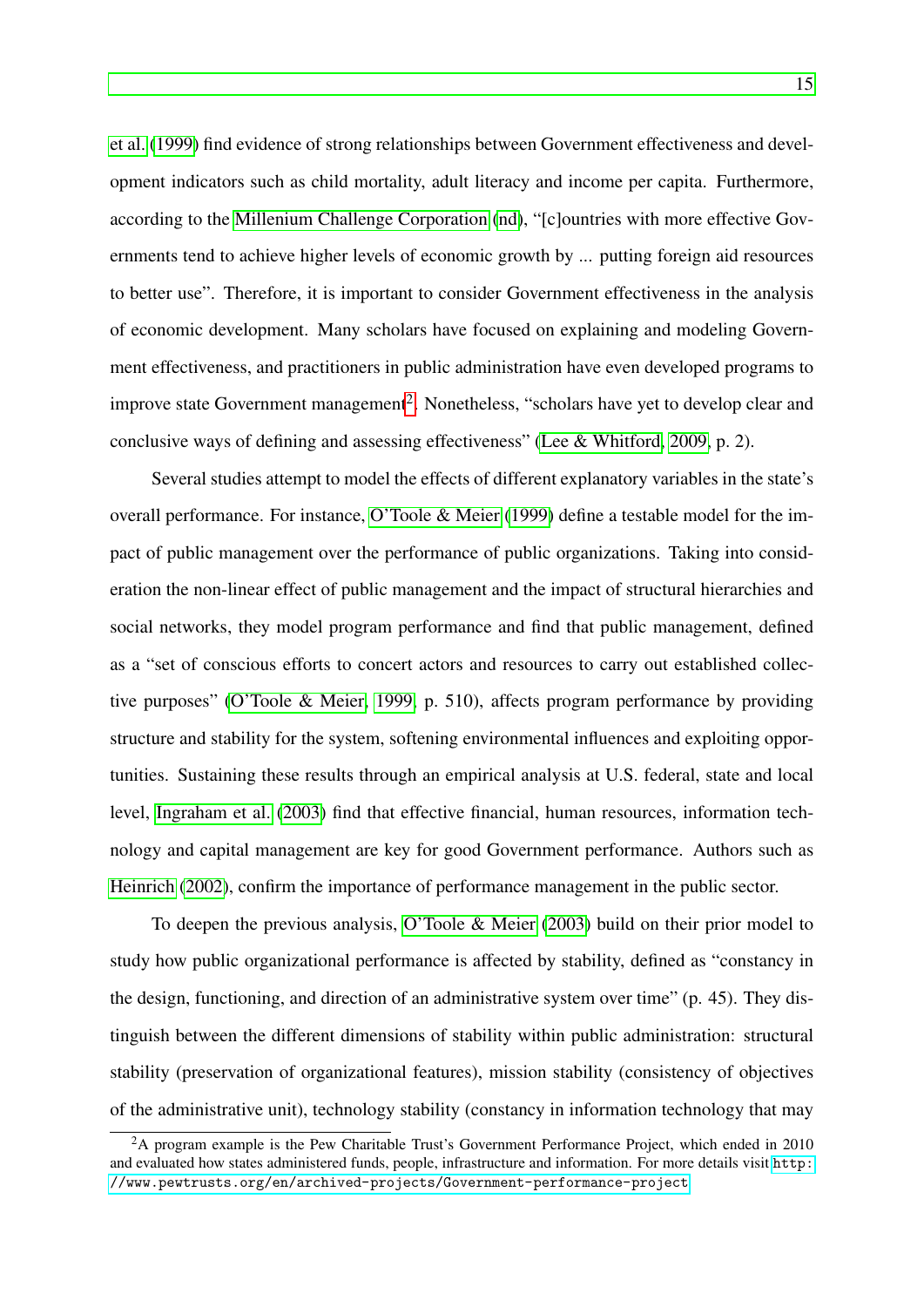otherwise generate productivity loss), procedural stability (low variation in set of rules, regulations and operating procedures) and personnel stability (little rotation in employees who occupy positions within the organizations). Through their model they find that a higher degree of stability (that could take the form of any of the dimensions described above) induces a higher effect of current agency operations over future performance [\(O'Toole & Meier, 2003\)](#page-58-6). Furthermore, the authors test the model empirically, using personnel stability in public education as an explanatory variable and find that it has a positive, significant effect over public performance.

Moreover, [Rainey & Steinbauer](#page-58-3) [\(1999\)](#page-58-3) rely on literature regarding public performance, to develop a theory on the elements that explain the effectiveness of public agencies. According to the authors, the effectiveness of the Government is explained by "supportive behaviors from external stakeholders such as political authorities; agency autonomy in refining and implementing its mission; high 'mission valence' (an attractive mission); a strong, mission-oriented culture, and certain leadership behaviors" (p. 1). These factors enhance various forms of motivation within the agency, which increase its effectiveness. However, the applicability of these results to a state-level has not been analyzed.

Subsequently, [Brewer & Selden](#page-54-2) [\(2000\)](#page-54-2) empirically test the previous results, along with several alternative theories regarding Government effectiveness. Using data from the 1996 Merit Principles Survey, they confirm most of the relationships hypothesized in theory. Specifically, they estimate the relationship between variables that measure perceived organizational performance within agencies, and subjective aspects such as organizational culture, human capital and capacity, leadership and supervision, task motivation, public service motivation, and individual performance, among others. The authors confirm that all of the dimensions exert a positive, significant relationship over perceived organizational performance, except for the excessive level of bureaucracy and formalities, which has a negative effect over the perceived organizational performance within agencies. Likewise, [Kim](#page-56-7) [\(2004\)](#page-56-7) confirms the proposed theories, but only regarding individual-level factors. These results, as all of the ones described previously, are based on analysis for one or a few agencies within a single country, and its applicability may be limited for cross-country analyses, as "the quality of Government institutions varies within countries, as well as between countries" [\(Sacks & Levi, 2010,](#page-59-3) p. 2326).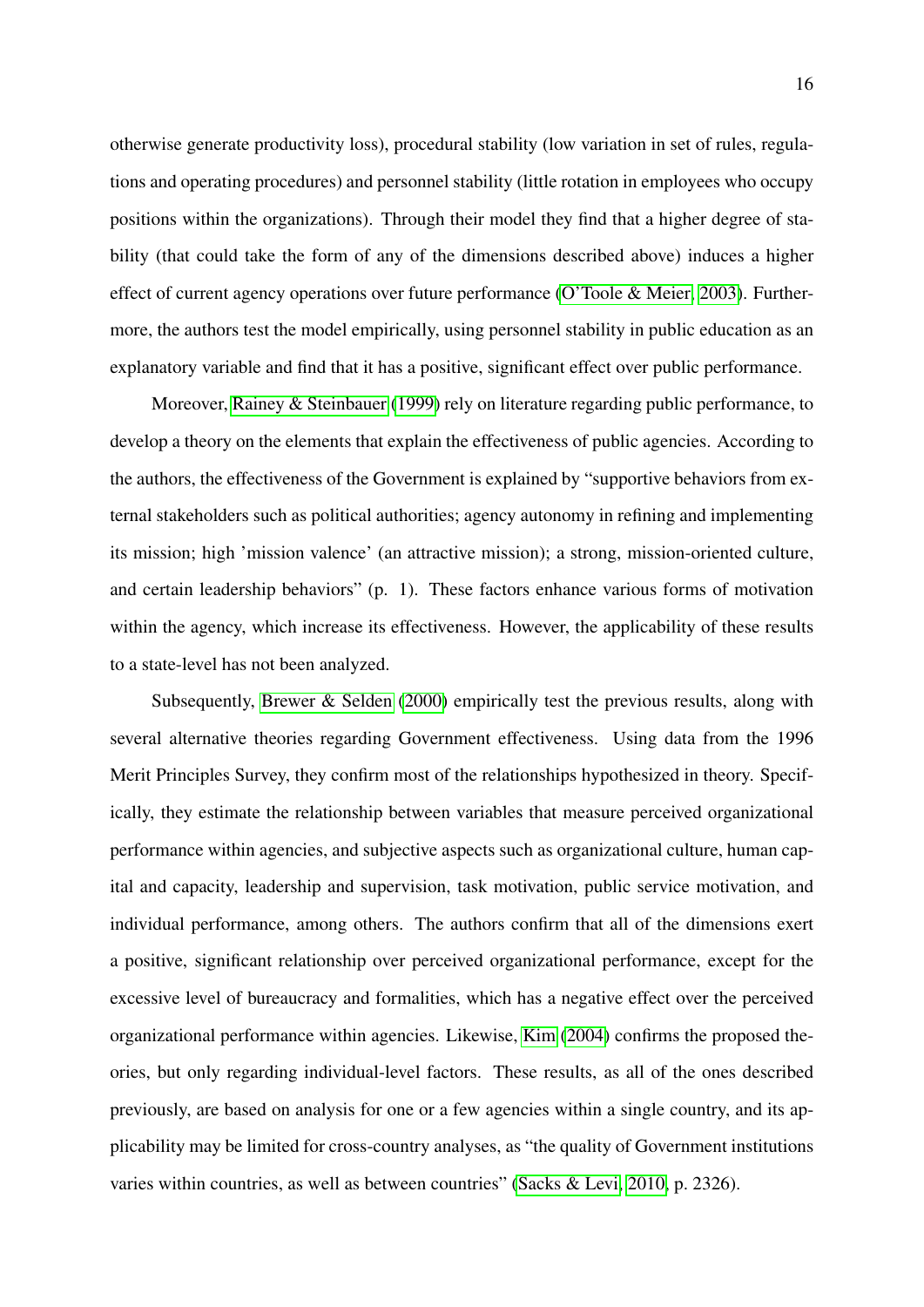Related to Government effectiveness, [Boyne](#page-54-3) [\(2003\)](#page-54-3) studies the sources of public service improvement. According to Boyne, there are tangible elements regarding public service provision that may reflect improvement, such as quantity and quality of outputs, efficiency, equity, value for money and consumer satisfaction. For any of these categories, Boyne recognizes five theoretical sources of public service improvement: resources, regulations, markets, organization and management. He identifies that "two of the five sets of variables emerge as the most consistent influences on performance: resources and management" [\(Boyne, 2003,](#page-54-3) p. 390). This finding is relevant for the present study, as foreign aid represents additional resources for the Government, which are not always destined to development purposes. According to [Boyne](#page-54-3) [\(2003\)](#page-54-3), this additional resources may allow the Government to acquire real resources, which in turn, generate an improvement in public services.

Evidently, most of the previous research has focused on the analysis of Government agencies performance within one single country. However, the increasing availability of data at a country level has allowed cross country studies of Government effectiveness. For instance, [Lee](#page-57-6) [& Whitford](#page-57-6) [\(2009\)](#page-57-6) contribute to the discussion regarding Government effectiveness by using the Worldwide Governance Indicators to analyze the perceived Government effectiveness for a set of 212 countries and a time frame running from 1996 to 2006. The authors estimate a simple multivariate model to study the variability in the level of Government effectiveness due to different explanatory variables including region, legal origins, income level, land area, political and constitutional system, and electoral fraud. The main findings show that "much of the variation in effectiveness is explained by the relative position of countries in the worldwide income distribution, with wealthier countries experience greater perceptions of effectiveness and those in the lower parts of the distribution being perceived as being less effective" [\(Lee &](#page-57-6) [Whitford, 2009\)](#page-57-6). Considering that low income countries are the ones receiving greater amounts of development assistance, income level is an important component inside the analysis of the relationship between foreign aid and Government effectiveness.

Likewise, [Garcia-Sanchez et al.](#page-55-9) [\(2013\)](#page-55-9) find the determinants of Government effectiveness, measured by the World Bank's WGI for a sample of 202 countries and for a period between 2002 and 2008. According to [Garcia-Sanchez et al.](#page-55-9) [\(2013\)](#page-55-9), organizational environment, specifically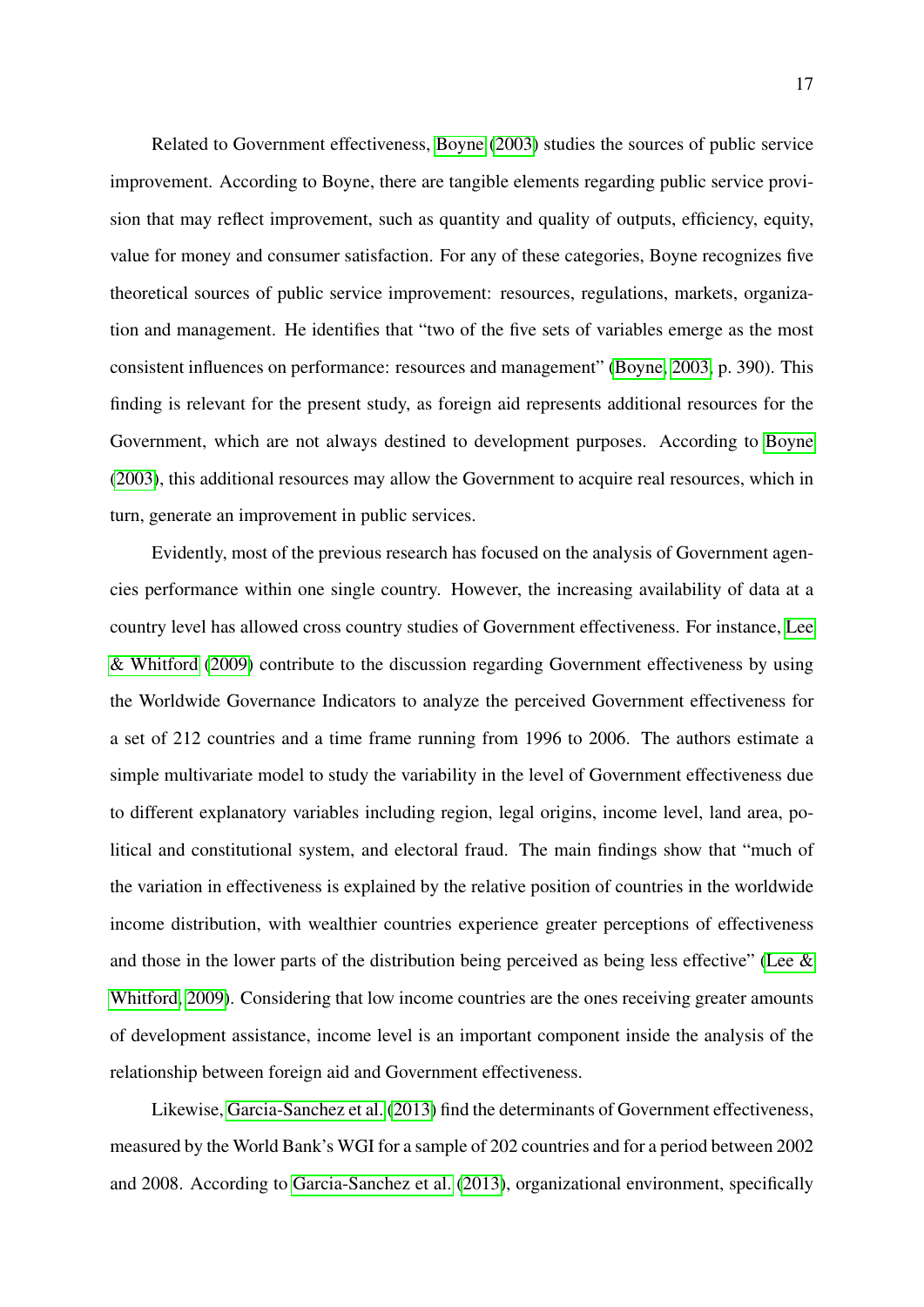higher economic and educational conditions, drives to important public sector reforms. For this reason, the authors include Gross Domestic Product per capita and Adult Literacy as explanatory variables. [Garcia-Sanchez et al.](#page-55-9) [\(2013\)](#page-55-9) also argue that organization characteristics have a close link with the complexity of public bodies. Precisely, they recognize that larger countries, measured by population density, have larger budgets and more qualified human capital, and that social diversity, measured by the proportion of seats held by women in national parliaments, provides a greater understanding of organizational demand. However, this assertion is countered by [Guisan](#page-56-8) [\(2009\)](#page-56-8), who finds a negative relationship between population density and quality of Government. Finally, [Garcia-Sanchez et al.](#page-55-9) [\(2013\)](#page-55-9) affirm that "[p]oliticians are the main actors in decision-making about the future evolution of the public administration" (p. 569), as they determine rules, incentives, financing and several other characteristics regarding public activity. Consequently, they include the Political Constraint Index as an independent variable.

[Garcia-Sanchez et al.](#page-55-9) [\(2013\)](#page-55-9)'s study improves [Lee & Whitford](#page-57-6) [\(2009\)](#page-57-6)'s analysis by estimating a Generalized Method of Moments panel data dependence model, which captures unobserved heterogeneity and endogeneity complications between the dependent and independent variables, which were not considered in the previous model that was not appropriate for panel data modelling. [Garcia-Sanchez et al.](#page-55-9) [\(2013\)](#page-55-9) use all the independent variables lagged from *t*<sup>1</sup> to *t*<sub>3</sub> as instruments for the equations in differences. Their main results show that organizational environment, political characteristics and organizational characteristics determine the level of Government effectiveness, but their impact depends on each country's economic development. Therefore, to improve Government effectiveness, low income countries should pay attention to political constraints, middle income countries should focus on densely populated areas and high income countries should increase gender diversity within the public sphere.

Similarly, with the objective of determining whether Government effectiveness is influenced by higher levels of corruption, [Montes & Paschoal](#page-57-8) [\(2015\)](#page-57-8) study a sample of 130 countries from 1995 to 2012. They conduct a cross country Ordinary Least Squares analysis, using the WGI Government Effectiveness Index as the dependent variable and corruption indices such as the Transparency International Corruption Perception Index and the World Bank Control of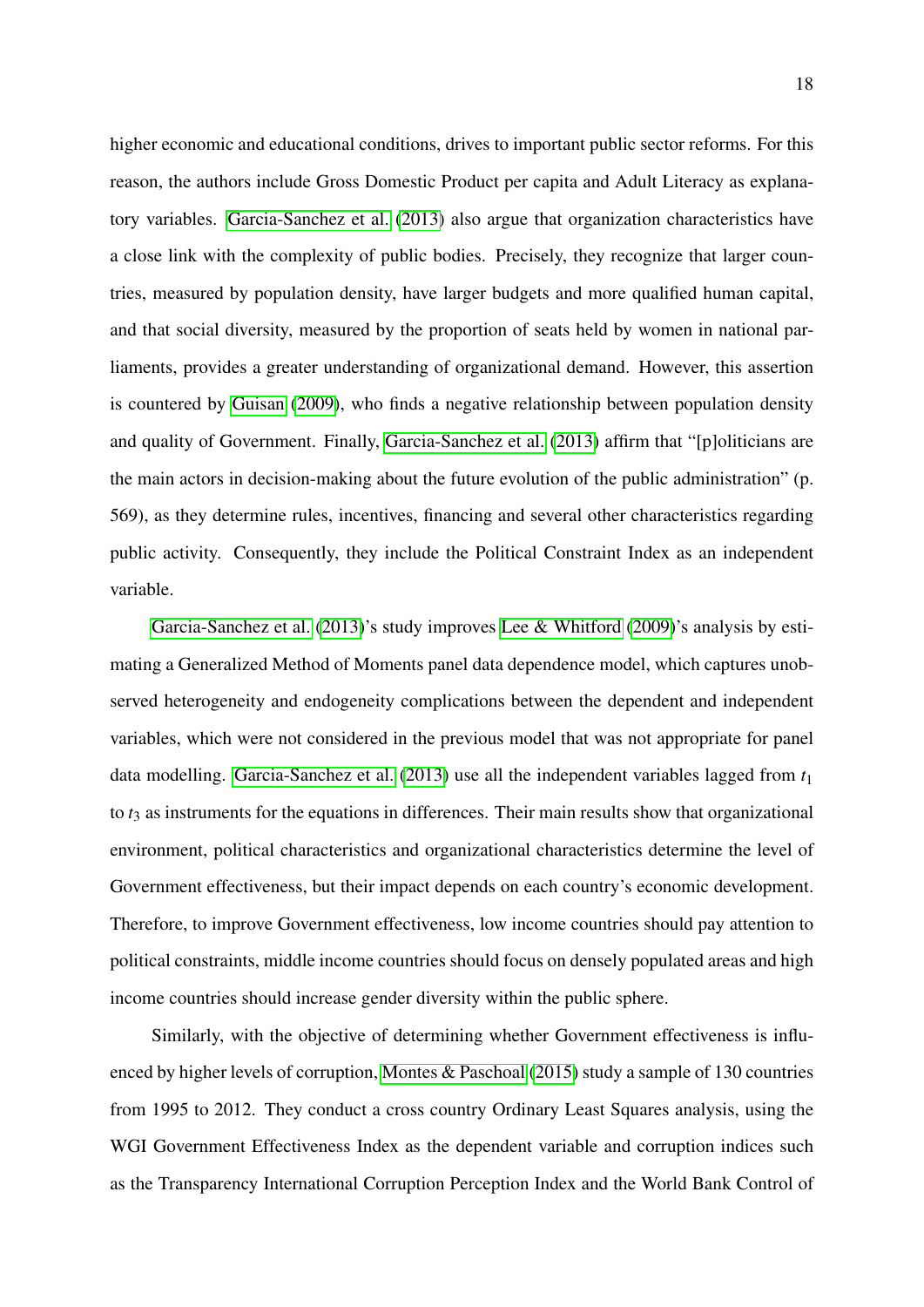Corruption as independent variable, controlling for factors like public debt, trade openness, inflation, rule of law and democracy. The results suggest that "[c]ountries that are perceived as less corrupt are also perceived as having more-efficient Governments" [\(Montes & Paschoal, 2015,](#page-57-8) p. 147) and that the effect of corruption on Government effectiveness is higher in developed countries. Moreover, the authors find that public debt and inflation have a negative significant effect over Government effectiveness, while rule of law has a positive significant effect. Likewise, [Brewer et al.](#page-54-4) [\(2007\)](#page-54-4) find positive effects of accountability and control of corruption over Government effectiveness for a sample of Asian countries.

In the same line, Adserá et al. [\(2003\)](#page-53-5) estimate a pooled OLS model for panel data on 110 countries for a period between 1982 a 1998, to determine the relationship between quality of Government, democracy and informational mechanisms. They retrieve data from the International Country Risk Guide, and regress bureaucratic quality on the level of democracy taken from the Polity III database, and on the quality of informational controls measured by the daily newspaper circulation. The model incorporates controls for economic development, religious beliefs, ethnic fractionalization, type of legal codes, former communist countries, institutional framework, asset specificity, size of Government, economic openness, proportion of senior citizens, proportion of urban population, population and geographical area. Within the main results, authors find that the lagged value for bureaucratic quality has a positive, significant relationship with the current value of the dependent variable. Furthermore, results show that the degree of citizen information has a positive and statistically significant effect over bureaucratic quality, as the presence of an informed electorate diminishes politicians' opportunities to engage in corruption activities (Adserá et al., 2003).

Conversely, [Ahlerup & Hansson](#page-53-6) [\(2011\)](#page-53-6) assess the effect of nationalism over Government effectiveness for a cross-section of 79 countries in the year 2004. They conduct a two stage OLS using the WGI Government Effectiveness Index as the dependent variable and the level of national pride, taken from the World Values Survey, the level of ethnic fractionalization and the trade openness as independent variables. The study's main results reveal that nationalism has an inverted U-shaped significant relationship with Government effectiveness, which means that Government effectiveness increases with lower levels of nationalism until it reaches an optimal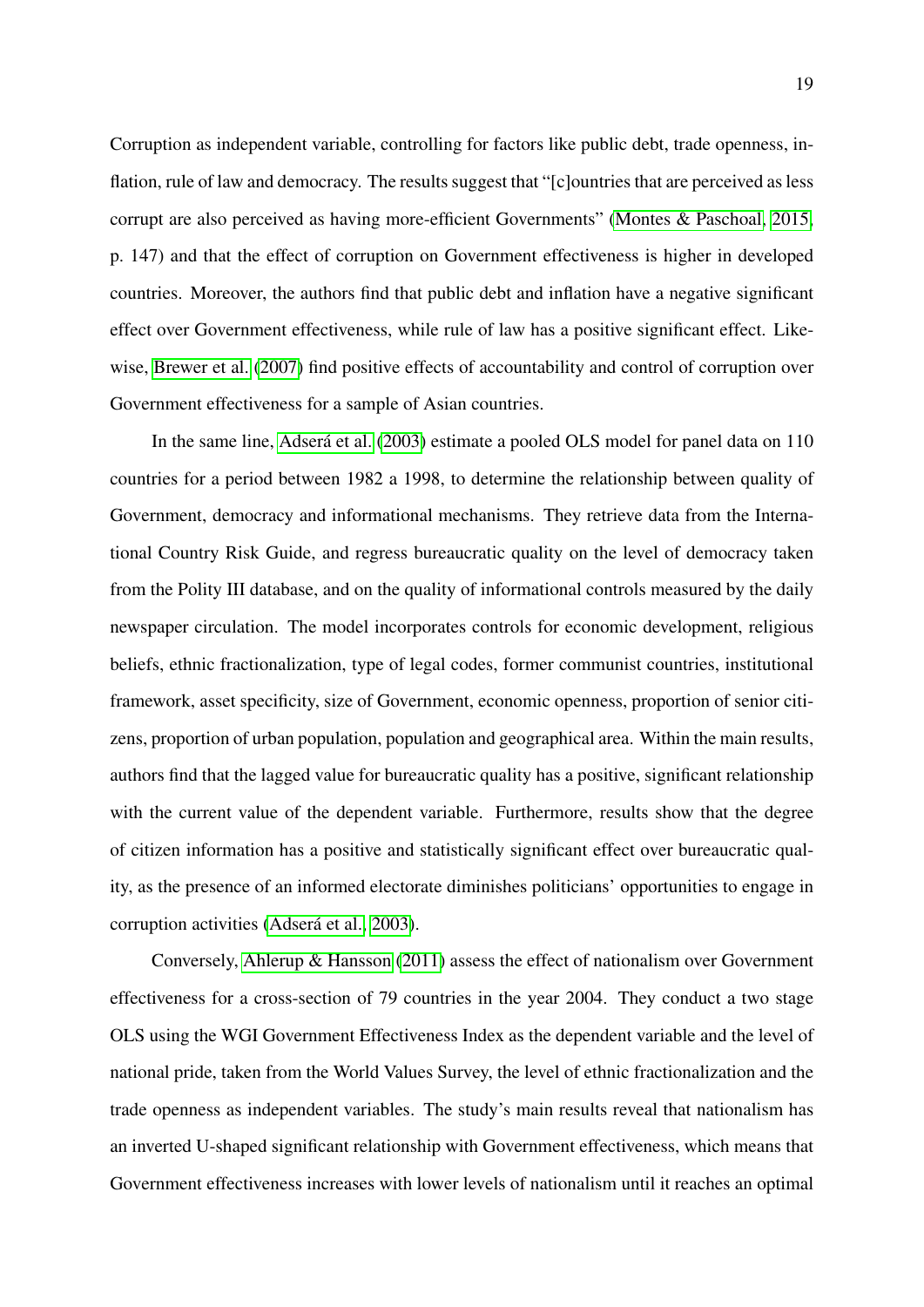nationalism level. For levels of nationalism higher than the optimal, Government effectiveness decreases. Furthermore, the authors find that ethnic fractionalization exerts a negative pressure over Government effectiveness, while trade openness increases Government effectiveness. Correspondingly, [Whiteley](#page-59-4) [\(2009\)](#page-59-4) finds evidence that political participation has a positive, statistically significant effect over Government effectiveness.

Seemingly, there is a close linkage between Government effectiveness and political variables such as corruption, political constraints, accountability, rule of law, degree of citizen information, nationalism and political participation. There is also a strong relationship between Government effectiveness and socio-economic variables, including income level, public debt, inflation, education level, population density, gender diversity and ethnic fractionalization. Nonetheless, evidence suggests that Government effectiveness is also determined by the amount of resources available to the Government. Therefore, I now shift the discussion to the existing literature on foreign aid, and its possible political implications.

#### <span id="page-19-0"></span>2.2 Defining and modeling foreign aid

Even though there are various sources of foreign capital inflows which increase domestic resources, research suggests that disaggregating them into their principal components provides better quantitative evidence on the relationship between foreign resource inflows and growth in less developed countries [\(Papanek, 1973\)](#page-58-7). Moreover, according to [Papanek](#page-58-7) [\(1973\)](#page-58-7), foreign aid has a substantially greater effect than any other component of foreign inflows due to its ability to "fill the foreign exchange gap" (p. 122) and its specific design to encourage growth. In general terms, foreign aid refers to money transferred voluntarily from one country to another in the form of donation, subsidy or gift, for purposes of development, relief and rehabilitation, stabilization or mutual defense [\(Randhawa, 2012\)](#page-58-8).

When disaggregating the forms of foreign resource flows to developing nations, the ma-jor component is Official Development Assistance (ODA)<sup>[3](#page-19-1)</sup> [\(Deaton, 2015\)](#page-55-3). According to the OECD's Development Assistance Committee, ODA is the "Government aid designed to promote the economic development and welfare of developing countries"; namely, around 150

<span id="page-19-1"></span><sup>&</sup>lt;sup>3</sup>From this point, the term 'foreign aid' refers to Official Development Assistance.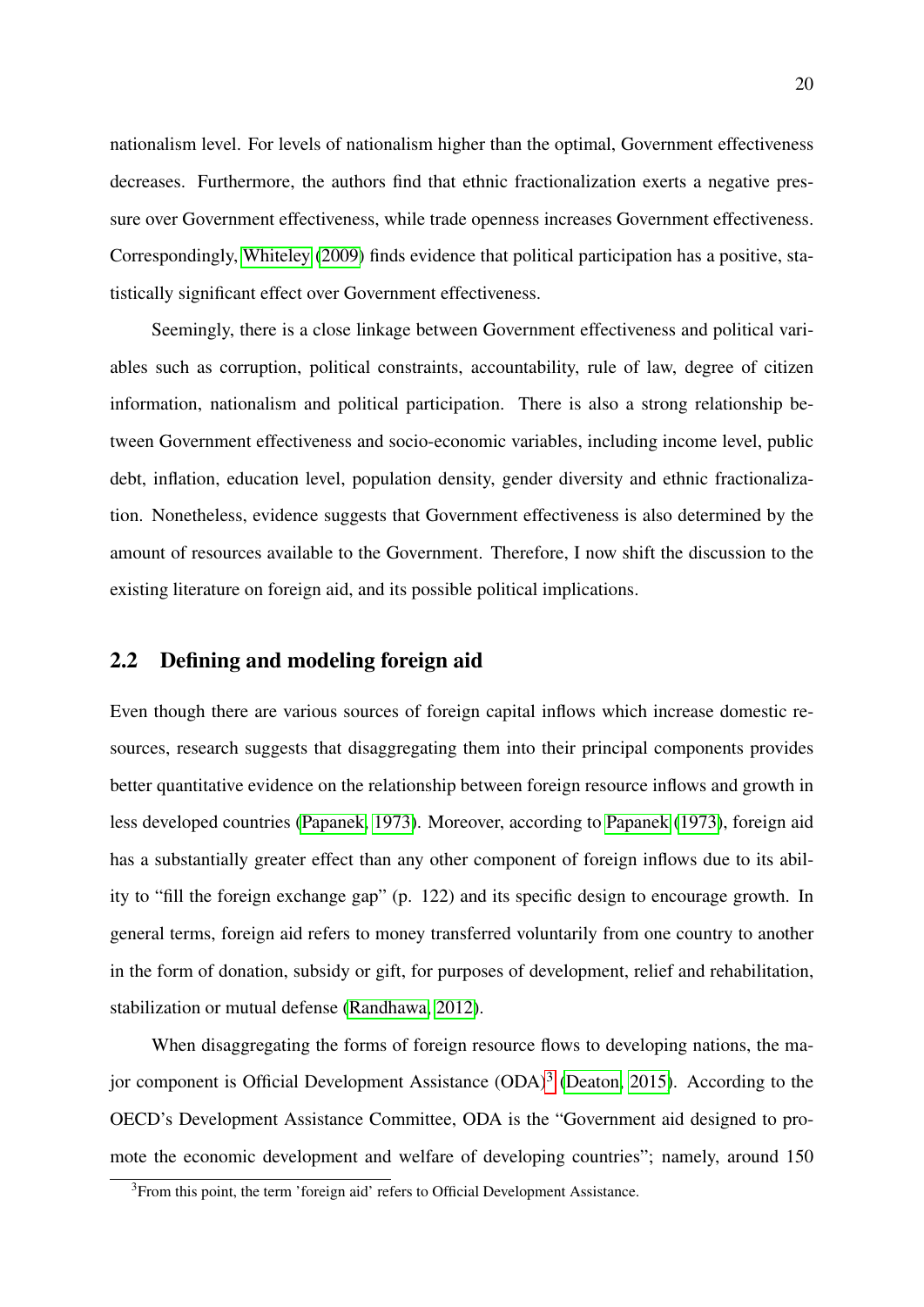countries around the world which have a per capita income lower than 12,276 US\$ of 2010. This aid may be delivered directly from donor to recipient, or may be channeled through international organizations and development agencies. As reported by the [OECD](#page-58-9) [\(2018\)](#page-58-9), the flows of ODA from DAC countries to developing nations in 2016 totaled 61.9 billions of US\$. Of this total, around 44% was destined to African nations, while 39% was allocated to Asian countries.

The United Nations has targeted that developed countries should donate 0.7% of their Gross National Income as ODA. Currently, the United States, Germany and Britain are the most important net ODA providers. However, in relative terms, Scandinavian countries devote a larger percent of their gross national income to ODA transfers. This reflects a higher degree of donor commitment in the latter countries, in comparison with the former, in which the percentage of national income devoted to ODA is very low and reaches, for example, only around 0.2% for the United States [\(Deaton, 2015\)](#page-55-3).

Given that development aid is designed to help mitigate global poverty, it should theoretically be disbursed according to the needs of the world population living in such conditions. Most of international agencies created and devoted to promote poverty reduction and economic development, disburse aid conditional on certain factors, such as adequate levels of governance and promotion of economic freedom [\(Johnson et al., 2014\)](#page-56-2). Furthermore, they often impose conditions as to what objectives should be accomplished through aid receipts, including improvements in development indicators. However, most of foreign aid (approximately 80%, according to [Deaton](#page-55-3) [\(2015\)](#page-55-3)) is delivered bilaterally from one country to another, or specifically from one Government to another, "guided less by the needs of the recipients than by the donor country's domestic and international interests" [\(Deaton, 2015,](#page-55-3) p. 363), which usually differ from those of the population in the recipient country.

For instance, [Alesina & Dollar](#page-53-7) [\(2000\)](#page-53-7) study the pattern of foreign aid distribution from different donors to numerous recipient countries. Using the Official Development Assistance data as dependent variable, they estimate a log-level equation to study the effect of trade openness, democracy, civil liberties, colonial status, direct foreign investment, initial income and population on the amount of foreign aid received by different countries. They analyze the possibility that all the independent variables are exogenous, and further consider the presence of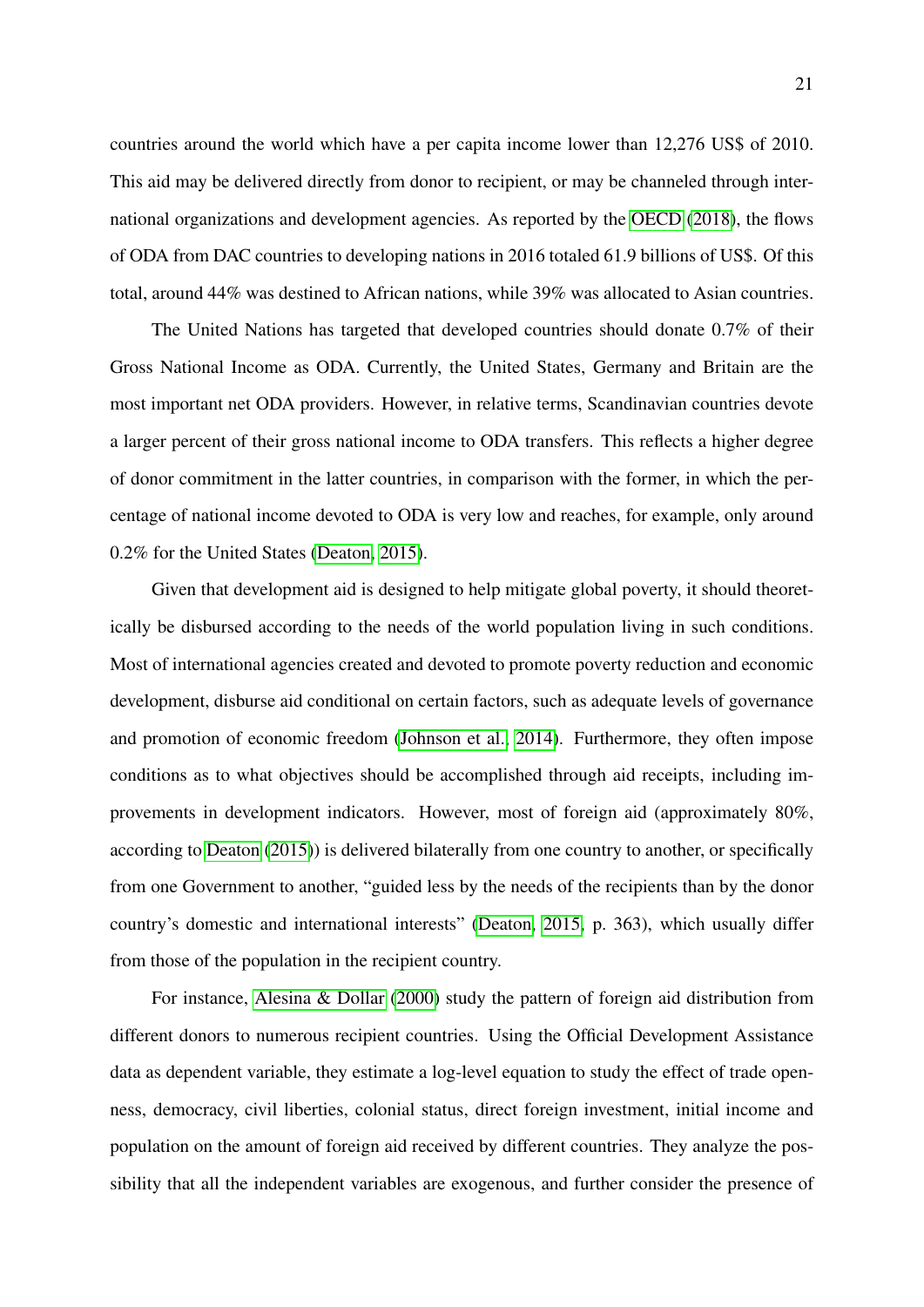endogeneity, as democracy and trade openness may be influenced by foreign aid. Main results from this study show that "factors such as colonial past and voting patterns at the United Nations explain more of the distribution of aid than the political institutions or the economic policy of recipients" [\(Alesina & Dollar, 2000,](#page-53-7) p. 55). Specifically, they find that from the three most important foreign aid providers, the United States devotes most of its aid to Egypt and Israel, France destines most funds to its former colonies and Japan donates the most according to the United Nations voting patterns.

Likewise, [Kuziemko & Werker](#page-57-5) [\(2006\)](#page-57-5) find strong evidence on the pattern between foreign aid disbursements to rotating members of the United Nations' Security Council and vote buying. The authors estimate a model within countries with time and country fixed effects, regressing foreign aid receipts on a dummy variable indicating whether the country served as member of the Security Council during a specific year, and controlling for political and economic variables including wars happening in recipient countries, dictatorship/democracy scores and real gross domestic product. [Kuziemko & Werker](#page-57-5) [\(2006\)](#page-57-5)'s main results show that Security Council membership increases foreign aid receipts from the United States in 59 percentage points, and foreign aid receipts from the United Nations in 8 percentage points. Furthermore, the authors find that foreign aid to Security Council members increases in the year in which a country is elected to the Security Council, remains high during the two years of membership, is higher during important diplomatic years, and sharply decreases as soon as its membership term is over.

As evidence suggests, aid disbursements often respond to political interests from the donor countries rather than to actual considerations of the necessities of the developing recipient countries. Furthermore, donor countries give more importance to the volume of aid disbursed, and frequently disregard the effects of the funds over recipient populations, [\(Deaton, 2015\)](#page-55-3). Among other reasons, this may explain why aid has not always been effective in achieving poverty reduction goals or promoting better governance. Related to this statement, [Bearce & Tirone](#page-54-5) [\(2010\)](#page-54-5) find that foreign aid favors economic growth in recipient countries "by facilitating economic reform, but only when the strategic benefits associated with providing aid are small for donor Governments" (p. 837). When this is not the case, donor Governments fail to credibly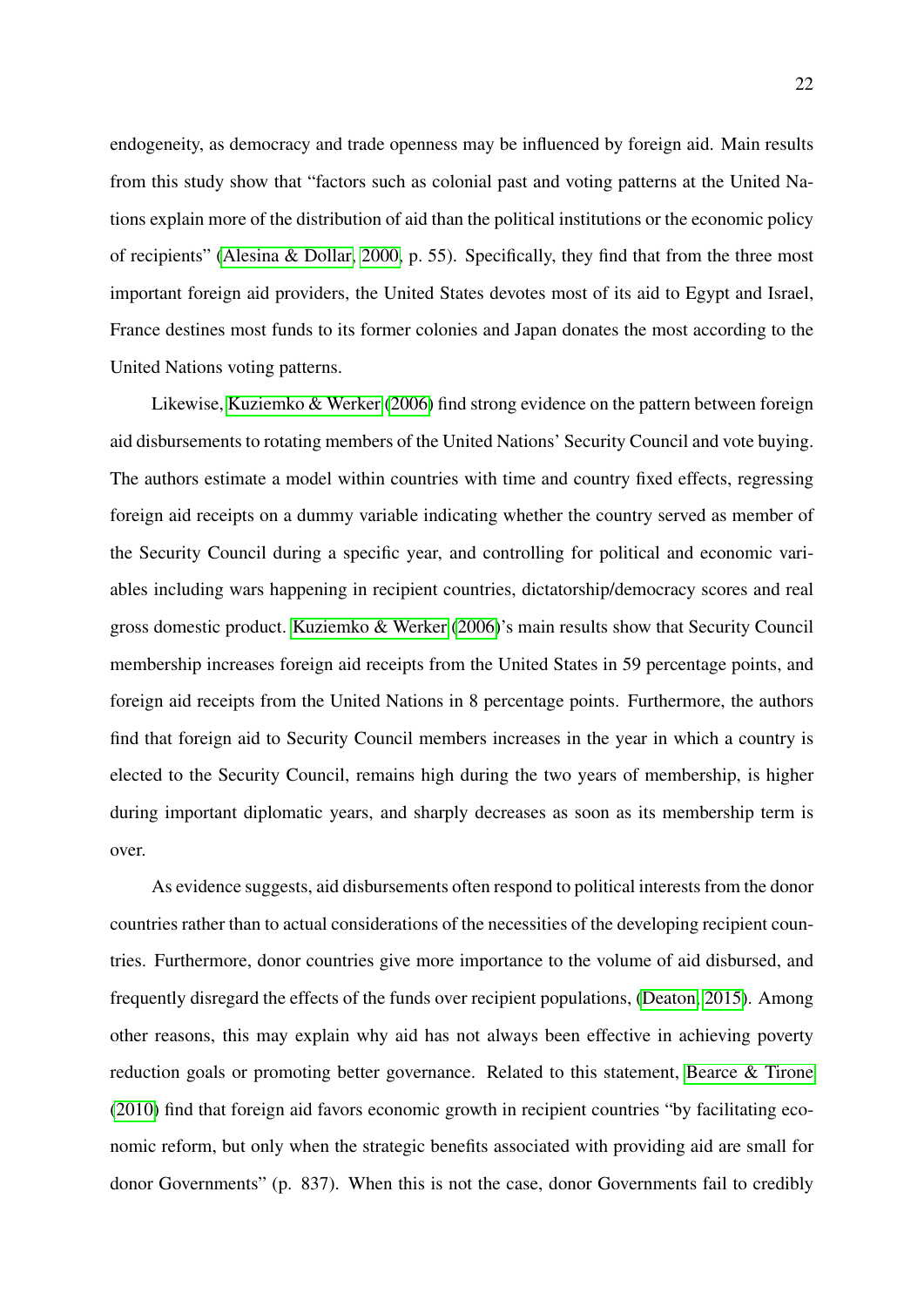enforce their conditions for economic reform, and thus, aid becomes ineffective.

Considerable debate has emerged regarding the previous claims. Nonetheless, economists have not agreed on whether foreign aid fosters economic growth and development. Angus [Deaton](#page-55-3) [\(2015\)](#page-55-3), in his book *The Great Escape: Health, Wealth, and the Origins of Inequality*, argues that foreign aid has been ineffective in reducing poverty. Aside from following political interests, according to [Deaton](#page-55-3) [\(2015\)](#page-55-3), aid's fungibility often causes development assistance to end up being used for other purposes, or even in the hands of corrupt politicians. Furthermore, [Deaton](#page-55-3) [\(2015\)](#page-55-3) also attributes ODA's ineffectiveness to "aid fragmentation" by donor countries, as small countries receive a greater amount of aid, but the world's poorest people live in bigger countries. [Deaton](#page-55-3) [\(2015\)](#page-55-3) also compares foreign aid to commodity price booms, in the sense that "cash flows come and go in a way that is divorced from domestic needs or domestic politics" (p. 393). According to the author, this may weaken a state's fiscal capacity while stimulating Government expenditure, which is unsustainable in the long-run. This last statement debunks [Barro](#page-54-6) [\(1990\)](#page-54-6)'s findings, which show, through an endogenous growth model, that foreign aid promotes growth and investment by allowing the reduction of distortionary taxes.

[Bauer](#page-54-7) [\(1969\)](#page-54-7) establishes that foreign aid is not a necessary nor a sufficient condition for economic advance, as it is ineffective in promoting development if the population is not interested in material success due to customs and values that are incongruous with material progress. Furthermore, he argues that aid flows have more often retarded economic advance rather than promoted it, because it debilitate the process of generating local resources and because its results depend on "the repercussions of aid on economic capacities, policies and institutions, and on the allocation of the resources in the recipient countries", which are often damaging. Foreign aid, he argues, is incapable of affecting the basic determinants of development and therefore, if a country "cannot develop without foreign aid it is unlikely to develop with it" [\(Bauer,](#page-54-7) [1969\)](#page-54-7). Moreover, according to [Bauer](#page-54-7) [\(1969\)](#page-54-7), receipts of foreign aid promote the concentration of power, as they augment the resources available to the Government in comparison with those of the private sector.

On the other hand, [Sachs](#page-58-0) [\(2005\)](#page-58-0) argues that it is a responsibility of developed countries to promote development within least developed nations, and defends the effectiveness of for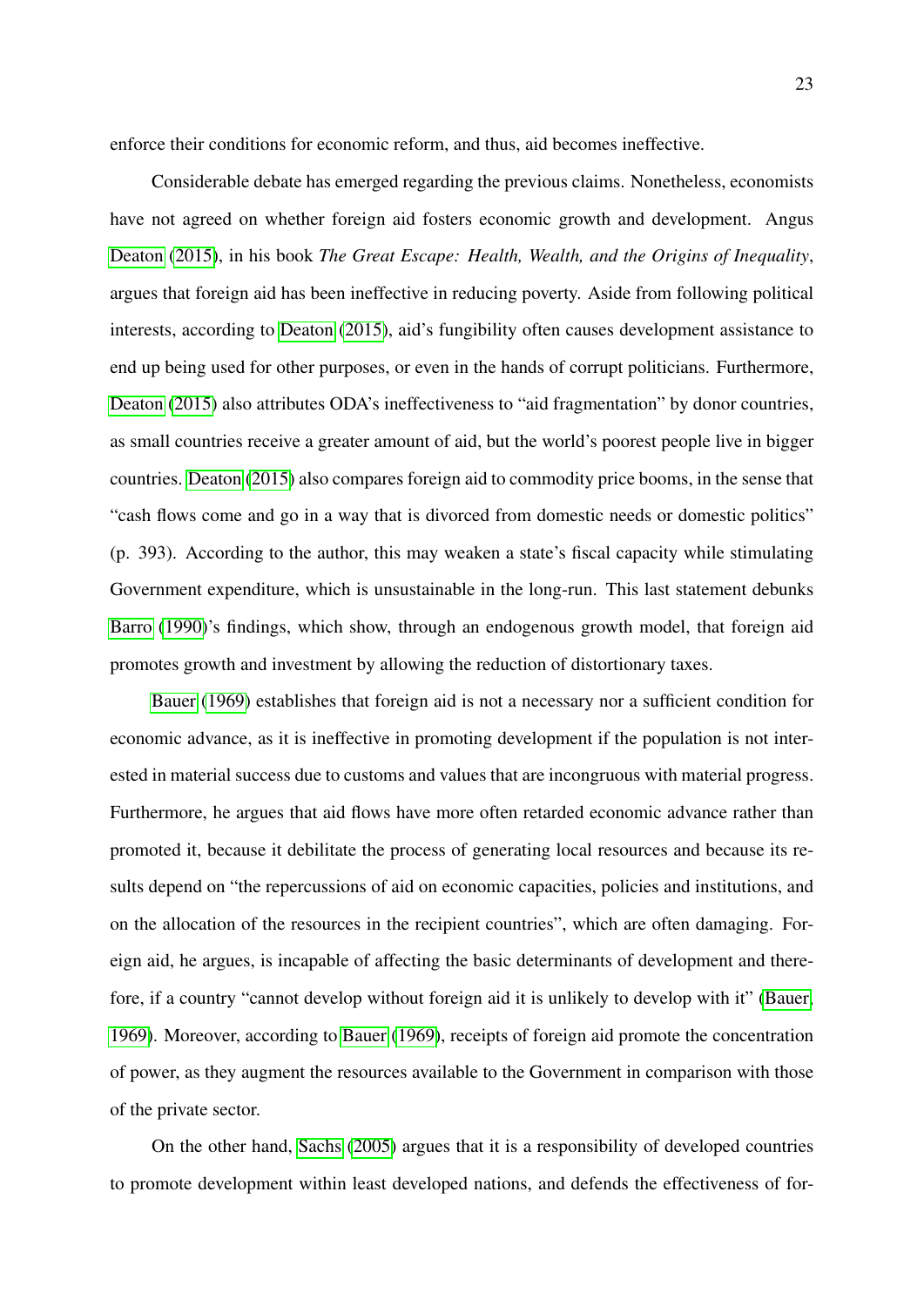eign aid in helping least developed countries out the 'poverty trap'. Specifically, he claims that a substantial amount of development assistance sustained over a long period of time, helps to boot a process of capital accumulation, which increases household earnings above subsistence levels and promotes economic growth. However, [Sachs](#page-58-0) [\(2005\)](#page-58-0) recognizes that aid effectiveness is conditional on specific characteristics. Namely, for aid to have positive effects on poverty reduction, the state should implement an effective administrative strategy with an adequate level of decentralization, develop a training program to build and strengthen the Government's capacity to allocate resources, implement a wider use of information technology within the public sector, establish a quantitative baseline regarding the objectives that it aims to achieve with the foreign aid, and constantly monitor and evaluate the assignment and use of those resources.

Beyond theoretical discussion, empirical studies also reveal contradictory evidence regarding the impact of foreign aid on economic growth. Several authors have empirically tested the effect of foreign assistance over economic performance, and found no evidence suggesting aid's effectiveness. For example, [Boone](#page-54-8) [\(1996\)](#page-54-8) analyzes the effectiveness of foreign aid, depending on each country's political regime. Theoretically, the author establishes that foreign assistance does not promote economic development because poverty is not generated by a lack of capital and because it reduces the politician's efficiency when adjusting distortionary policies. Using a sample of 96 countries with five-year and decade averaged data, he tests the hypothesis that "politicians will use aid for transfers and not to reduce internal distortions" [\(Boone, 1996\)](#page-54-8). Specifically, the author measures if foreign aid allows Governments to reduce distortionary policies, if these reductions have an indirect impact over consumption and investment, if Governments actually use foreign aid receipts to favor the poor, and if certain political regimes are more efficient than others when allocating foreign aid resources.

[Boone](#page-54-8) [\(1996\)](#page-54-8) finds that political factors are important determinants of aid flows. Therefore, he uses these political factors as well as country size to instrument foreign aid. He compares the instrumental variables models with regular OLS, and finds that the impact of foreign aid over investment and measures of human development like infant mortality and primary schooling ratios is insignificant. Furthermore, he finds that "all political systems allocate aid to the elite" (p. 34) and therefore, foreign aid has a significant impact over the size of the bureau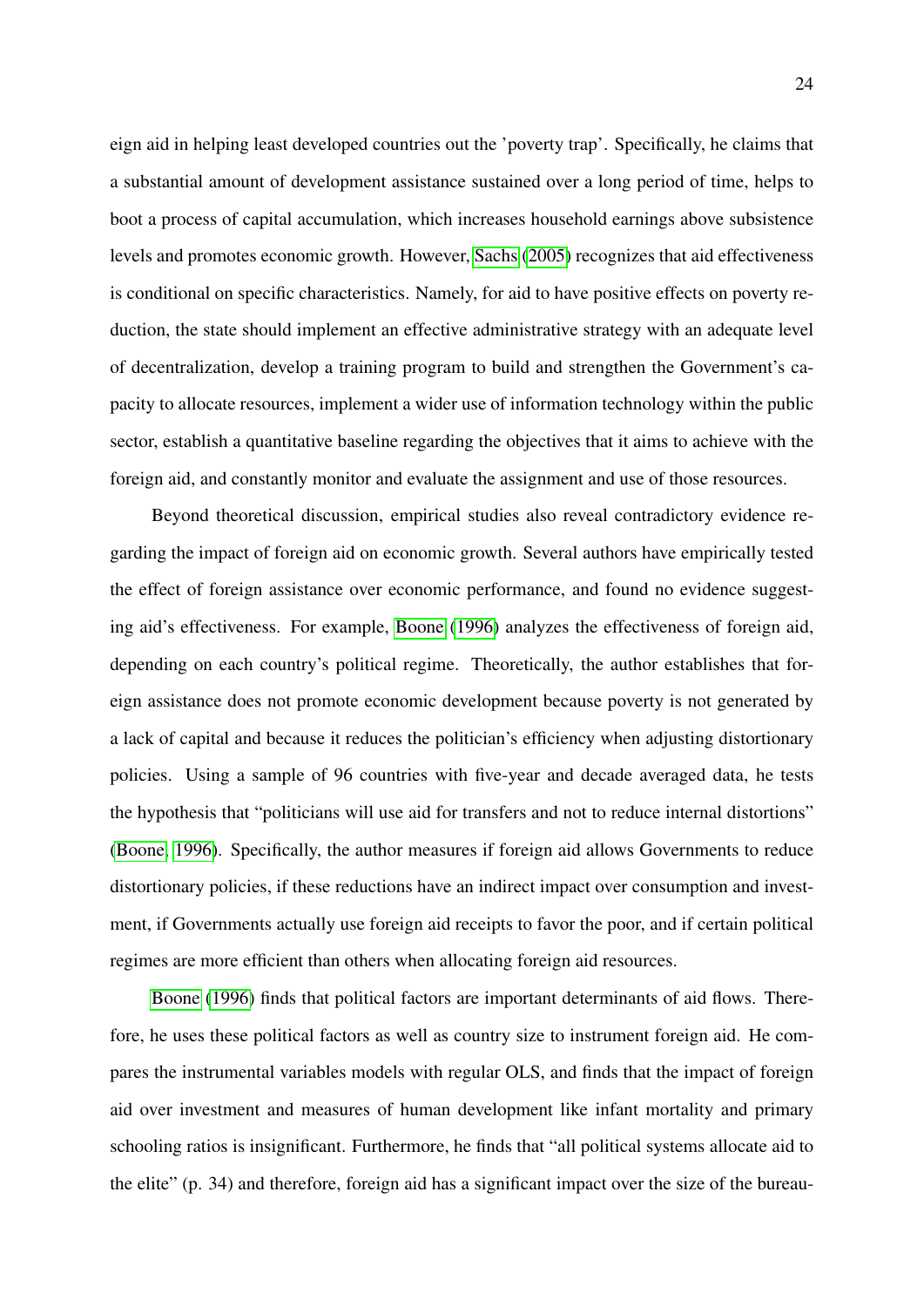cratic state. Finally, [Boone](#page-54-8) [\(1996\)](#page-54-8) concludes that short-term flows of aid addressed to support new liberal regimes may be more successful to reduce poverty.

Likewise, [Veiderpass & Andersson](#page-59-5) [\(2007\)](#page-59-5) study the effectiveness of foreign aid in a production theory context for a sample of 60 countries between 1995 and 2000. To do this, the authors measure how well countries use their resources through an efficiency index that follows the Data Envelopment Analysis method. They estimate a multiple input - single output production model, using energy use, labour force and capital stock as explanatory variables, and real gross domestic product as dependent variable. Finally, they compare their results with the percent of aid relative to Government expenditure in the countries of study, arguing that aid adds to the size of the capital stock of a given country. However, they find no real evidence of aid promoting efficiency and growth.

However, plenty of studies find evidence supporting the fact that foreign aid does contribute to economic development. [Arndt et al.](#page-53-1) [\(2010\)](#page-53-1) argue that "aid remains a key tool for enhancing the developmet prospects of poor countries" (p. 1) after assessing the impact of foreign aid in the context of program evaluation. They specify a model that contains a set of regional fixed effects, geographic conditions and indicators of initial human capital, eliminating covariates that represent channels through which aid may affect growth. They further develop an instrumentation strategy for aid per capita based on whether each country is or was ever a colony, on the population size, on whether the donor and recipient countries share a common language and on donor-fixed effects. Their results show that aid has a positive average treatment effect on growth. These results are robust to additional available data and to an extended evaluation on additional outcomes, incorporating proximate sources of growth, indicators of social well being, and measures of economic transformation [\(Arndt et al., 2015\)](#page-53-2), confirming that during the past forty years, aid has "stimulated growth, promoted structural change, improved social indicators and reduced poverty" [\(Arndt et al., 2015,](#page-53-2) p. 6).

Brückner [\(2011\)](#page-54-0) studies the effect of foreign aid on GDP per capita growth for 47 least developed countries, taking into account the reverse causality between these two variables. The author uses a two-step procedure; in the first step, the author estimates the response of foreign aid to economic growth using rainfall and commodity price shocks as instrumental variables,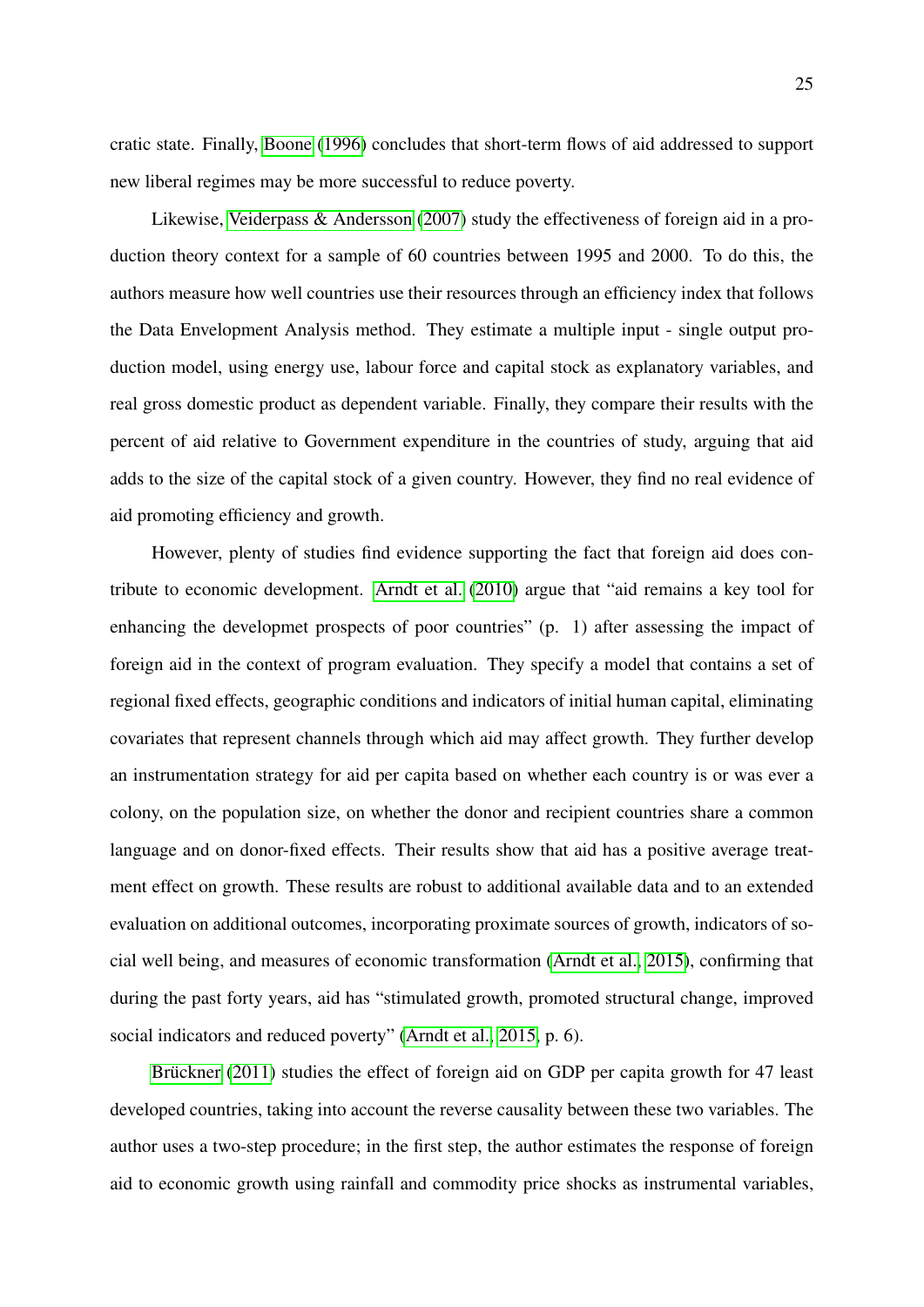and in the second step the author uses the residual variation in foreign aid not driven by GDP per capita growth as an instrument to estimate the effect of foreign aid on GDP per capita growth. Brückner  $(2011)$ 's main findings show that "increases in real per capita GDP growth of aid-recipient countries are associated with a statistically significant and quantitatively large reduction in foreign aid". Specifically, when the real GDP per capita growth rate increases in one percent, foreign aid decreases in more than 4 percent. When this negative, significant effect is controlled for in the growth regression, a one percent increaise in foreign aid is associated with a 0.1 percent increase in real GDP per capita growth rate.

[Clemens et al.](#page-55-1) [\(2011\)](#page-55-1) reanalyze three published aid-growth studies, conserving the original model specifications. However, they make straightforward changes to the models: they allow aid to affect growth with a time lag, they eliminate omitted variable bias through first differences and only take into account portions of aid that might produce growth within a few years. The authors' main results reveal that all three studies lead to the same conclusions when making the model corrections addressed above. Specifically, they find that aid inflows are associated with small positive economic growth and investment increases across countries. However, "the magnitude of this relationship is modest, varies greatly across recipients and diminishes at high levels of aid" [\(Clemens et al., 2011,](#page-55-1) p. 1).

[Burnside & Dollar](#page-54-1) [\(2000\)](#page-54-1) study if the effect of aid on economic growth is conditional on economic policies, and if donors allocate more aid to recipient countries with certain economic policies. To answer these questions, the authors estimate a two-staged least squares model, instrumenting for aid on an economic growth regression. Specifically, they regress real GDP per capita growth on the logarithm of initial real GDP per capita, aid receipts relative to GDP, policies that affect growth, and other exogenous variables that affect growth. The authors allow an interaction term between aid and policies, to capture the extent to which policies determine how productively aid gifts are used. [Burnside & Dollar](#page-54-1) [\(2000\)](#page-54-1) find that aid has a positive impact on economic growth in countries with good policy environments, and that this effect has a stronger impact on growth than policies themselves.

However, [Burnside & Dollar](#page-54-1) [\(2000\)](#page-54-1)'s findings have been widely debunked by various authors. For example, [Easterly et al.](#page-55-10) [\(2004\)](#page-55-10) attempt to replicate [Burnside & Dollar](#page-54-1) [\(2000\)](#page-54-1)'s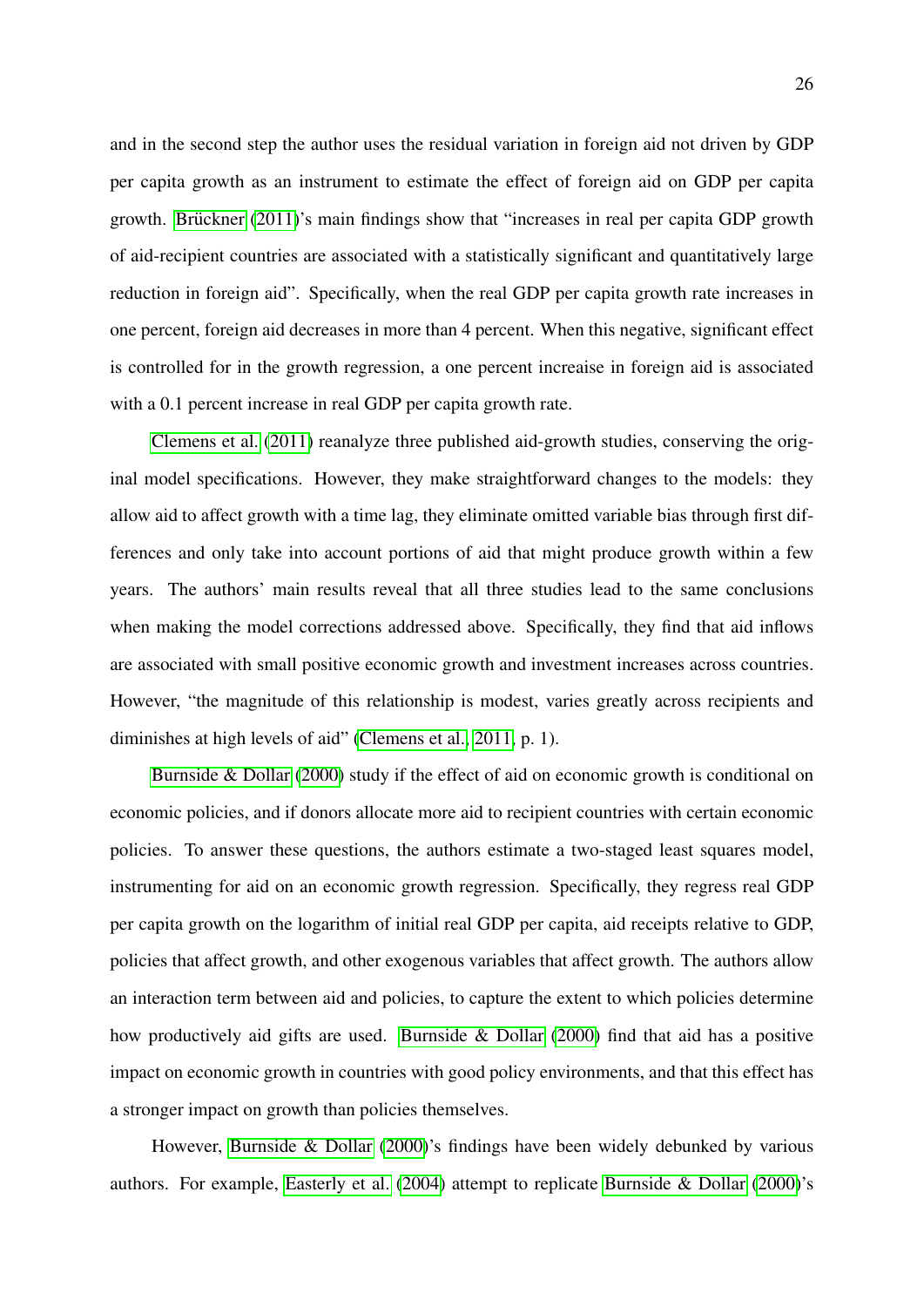results including additional available data both for the original sample period studied, and for an updated set of years. Using the exact model specifications from [Burnside & Dollar](#page-54-1) [\(2000\)](#page-54-1), the authors use a sample covering the years between 1970 and 1997, and divide the data into four-year periods. They control for the same original variables, including percentage of aid over GDP, policy index constructed by a weighted average of inflation, trade openness and percentage of budget deficits over GDP, and an interaction term between aid and the policy index. The authors find that, for the updated dataset including more observations for the original time period, and new available data for the latest years, there is no evidence supporting the claim that aid's effectiveness on economic growth is conditional on good policies. [Easterly](#page-55-2) [\(2003\)](#page-55-2) supports the previous conclusion after testing the relationship between aid, policies and growth for alternative measures of these three concepts. These results rejecting [Burnside & Dollar](#page-54-1) [\(2000\)](#page-54-1)'s conclusions have also been supported by [Murphy & Tresp](#page-57-2) [\(2006\)](#page-57-2) and [Ram](#page-58-10) [\(2004\)](#page-58-10).

Although the evidence regarding the relationship between foreign aid and politics has been questioned, theoretical explanations suggest that development assistance has important implications over recipient countries' institutions and governance. According to [Deaton](#page-55-3) [\(2015\)](#page-55-3), inflows of aid undermine institutions that foster long-run growth, as they weaken constraints and remove the need to raise money, causing political institutions to become toxic and ineffective, with unaccountable Governments that deny their citizens the protections of the law. Furthermore, he argues that aid undermines democracy and civic participation. Likewise, [Moss et al.](#page-57-4) [\(2006\)](#page-57-4) conclude that states that raise a larger proportion of their revenues in the form of foreign aid have less incentives to invest and establish effective public institutions, since they are less accountable to their citizens and have less urge to maintain popular legitimacy. However, [Dietrich & Winters](#page-55-8) [\(2015\)](#page-55-8) find no empirical evidence of the previous claims.

Likewise, [Wright](#page-59-1) [\(2009\)](#page-59-1) studies the effect of foreign aid receipts conditional on progress to democracy. Using a time-series, cross-section multinomial logit model, he finds that promises of higher aid conditional on progress towards democratization "only provides an incentive... for political leaders who expect to remain in office after democratization occurs" [\(Wright, 2009,](#page-59-1) p. 552). However, [Johnson et al.](#page-56-2) [\(2014\)](#page-56-2) and [Knack](#page-57-3) [\(2004\)](#page-57-3) find no quantitative evidence that aid conditionality fosters democratic reform.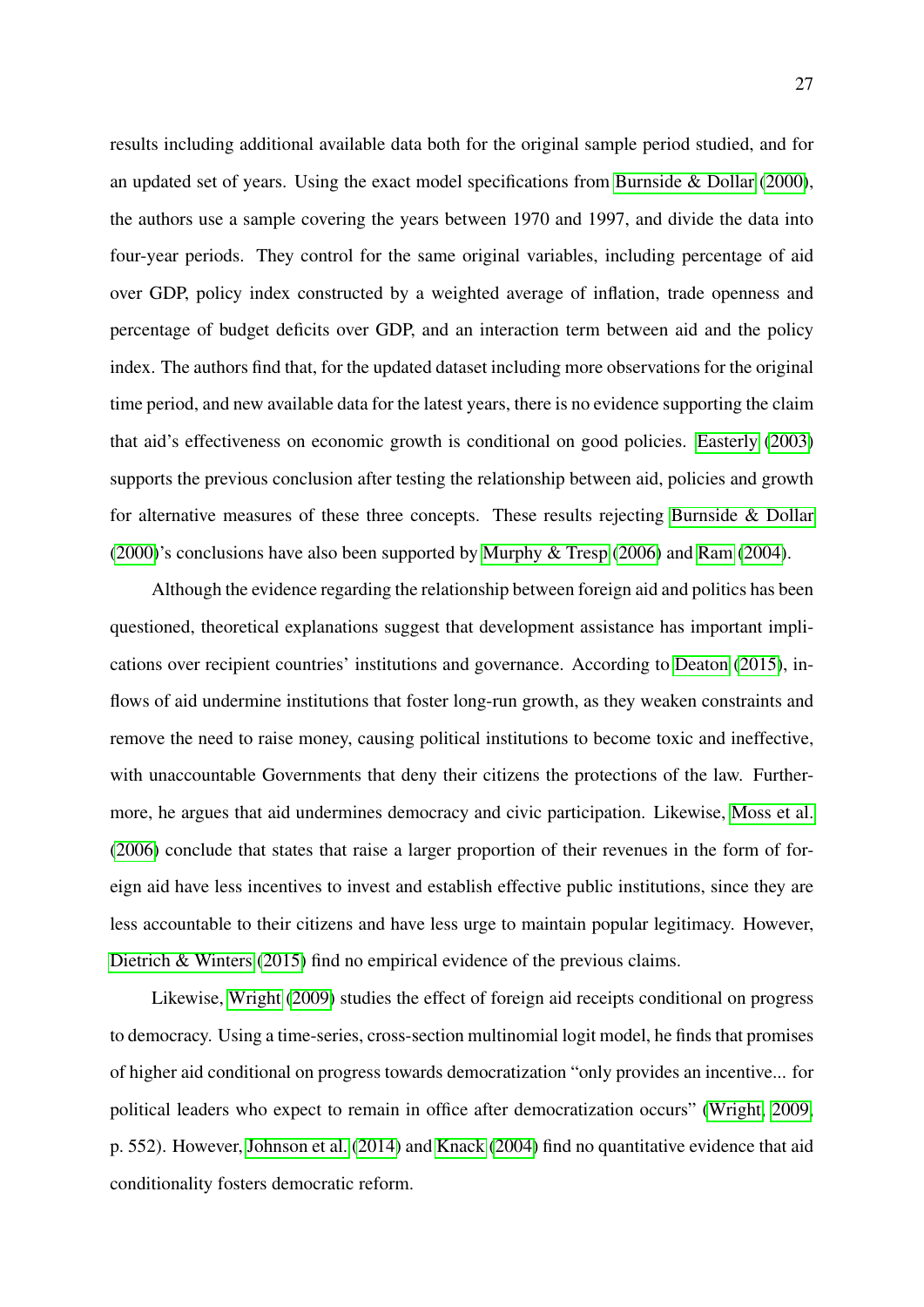[Jones & Tarp](#page-56-0) [\(2016\)](#page-56-0) estimate a long-run cross-section and alternative dynamic panel data models, and find a small positive net effect of total aid on political institutions, driven primarily by stable inflows of governance aid. On the other hand, [Asongu](#page-54-9) [\(2013\)](#page-54-9) analyzes a sample of 53 african countries for a 14-year period and finds that development assistance threatens institutional quality, measured through various institutional quality dynamics. Additionally, [Tavares](#page-59-2) [\(2003\)](#page-59-2) estimates a two-stage least squares model with instrumental variables and determines that aid decreases corruption, possibly because aid is associated with conditions that limit the leaders' discretion in recipient countries, and alleviates public revenue shortages.

Clearly, there is no general agreement regarding the effectiveness on foreign aid to promote economic and political development. According to [Wright](#page-59-1) [\(2009\)](#page-59-1), a potential explanation for the contradictory findings regarding the effectiveness of foreign aid, is that researchers model the processes in fundamentally different ways. He argues that findings that aid has a negative effect respond to cross-section models that average foreign aid values across the years covered by each cross section. Conversely, findings that aid has a positive effect on development respond to model specifications that pool data across countries and over time. Therefore, this paper aims to build on the previous literature by using and alternate approach, which distinguishes between countries and time periods, using a dynamic specification with panel data on 214 countries during a 20-year period.

### <span id="page-27-0"></span>3 Data and Descriptive Statistics

#### <span id="page-27-1"></span>3.1 Variables

#### *Dependent variable*

Among the various indicators that attempt to capture Government features associated to development, [Kaufmann et al.](#page-56-4) [\(1999\)](#page-56-4) generated the Worldwide Governance Indicators (WGI), constructing "six aggregate indicators corresponding to six fundamental governance concepts". Within these, the Government Effectiveness Indicator captures the capacity of the state to implement sound policies. Specifically, the Government Effectiveness Indicator measures "per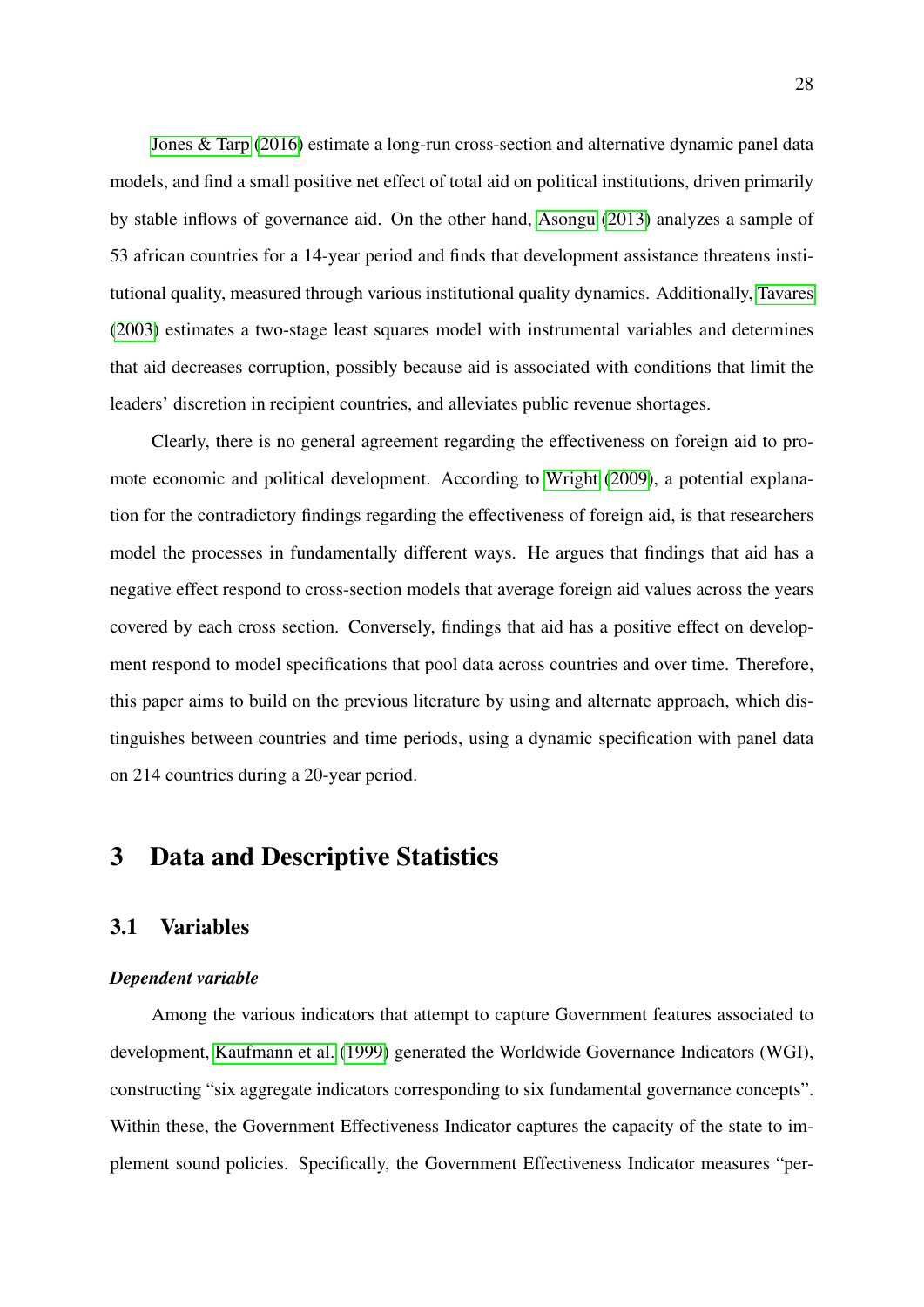ceptions of the quality of public services, the quality of the civil service and the degree of its independence from political pressures, the quality of policy formulation and implementation, and the credibility of the Government's commitment to such policies" [\(Kaufmann et al., 2010\)](#page-56-3). Data on the Government Effectiveness Indicator is available for 214 countries for the period between 1996 and 2016. This indicator ranges between −2.5 and 2.5, with a higher value indicating a more effective Government.

The WGI Government Effectiveness Index encompasses several dimensions including quality and size of bureaucracy, quality and coverage of public infrastructure, quality and coverage of several public services such as primary education, transportation and health systems, infrastructure disruption, state failure, policy instability, quality of public administration, quality of financial management, citizens' level of trust in the Government, allocation and management of public resources, among others. According to [Garcia-Sanchez et al.](#page-55-9) [\(2013\)](#page-55-9), the data used to obtain information on all these dimensions is based on surveys to reflect the perceptions of a very diverse group of respondents, including analysts, firms, households and agencies with extensive knowledge on the governance situation in their local countries.

However, there are several potential limitations on using the WGI Government Effectiveness Indicator as a measure of Government effectiveness. [Arndt & Oman](#page-53-8) [\(2008\)](#page-53-8) argue that the Government Effectiveness Indicator, like all the other WGIs, lacks transparency due to its high complexity, as the composition and weights of primary sources to construct the index vary across countries and over time. Furthermore, they consider that the WGIs lack reproducibility as many of the underlying indicators are not available to the public, and that they are not backed by an underlying theory of governance to explain the meaning of the indicators. [Arndt](#page-53-8) [& Oman](#page-53-8) [\(2008\)](#page-53-8) further argue that these problems generate a bias that remains hidden from users. This causes the WGIs to lack comparability over time, and to give limited guidance on how to improve the quality of governance. Nonetheless, [Kaufmann et al.](#page-56-9) [\(2008\)](#page-56-9) debunked the previous claims, arguing that "the WGI are sufficiently informative that many cross-country comparisons result in statistically (and likely also practically) significant differences in estimated governance".

Moreover, [Lee & Whitford](#page-57-6) [\(2009\)](#page-57-6) recognize that the intrinsic subjectivity that character-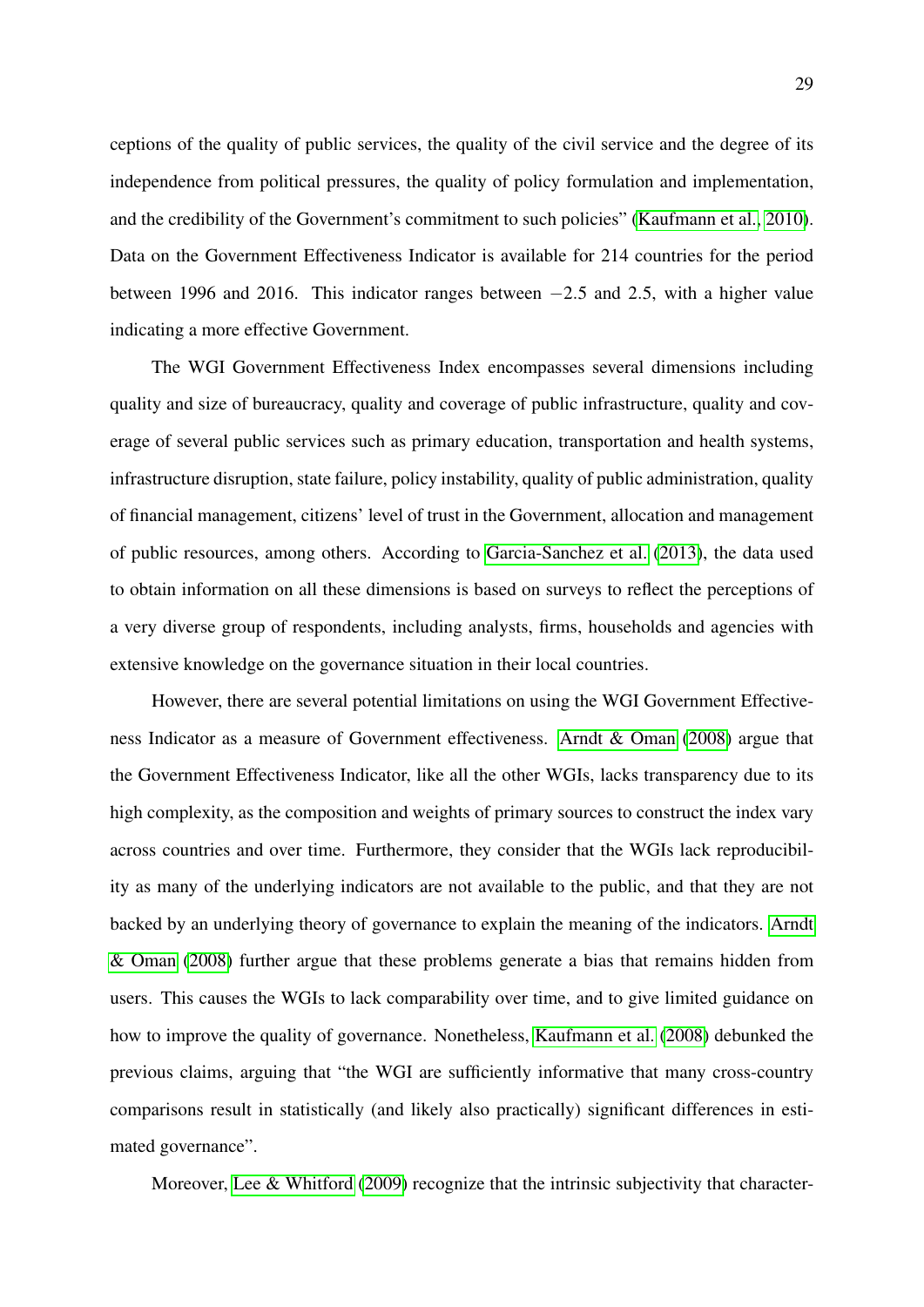izes the Government Effectiveness Indicator may become a potential limitation, as informants' recalls may be biased. However, they argue that it is often difficult to find objective measures that completely approximate all the dimensions of organizational performance. Therefore, they recommend using a subjective measure of the Government's performance, such as the WGIs' Government Effectiveness Indicator for three main reasons. First, Government effectiveness is socially constructed by multiple stakeholders from the public and private sector, making it impossible to assess this concept without taking into account subjective perceptions of these actors. Second, according to [Lee & Whitford](#page-57-6) [\(2009\)](#page-57-6), subjective measures of organizational performance, such as the WGI Government Effectiveness Indicator, generally have a positive correlation with objective measures of organizational performance. Third, subjective mechanisms to measure Government effectiveness at a country level are at least as good as objective ones, if they were available [\(Lee & Whitford, 2009\)](#page-57-6).

Figure [2](#page-30-0) presents the evolution of the world average level of Government effectiveness for the original sample of 214 countries, between 1996 and 2016. The values for the Government Effectiveness Indicator have been normalized between zero and one to facilitate interpretation and analysis. The world average level of Government effectiveness has remained around 0.5 for the study period. However, differences emerge when analyzing the level of Government effectiveness by region, as shown in figure [3.](#page-30-1) Specifically, for regions associated with higher income levels such as North America and Europe and Central Asia, the average levels of Government effectiveness are higher and exhibit less volatility than for regions associated with lower income levels, such as Middle East and North Africa, South Asia and Sub-Saharan Africa.

#### *Independent Variable of Interest*

To measure inflows of foreign aid, I use the logarithm of Net Official Development Assistance taken from the World Bank's World Development Indicators. Net Official Development Assistance refers to aid flows donated by members of the OECD's Development Assistance Committee (DAC), multilateral institutions and non-DAC countries, designed specifically for development purposes. It includes grants, soft loans made on concessional terms with a grant element of at least 25% and technical assistance, and excludes loans and credits for military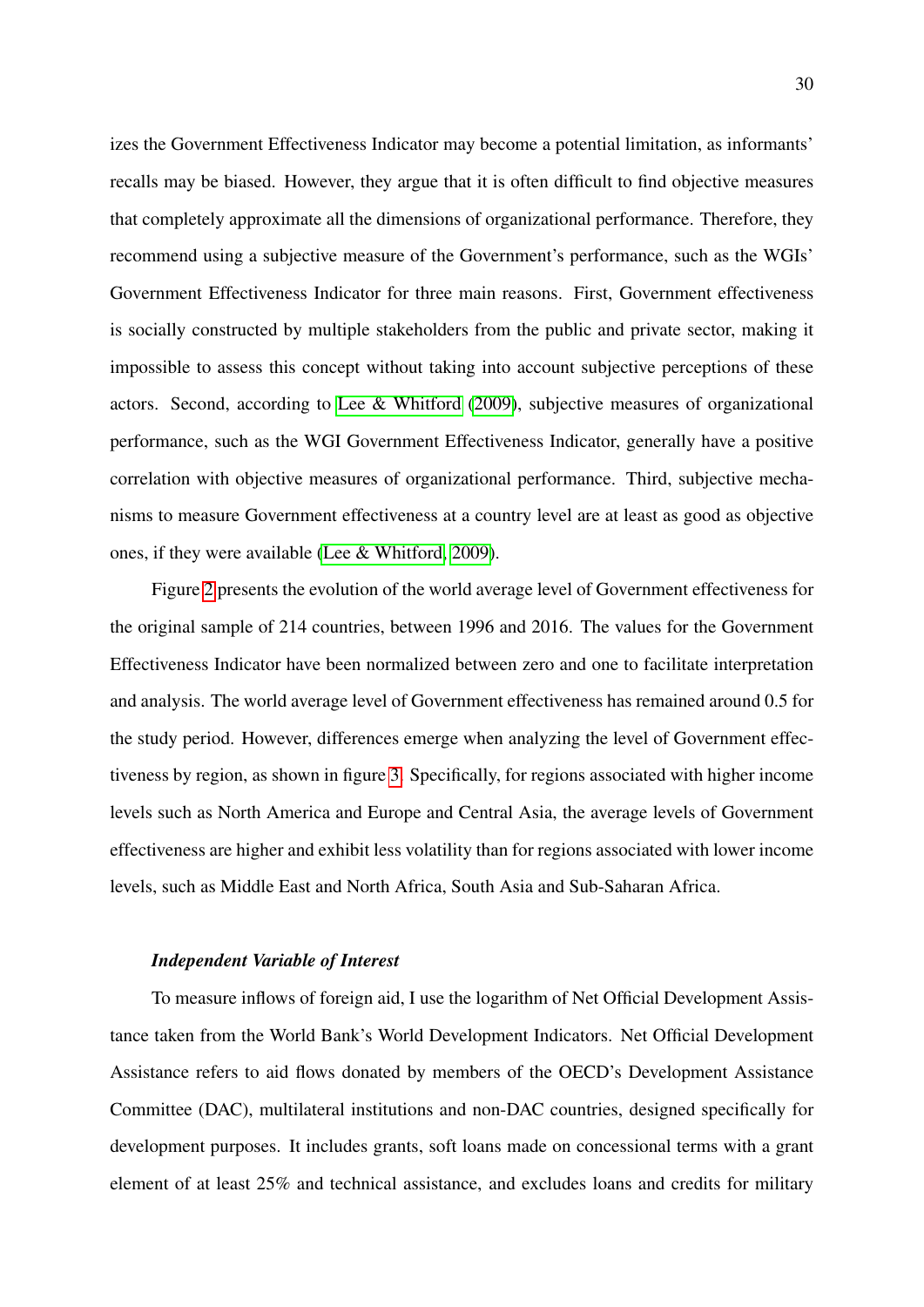<span id="page-30-0"></span>

Figure 2: World average Government effectiveness, 1996 - 2016

Source: World Bank World Governance Indicators.



<span id="page-30-1"></span>

Source: World Bank World Governance Indicators.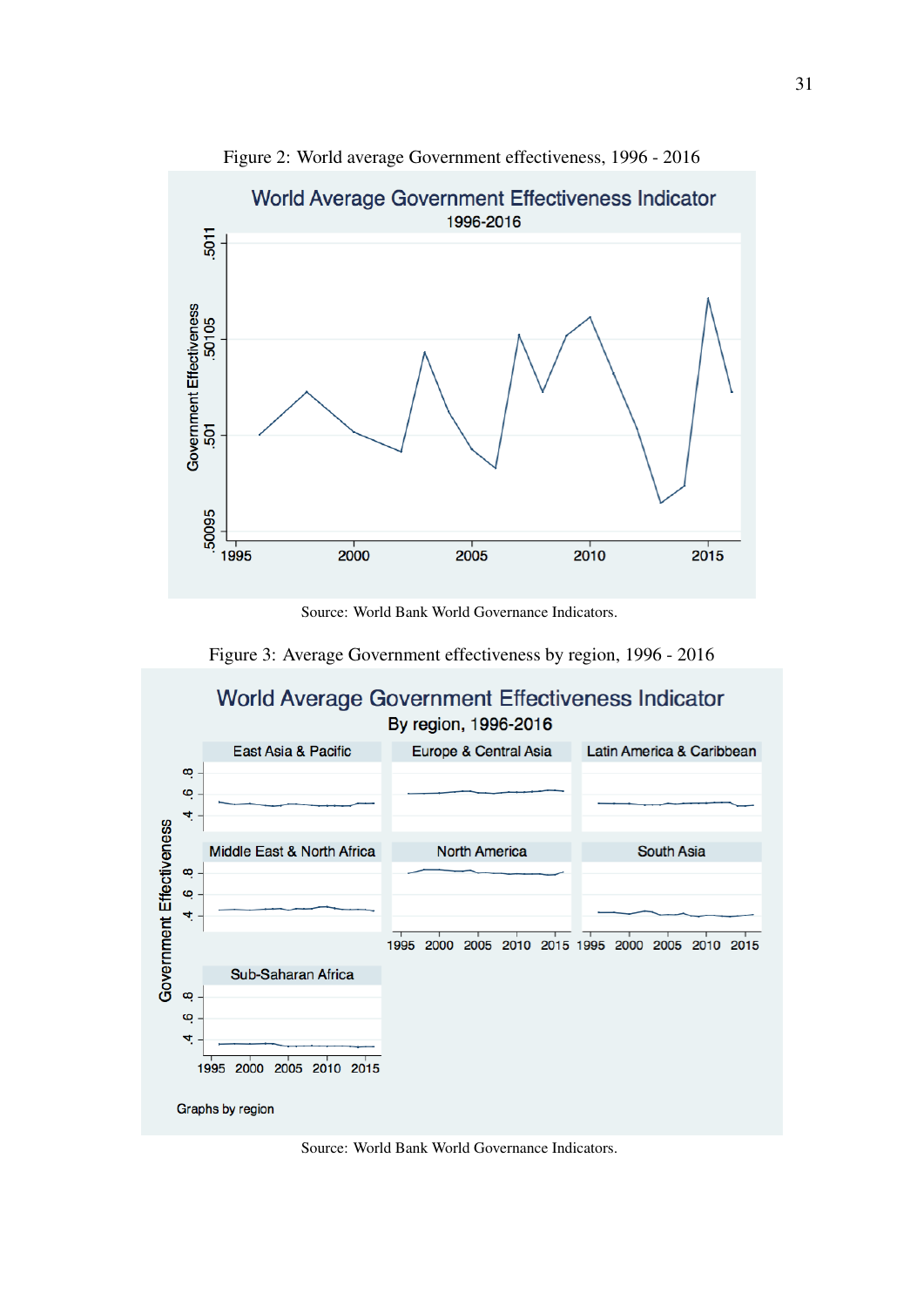purposes, anti-terrorism practices or acts of peacekeeping. Before 2005, the OECD's DAC additionally provided Official Aid to more advanced countries of Central and Eastern Europe, countries of the former Soviet Union, and additional advanced developing countries. The OECD eliminated these Official Aid transfers in 2005, but data values for net ODA before 2005 in the World Development Indicators database [\(World Bank, 2016\)](#page-59-6) also consider Official Aid inflows.

The data on Net ODA and Official Aid is available for 264 countries for 1960-2015. Following [Chao](#page-55-11) [\(2015\)](#page-55-11), Net ODA is used above other measures of foreign aid to avoid confounding the effect of development aid with that of private donations or investments, which differ greatly with foreign aid in terms of motives and disbursement. Furthermore, net ODA leaves aside military and anti-terrorism assistance, which are not related to economic development and welfare programs.

Figure [4](#page-32-0) shows the increase in world average official development assistance and aid during the last 20 years. The amount of aid donated to least developed countries has increased by around \$400 millions from 1995 to 2015. Moreover, as shown in figure [5,](#page-32-1) most of this increase in foreign aid has been disbursed to South Asian, and Middle Eastern and North African countries.

Figure [6](#page-33-0) plots the relationship between Government effectiveness and net official development assistance and aid for the original sample. Although there is no obvious correlation between the amount of foreign aid received and the effectiveness of the Government, the plot shows that higher levels of foreign aid are associated with lower levels of Government effectiveness.

#### *Control variables*

Following the literature on the Government effectiveness, this study incorporates a set of five economic and political control variables to estimate the effect of foreign aid over government effectiveness. First, according to [Garcia-Sanchez et al.](#page-55-9) [\(2013\)](#page-55-9) and [Lee & Whitford](#page-57-6) [\(2009\)](#page-57-6), the level of a country's Government effectiveness depends on its income level. Specifically, richer countries have more effective Governments. Therefore, Gross Domestic Product per capita is included as a control variable, with an expected positive and significant effect on the level of Government effectiveness.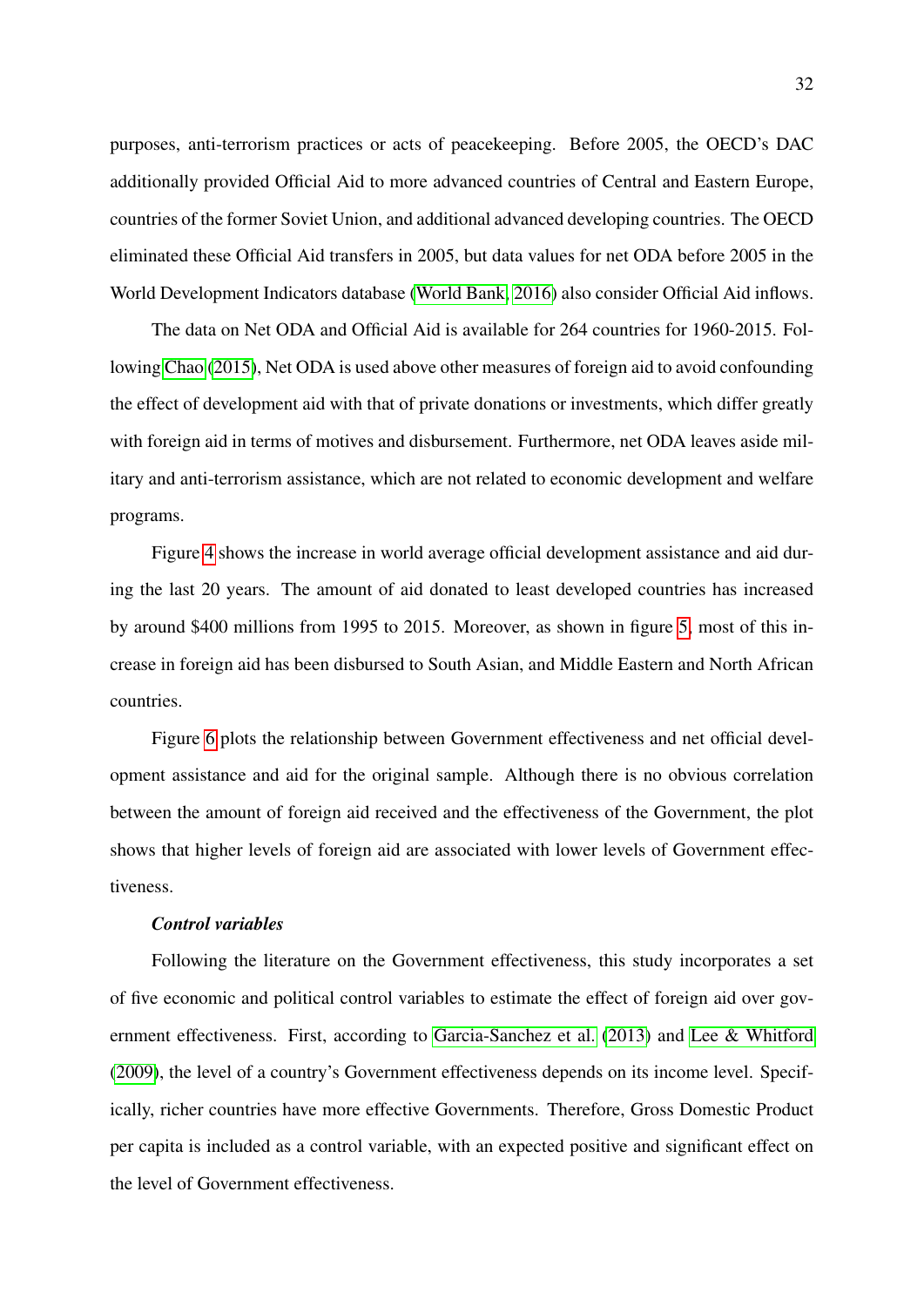<span id="page-32-0"></span>

Figure 4: World Average Official Development Assistance, 1995 - 2015

Source: World Bank World Development Indicators.

<span id="page-32-1"></span>

Source: World Bank World Development Indicators.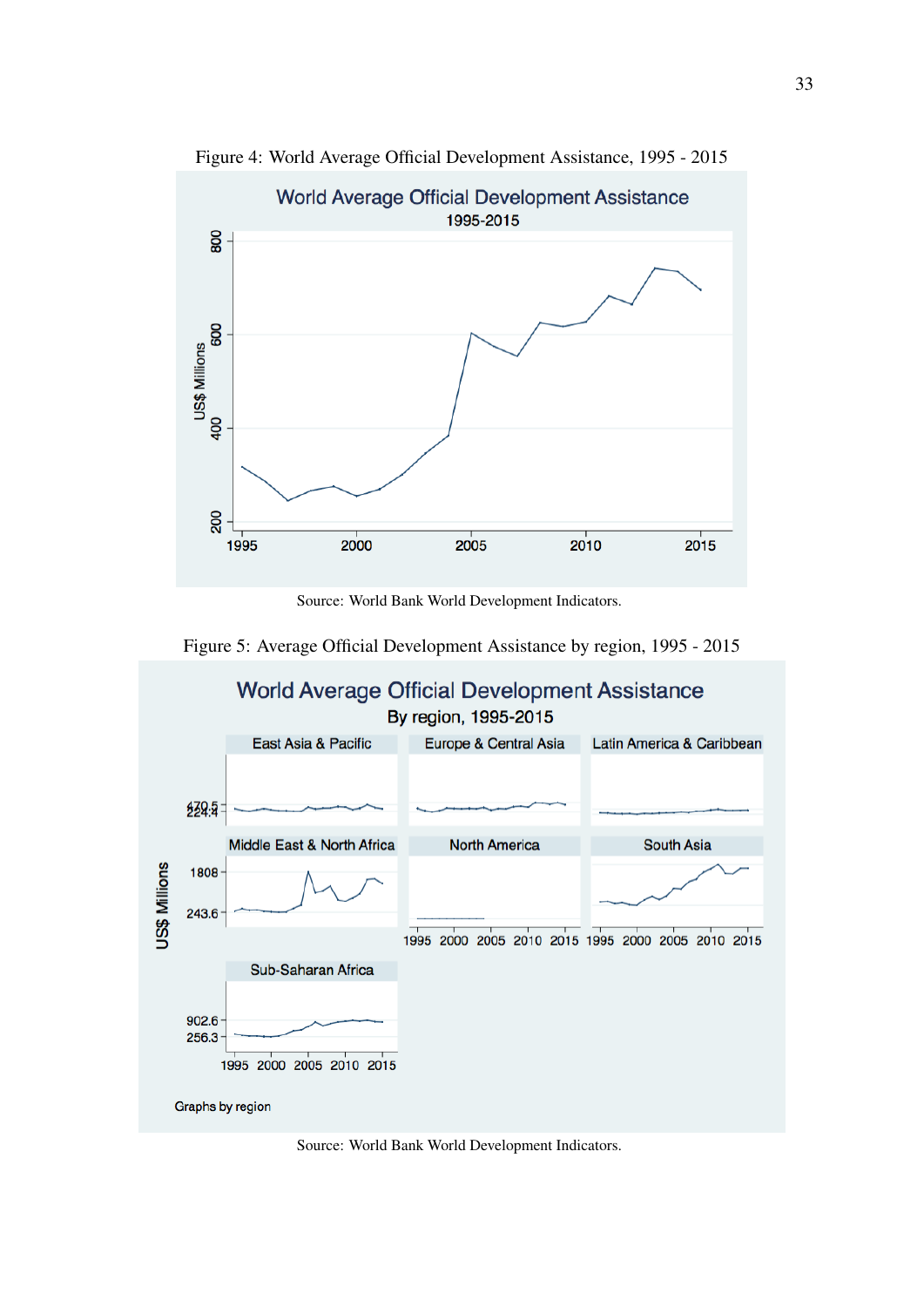

<span id="page-33-0"></span>Figure 6: Net Official Development Assistance and Aid vs. Government Effectiveness

Source: World Bank World Development Indicators.

Second, [Garcia-Sanchez et al.](#page-55-9) [\(2013\)](#page-55-9) further argue that larger countries have larger budgets and more qualified human capital, influencing the complexity of public management. Therefore, a country's institutional characteristics may be captured by its population density. [Garcia-Sanchez et al.](#page-55-9) [\(2013\)](#page-55-9)'s results show that a country's population density has a positive, significant impact over the effectiveness of its Government. Given that population density – measured by the population per squared kilometer of land area– is a significant determinant of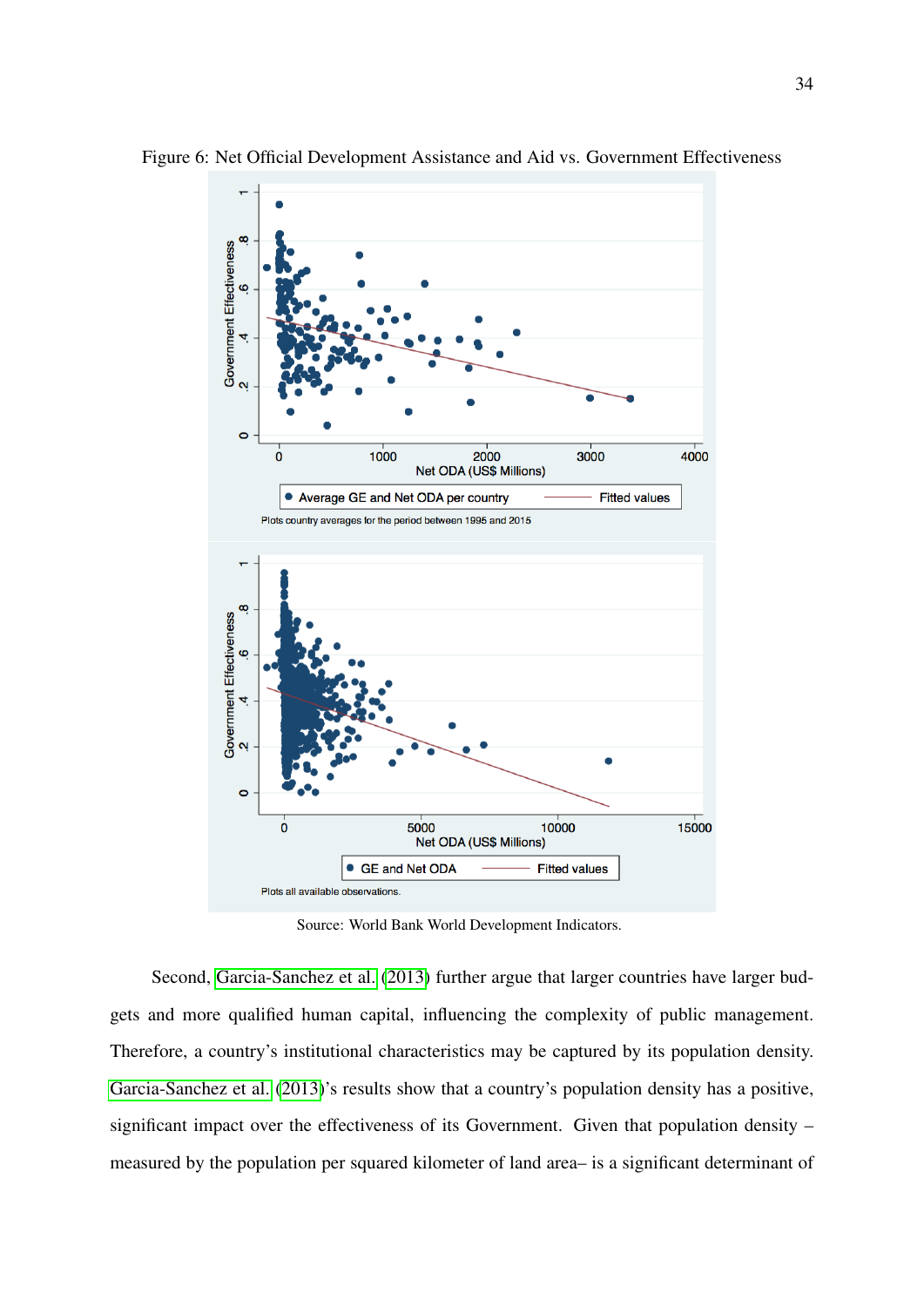the level of Government effectiveness, it is included as a control variable.

Third, [Garcia-Sanchez et al.](#page-55-9) [\(2013\)](#page-55-9) find that the level of social diversity, related to the degree of variation in the population's age, gender, and nationality, positively influences the effectiveness of the Government since it provides a better understanding of organizational demand. Social diversity may be captured by the degree of participation of women in politics. For this reason, I incorporate the proportion of seats held by women in national parliaments.

Fourth, [Garcia-Sanchez et al.](#page-55-9) [\(2013\)](#page-55-9) establish a positive relationship between the level of political constraints to the different independent branches of Government, and its level of effectiveness. In theory, politicians play a major role in the evolution of public administrations, and thus, their power in defining and changing policies is a crucial determinant of the effectiveness of the public body. Therefore, the Political Constraint Index is included as a control variable. The possible scores for this index range from zero to one, with lower values indicating less constraints.

Last, [Montes & Paschoal](#page-57-8) [\(2015\)](#page-57-8) find a significant relationship between a country's level of corruption and the effectiveness of its Government. Specifically, they argue that countries that are perceived as less corrupt are also perceived to be more effective. Therefore, the level of control of corruption, measured by the WGI, is incorporated as a control variable. The WGI control of corruption indicator ranges from  $-2.5$  (weak control of corruption) to 2.5 (strong control of corruption) but has been normalized between zero and one to facilitate interpretation and analysis.

Table [1](#page-35-0) summarizes the sources and definitions of each of the variables included to estimate the effect of foreign aid over government effectiveness and Figure [7](#page-35-1) plots the relationships between Government effectiveness and the different control variables. The plots evidence a strong positive correlation between control of corruption and Government effectiveness. Moreover, GDP per capita appears to have decreasing returns over Government Effectiveness. The plots do not reveal any other clear correlation between the remaining control variables and Government effectiveness.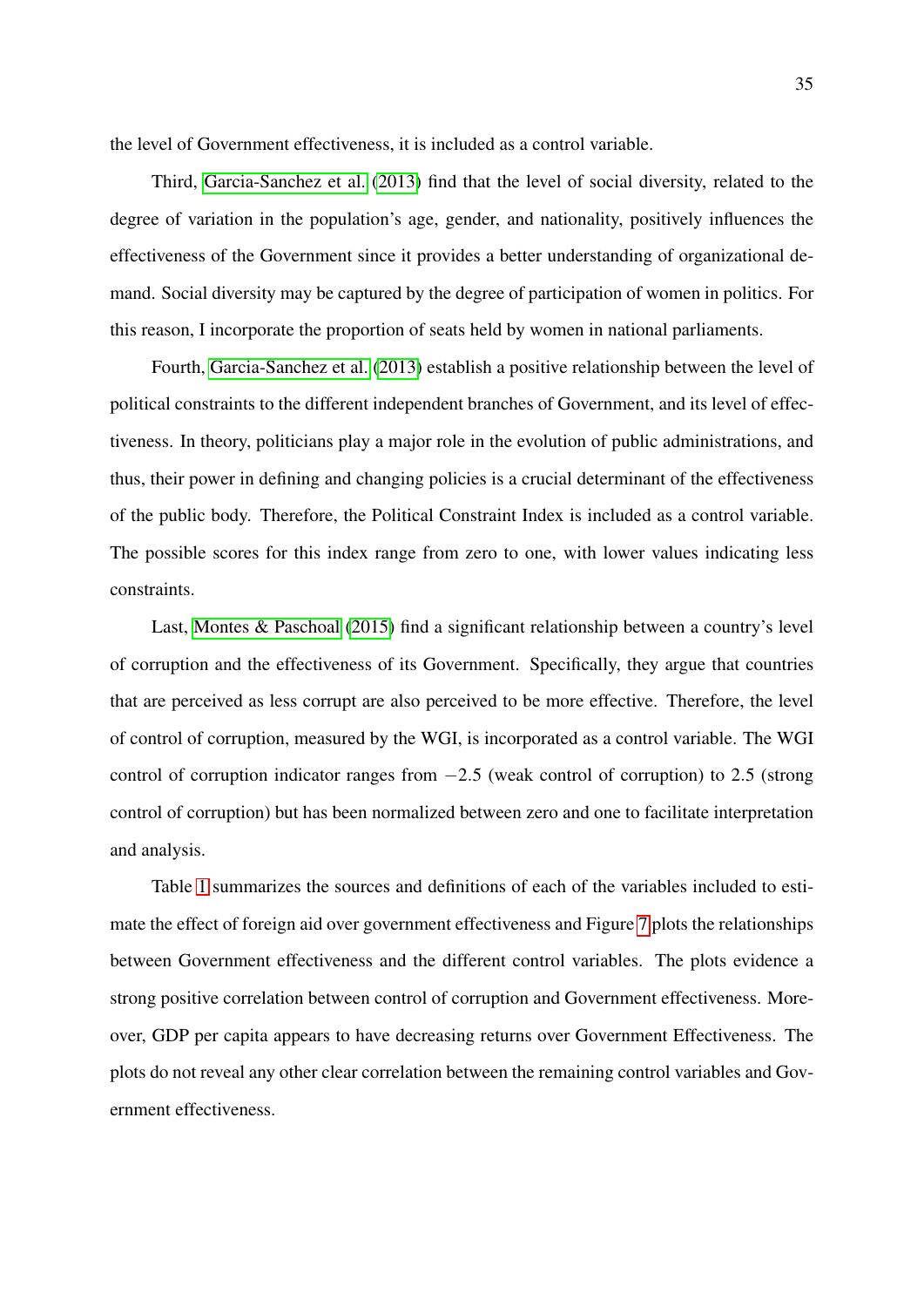<span id="page-35-0"></span>

| <b>Variable</b>                         | <b>Definition</b>                                                       | <b>Source</b>                                      |  |  |  |
|-----------------------------------------|-------------------------------------------------------------------------|----------------------------------------------------|--|--|--|
|                                         | <b>Dependent Variable</b>                                               |                                                    |  |  |  |
|                                         | Perceptions of the quality of public services, the quality of the civil |                                                    |  |  |  |
| Government                              | service and the degree of its independence from political pressures,    | World Governance Indicators                        |  |  |  |
| <b>Effectiveness</b>                    | the quality of policy formulation and implementation, and the           | (World Bank, 2016)                                 |  |  |  |
|                                         | credibility of the Government's commitment to such policies.            |                                                    |  |  |  |
|                                         | <b>Independent Variable</b>                                             |                                                    |  |  |  |
| Net Official                            | Government aid designed to promote the economic development             |                                                    |  |  |  |
| Development Assistance                  | and welfare of developing countries. It includes grants, soft loans     | World Development Indicators                       |  |  |  |
| and Official Aid                        | with a grant element of at least 25% and technical assistance. It       | (World Bank, 2016)                                 |  |  |  |
|                                         | excludes military, anti-terrorism or peacekeeping assistance.           |                                                    |  |  |  |
| <b>Control Variables</b>                |                                                                         |                                                    |  |  |  |
| <b>Gross Domestic</b>                   | GDP per capita based on purchasing power parity (PPP),                  | <b>International Comparison Program</b>            |  |  |  |
| Product per capita                      | converted to constant 2011 international dollars.                       | Database (World Bank, 2016)                        |  |  |  |
| <b>Population Density</b>               | People per square kilometer of land area.                               | World Development Indicators<br>(World Bank, 2016) |  |  |  |
| <b>Women Political</b><br>Participation | Proportion of seats held by women in national parliaments.              | The World Bank Databank                            |  |  |  |
|                                         | Political constraint index which captures the feasibility of            |                                                    |  |  |  |
|                                         | policy change (the extent to which a change in the preferences of       |                                                    |  |  |  |
|                                         | any one actor may lead to a change in Government policy). The           | The Political Constraint Index                     |  |  |  |
| <b>POLCON</b>                           | index first identifies the number of independent branches of            | Database                                           |  |  |  |
|                                         | Government, then takes into account the extent of alignment across      |                                                    |  |  |  |
|                                         | branches of Government and finally captures the extent of preference    |                                                    |  |  |  |
|                                         | heterogeneity within each legislative branch.                           |                                                    |  |  |  |
|                                         | Perceptions of the extent to which public power is exercised for        | World Governance Indicators                        |  |  |  |
| Control of Corruption                   | private gain, including both petty and grand forms of corruption,       | (World Bank, 2016)                                 |  |  |  |
|                                         | as well as "capture" of the state by elites and private interests.      |                                                    |  |  |  |

| Table 1: Definitions and Sources of Variables |
|-----------------------------------------------|
|-----------------------------------------------|

## Figure 7: Relationship between Government effectiveness and control variables

<span id="page-35-1"></span>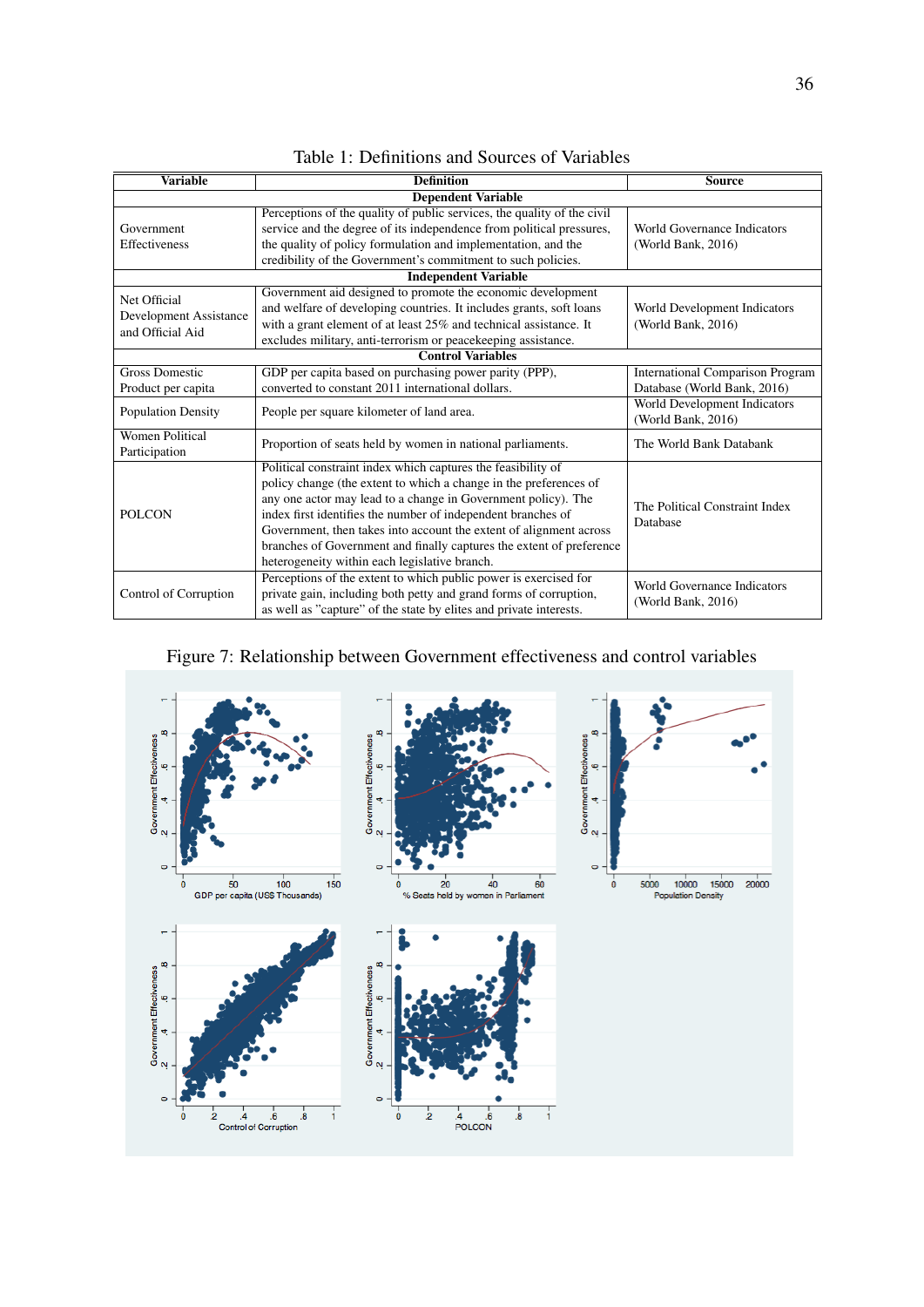#### <span id="page-36-0"></span>3.2 Descriptive statistics

Table [2](#page-36-1) displays summary statistics of each of the variables described above, for the complete sample of 214 countries. With the purpose of reducing missing values, values for all variables corresponding to country *i* are averaged over three-year periods. Therefore, the final sample includes data on seven periods for each country. Given that incorporating the POLCON variable in the final results limits the sample to 137 countries, table [3](#page-36-2) presents the summary statistics for the restricted sample.

<span id="page-36-1"></span>

| raore $\mathcal{L}$ . Summary statistics (comprete sample) |       |             |                      |           |           |  |  |  |  |
|------------------------------------------------------------|-------|-------------|----------------------|-----------|-----------|--|--|--|--|
| Variable                                                   | Obs.  | <b>Mean</b> | <b>Standard Dev.</b> | Min.      | Max.      |  |  |  |  |
| <b>Government Effectiveness</b>                            | 1.417 | 0.4923      | 0.2137               | 0.0000    | 1.0000    |  |  |  |  |
| Net ODA (Millions of US\$)                                 | 1,113 | 458.88      | 795.43               | $-644.96$ | 11,865.69 |  |  |  |  |
| GDP per capita (thousands of $2011$ international \$)      | 1.327 | 16.13       | 19.49                | 0.34      | 126.60    |  |  |  |  |
| Population Density (per square km.)                        |       | 384.19      | 1,871.83             | 0.14      | 20,940.33 |  |  |  |  |
| Proportion of Women in Parliament                          | 1.277 | 15.12       | 10.56                | 0.00      | 63.80     |  |  |  |  |
| Control of Corruption                                      | 1.424 | 0.4229      | 0.2356               | 0.0000    | 1.0000    |  |  |  |  |
| <b>Political Constraint Index</b>                          | 1.147 | 0.418       | 0.309                | 0.000     | 0.890     |  |  |  |  |

Table 2: Summary statistics (complete sample)

<span id="page-36-2"></span>

| Table 3: Summary statistics (restricted sample)       |       |        |                      |           |           |  |  |  |  |
|-------------------------------------------------------|-------|--------|----------------------|-----------|-----------|--|--|--|--|
| Variable                                              | Obs.  | Mean   | <b>Standard Dev.</b> | Min.      | Max.      |  |  |  |  |
| <b>Government Effectiveness</b>                       | 1.147 | 0.4838 | 0.2160               | 0.0000    | 1.0000    |  |  |  |  |
| Net ODA (Millions of US\$)                            | 908   | 522.05 | 849.99               | $-644.96$ | 11,865.69 |  |  |  |  |
| GDP per capita (thousands of $2011$ international \$) | 1.104 | 16.32  | 19.33                | 0.34      | 126.60    |  |  |  |  |
| Population Density (per square km.)                   | 1.137 | 171.51 | 570.57               | 1.49      | 7.719.4   |  |  |  |  |
| Proportion of Women in Parliament                     | 1.084 | 15.96  | 10.46                | 0.00      | 63.80     |  |  |  |  |
| Control of Corruption                                 | 1.147 | 0.4039 | 0.2425               | 0.0000    | 1.0000    |  |  |  |  |
| <b>Political Constraint Index</b>                     | 1.147 | 0.418  | 0.309                | 0.000     | 0.890     |  |  |  |  |

Table 3: Summary statistics (restricted sample)

Tables [2](#page-36-1) and [3](#page-36-2) show that including the political constraint variable biases the sample towards slightly richer countries, with the average GDP per capita increasing by approximately \$200. However, the restricted sample has an average Government effectiveness 0.0085 lower than the complete sample, and its average inflows of ODA are, on average, \$ 63.17 millions higher than on the complete sample.

Table [4](#page-37-1) shows summary statistics for all variables, by region. On average, more developed regions, such as North America and Europe and Central Asia, have higher levels of Government effectiveness, while least developed regions such as Sub-Saharan Africa, South Asia and the Middle East and North Africa have less effective Governments. It is precisely the latter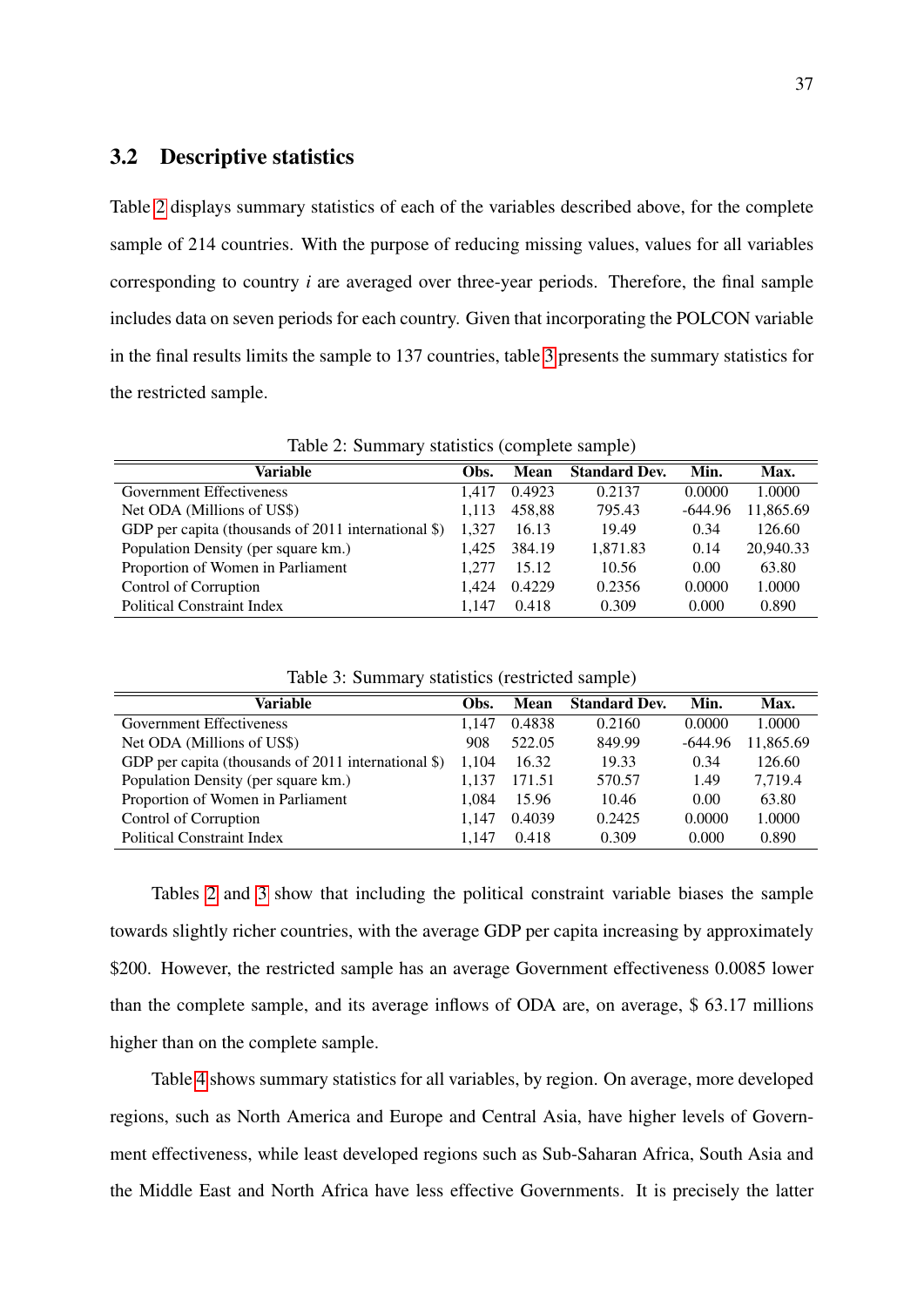<span id="page-37-1"></span>

| Region                        | Government<br><b>Effectiveness</b><br>(normalized) | <b>Net ODA</b><br>(US\$ Millions) | <b>GDPpc</b><br>(US\$ Thousands) | Pop. Density<br>(Per sq. km) | Women           | <b>C.Corruption</b><br>(normalized) | <b>POLCONV</b>     |
|-------------------------------|----------------------------------------------------|-----------------------------------|----------------------------------|------------------------------|-----------------|-------------------------------------|--------------------|
| East Asia &                   | 0.5269                                             | 499.55                            | 19.61                            | 511.04                       | 15.12           | 0.4287                              | 0.3892             |
| Pacific                       | (0.2357)                                           | (771.29)                          | (22.33)                          | (1,522.52)                   | (8.57)          | (0.2732)                            | (0.3259)           |
|                               |                                                    |                                   |                                  |                              |                 |                                     |                    |
| Europe $&$                    | 0.6240                                             | 343.35                            | 24.59                            | 102.39                       | 19.88           | 0.5378                              | 0.6120             |
| Central Asia                  | (0.2220)                                           | (428.59)                          | (17.44)                          | (88.46)                      | (10.67)         | (0.2797)                            | (0.2722)           |
| Latin America &               | 0.4620                                             | 233.64                            | 10.77                            | 94.01                        | 17.82           | 0.3848                              | 0.4549             |
| Caribbean                     | (0.1328)                                           | (289.49)                          | (6.05)                           | (102.49)                     | (9.67)          | (0.1756)                            | (0.2193)           |
| Middle East &<br>North Africa | 0.4688<br>(0.1656)                                 | 604.53<br>(1,398.76)              | 30.21<br>(30.82)                 | 209.32<br>(376.59)           | 7.87<br>(7.76)  | 0.3851<br>(0.1741)                  | 0.2432<br>(0.3058) |
| North America                 | 0.8619<br>(0.0331)                                 | 0.00                              | 43.27<br>(5.77)                  | 17.90<br>(14.94)             | 18.60<br>(4.12) | 0.8393<br>(0.0658)                  | 0.8550<br>(0.0052) |
| South Asia                    | 0.4062<br>(0.1406)                                 | 1,202.33<br>(1,382.20)            | 4.32<br>(3.13)                   | 412.52<br>(415.48)           | 11.61<br>(8.66) | 0.2962<br>(0.1637)                  | 0.2811<br>(.2741)  |
| Sub-Saharan                   | 0.3217                                             | 645.21                            | 3.58                             | 83.25                        | 14.86           | 0.2617                              | 0.2759             |
| Africa                        | (0.1342)                                           | (759.05)                          | (5.02)                           | (118.28)                     | (10.53)         | (0.1408)                            | (0.2533)           |

Table 4: Mean values for all variables, by region (restricted sample)

regions that exhibit the highest average receipts of official development assistance, reaching an average of US\$1,202 millions in South Asia and US\$645 millions in Sub-Saharan Africa. Furthermore, the regions with the highest levels of control of corruption and political constraints are the same ones with the highest values for the Government effectiveness indicator, while the regions with least control of corruption and smallest political constraints correspond to those with lowest Government effectiveness. South Asia, Sub-Saharan Africa and Middle East and North Africa are also the regions with lowest average gender diversity and income levels. This relationships may arise precisely because aid is aimed at countries and regions with lowest State capacity, which is inversely correlated with the need for resources. Therefore, aid allocation is not random, but it targets countries with weaker states and highest needs.

### <span id="page-37-0"></span>4 Identification Strategy and Methodology

To analyze the effect of foreign aid on Government effectiveness, I estimate a dynamic panel data model based on a sample of 137 countries during the period between 1995 and 2015.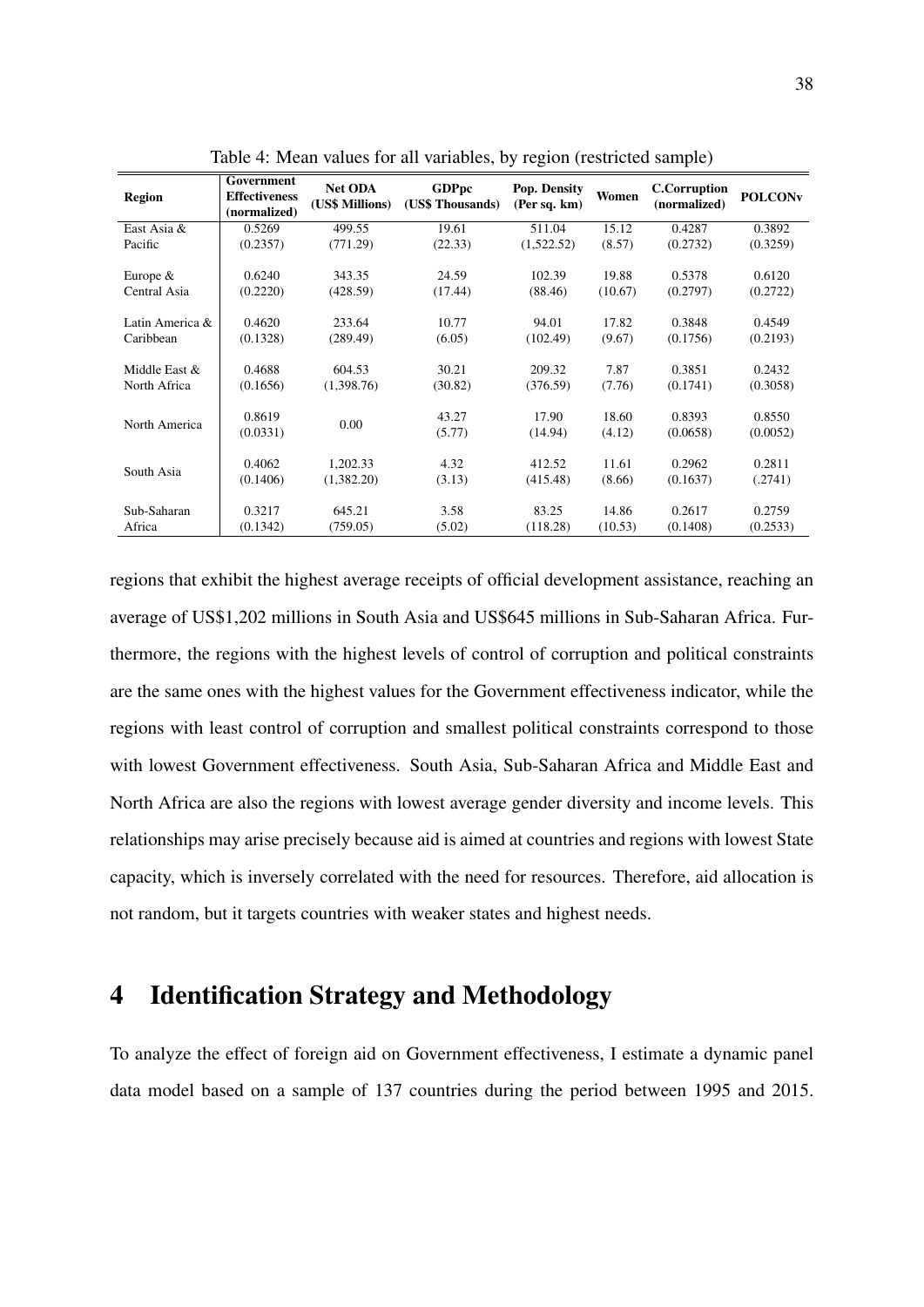Specifically, the model is specified as:

$$
GE_{it} = \beta_0 + \beta_1 GE_{i,t-1} + \beta_2 log(AD_{it}) + \gamma' X_{it} + \mu_{it},
$$
\n(1)

where *i* indexes countries and *t* indexes time.  $GE_{it}$  is the measure of the Government effectiveness indicator, normalized from 0 to 1; *AID* is the amount of foreign official development assistance inflows in millions;  $X_{it}$  is a vector of control variables including Gross Domestic Product per capita, population density, proportion of seats held by women in parliaments, the control of corruption indicator and political constraints indicator;  $\gamma$  is a vector of coefficients associated to the control variables; and  $\mu_{it}$  is the residual error.

There are several potential econometric issues that may arise when estimating equation (1). First, the net inflows of Official Development Assistance are endogenous since causality between Government effectiveness and foreign aid may run in both directions. On one hand, the level of foreign aid received by country *i* during period *t* may impact the level of effectiveness of the Government at that given period. However, the level of Government effectiveness of country *i* may also determine the amount of foreign aid received during the period *t*, considering that various assistance programs disburse aid conditional on certain progress towards democracy and political stability. Therefore, in this model specification, foreign aid may be correlated to the error term  $\mu_{it}$ .

Second, the literature suggests that the complexity of political systems and institutions makes it hard for changes in these variables in one period to occur independently from those in another period. On the contrary, Government effectiveness is likely to be predetermined by its one-period lagged value. The dynamic nature of this model gives rise to the issue of first-order serial correlation, in which successive residuals are correlated with each other.

Third, country-specific characteristics that are time persistent and invariant may be correlated with the explanatory variables incorporated in equation (1). These unobservable fixed effects are contained in the error term.

Finally, equation (1) may also be subject to measurement error, since the WGI Government effectiveness indicator is based on subjective measures of effectiveness, with sources that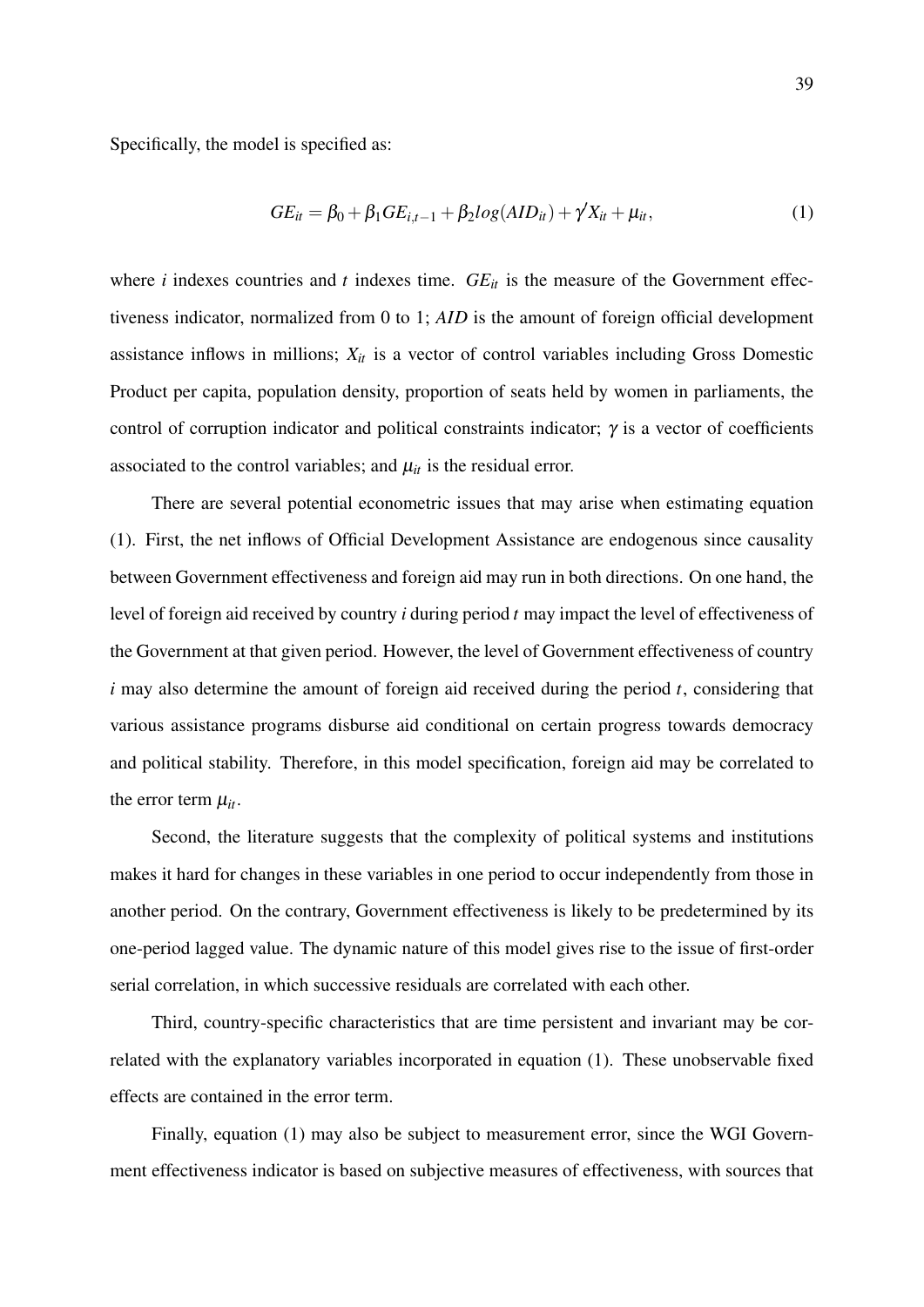vary in quality and number across countries.

Given the nature of the data used to estimate equation (1), there is a small number of time periods (7) in comparison to the number of countries included in the sample (214).

The standard methods for panel data estimation are fixed effects and random effects models. The fixed effects model uses the within transformation to incorporate variations within countries, but is incapable of estimating parameters associated with time-invariant regressors. Furthermore, estimation becomes more challenging as  $N \rightarrow \infty$ , since there are further individual specific effects to estimate. The random effects model provides a more efficient alternative, as it attains identification from variations across countries and time periods. However, a random effects approach is only appropriate if country-specific unobservable characteristics are not correlated with the other explanatory variables. There is reason to believe that the relationship between foreign aid and Government effectiveness may be determined by country-specific factors, which would make a random effects model inappropriate. In addition, these standard estimators are inconsistent under dynamic specifications, since the presence of the lagged dependent variable as in equation (1) violates the strict exogeneity assumption.

To deal with the aforementioned econometric issues, [Arellano & Bond](#page-53-9) [\(1991\)](#page-53-9) developed a difference Generalized Method of Moments (GMM) estimator, which "exploits all the linear moment restrictions that follow from the assumption of no serial correlation in the errors, in an equation which contains individual effects, lagged dependent variables and no strictly exogenous variables" (p. 277). This method uses first differences to deal with the heterogeneity problem caused by the existence of fixed effects, and to deal with endogeneity it instruments for the differenced independent variables using lagged values of the independent variables in levels. This method provides consistent estimators even in the presence of measurement errors and eliminates the bias caused by endogenous regressors assuming that all instruments are predetermined.

According to [Hauk & Wacziarg](#page-56-10) [\(2009\)](#page-56-10), however, the [Arellano & Bond](#page-53-9) [\(1991\)](#page-53-9) estimator requires the loss of at least two periods of data to be able to implement the instrumental variables' procedure. This could generate a bias in the estimators when the number of periods is small, as in the case of this study. Moreover, this estimator suffers from the problem of weak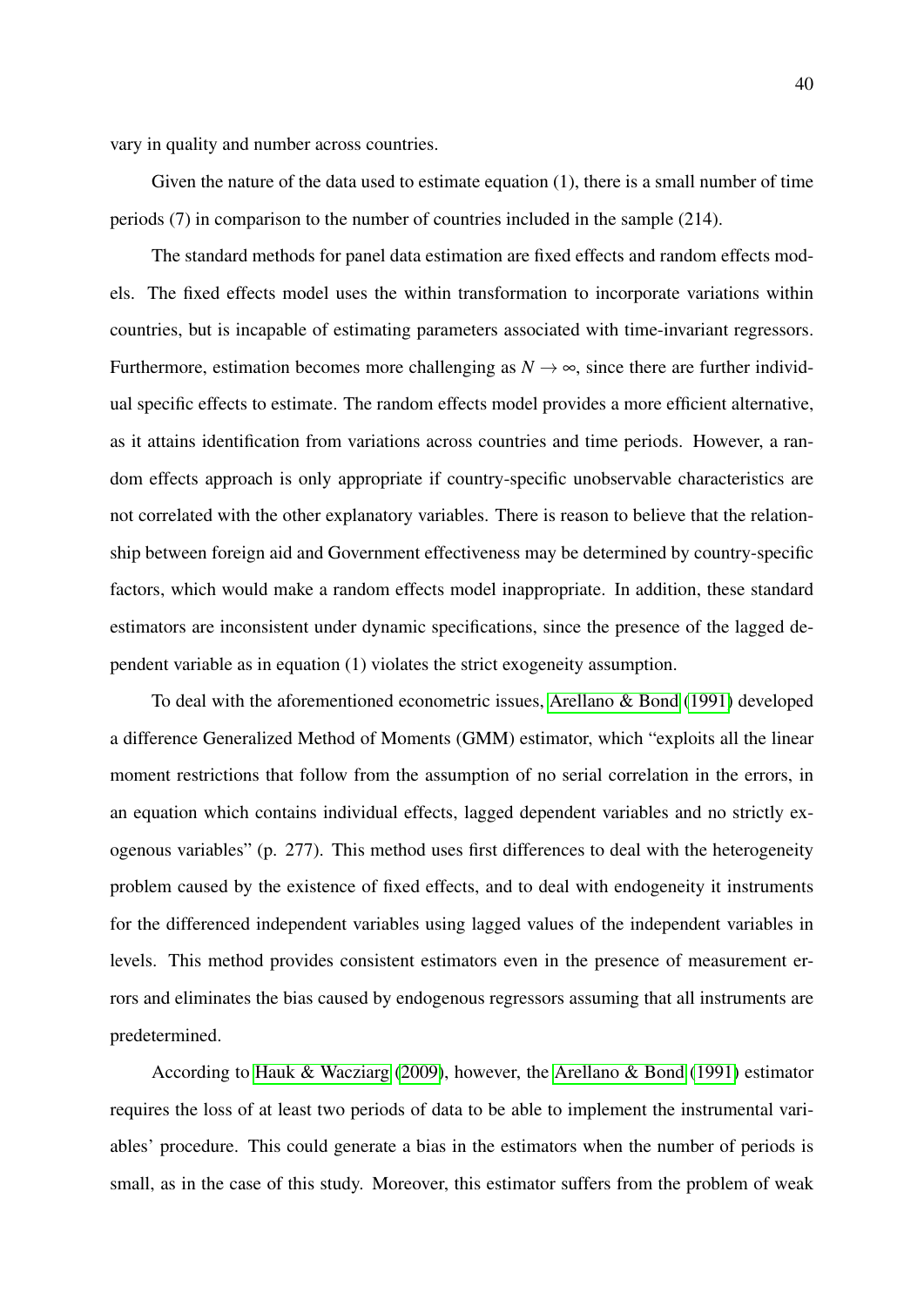instruments, which biases the parameters towards fixed-effects estimators [\(Hauk & Wacziarg,](#page-56-10) [2009\)](#page-56-10).

In light of the previous GMM estimator, [Arellano & Bover](#page-53-10) [\(1995\)](#page-53-10) and [Blundell & Bond](#page-54-10) [\(1998\)](#page-54-10) developed a "System GMM" estimator, which uses lagged differences to instrument for variables in levels in addition to using lagged levels to instrument for variables in differences. These two equations (i.e. in levels and in differences) generate a system of equations which exploit additional moment conditions. According to [Hauk & Wacziarg](#page-56-10) [\(2009\)](#page-56-10), the system GMM estimator adresses the weak instruments issue in the [Arellano & Bond](#page-53-9) [\(1991\)](#page-53-9) estimator and eliminates measurement error bias. However, the system gmm estimator is consistent only if the additional moment conditions imposed when instrumenting for the levels equation are valid. This gives rise to the problem of instrument proliferation. Since the estimator uses all available lagged values of the regressors as instruments, the number of instruments increases as the number of periods increases. The problem of instrument proliferation may cause the Sargan-Hansen test of overidentifying restrictions to lose validity and deliver unrealistic results.

For these reasons, to estimate equation (1) I implement a system-gmm estimator, following a parsimonious approach in which I only use the variable of interest (i.e. the logarithm of net ODA) as a gmm-style instrumental variable. Since all the other right-side variables are considered to be endogenous, I treat them as standard instruments, with one column in the instrument matrix per variable. This is further discussed in section 5.

### <span id="page-40-0"></span>5 Empirical Results

This section presents and discusses the main results of the paper. In the first subsection, I analyze the estimated effect of net foreign aid inflows on Government effectiveness, which holds for different model specifications and is consistent with the expected result based on previous literature findings. Specifically, the results show that foreign aid has a significant negative effect on a country's level of Government effectiveness. The following subsection presents a preliminary analysis on the reverse causality between Government effectiveness and foreign aid. The findings suggest that when controlling for the one-period lagged value of foreign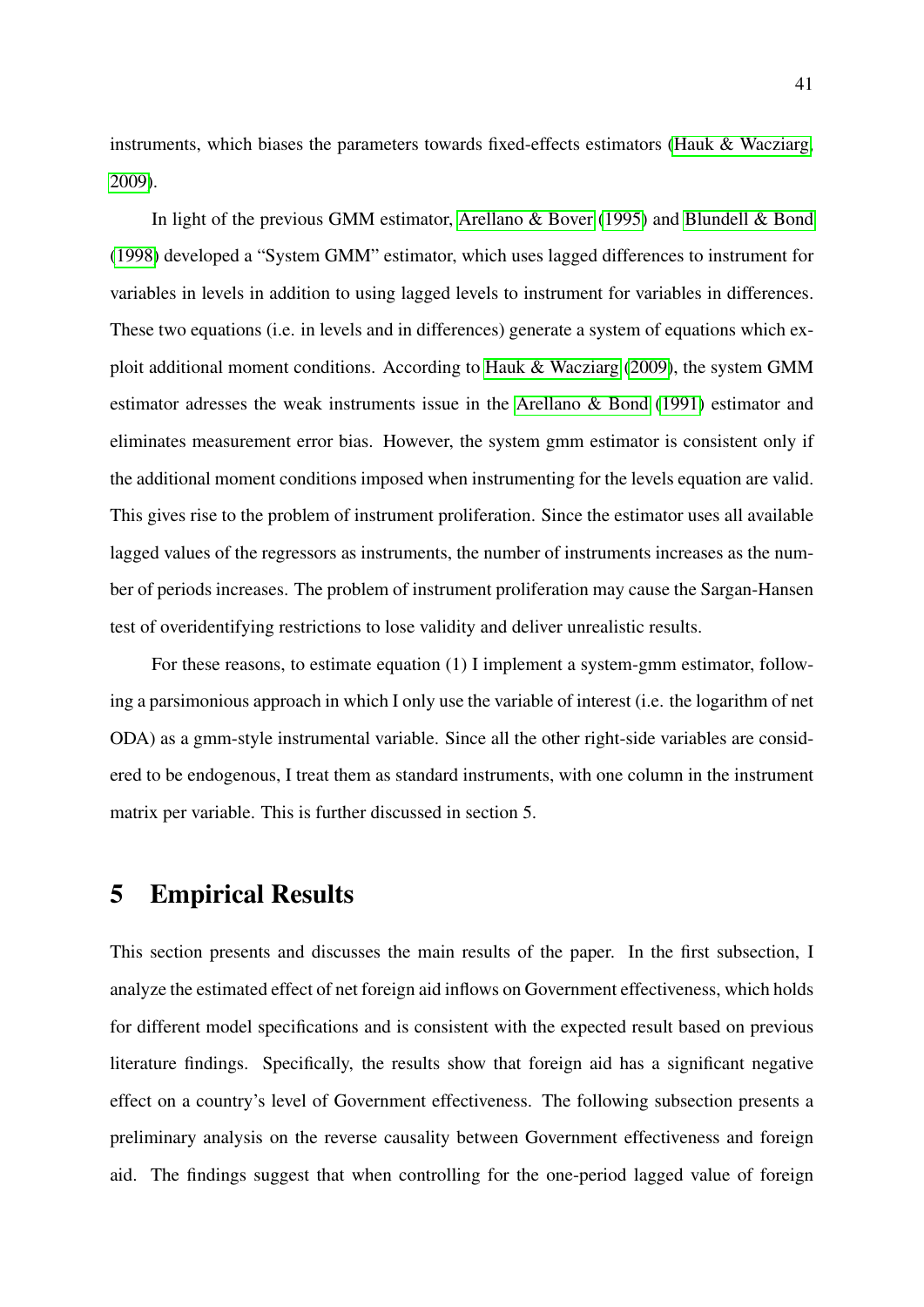aid, a country's level of Government effectiveness has no significant effect on the level of net official development inflows received. This sheds light on possible future research regarding the effectiveness of aid conditionality programs.

#### <span id="page-41-0"></span>5.1 Estimated effect of foreign aid on Government effectiveness

Table [5](#page-42-0) presents the results of the set of regressions for 3-year periods, using Government effectiveness as the dependent variable and all available observations for each case. Columns (1) and (2) represent fixed and random effects estimates, column (3) reports Arellano-Bond twostep difference GMM estimates with the [Windmeijer](#page-59-7) [\(2005\)](#page-59-7) correction, and column (4) reports System GMM estimates with the full set of instruments, using the logarithm of net ODA as the only gmm-style variable and all available lags as instruments. There is substantial variation regarding the magnitude of coefficients from one model to another, but the negative effect of foreign aid on Government effectiveness holds for all four estimation methods.

Although fixed and random effects estimates are not consistent under dynamic panel data specifications, they are presented for comparative purposes. [Hausman](#page-56-11) [\(1978\)](#page-56-11) developed a model specification test to determine whether "unobserved individual factors are present which are not orthogonal to the included right-hand-side variable" (p. 1251). The Hausman Test comparing fixed and random effects models in columns (1) and (2) of table [5](#page-42-0) delivers a test statistic of  $\chi^2_{(7)} = 351.78$  and a corresponding *p*−*value* of 0.0000, which leads to the rejection of the null hypothesis that the systematic differences between both models are not significant. Therefore, the test suggests that a fixed-effects model is more appropriate, justifying the choice of estimation technique for equation (1). The fixed-effects model shows a negative insignificant effect of foreign aid on Government effectiveness.

Regarding columns (3) and (4), the Arellano-Bond test proves the presence of serial correlation in the second order of first-differenced idiosyncratic errors. If the test statistic fails to reject the null hypothesis, then there is evidence that the moment conditions used to estimate both models (3) and (4) are valid. On the contrary, rejecting the null hypothesis confirms the presence of second order serial correlation, implying that moment conditions are invalid. The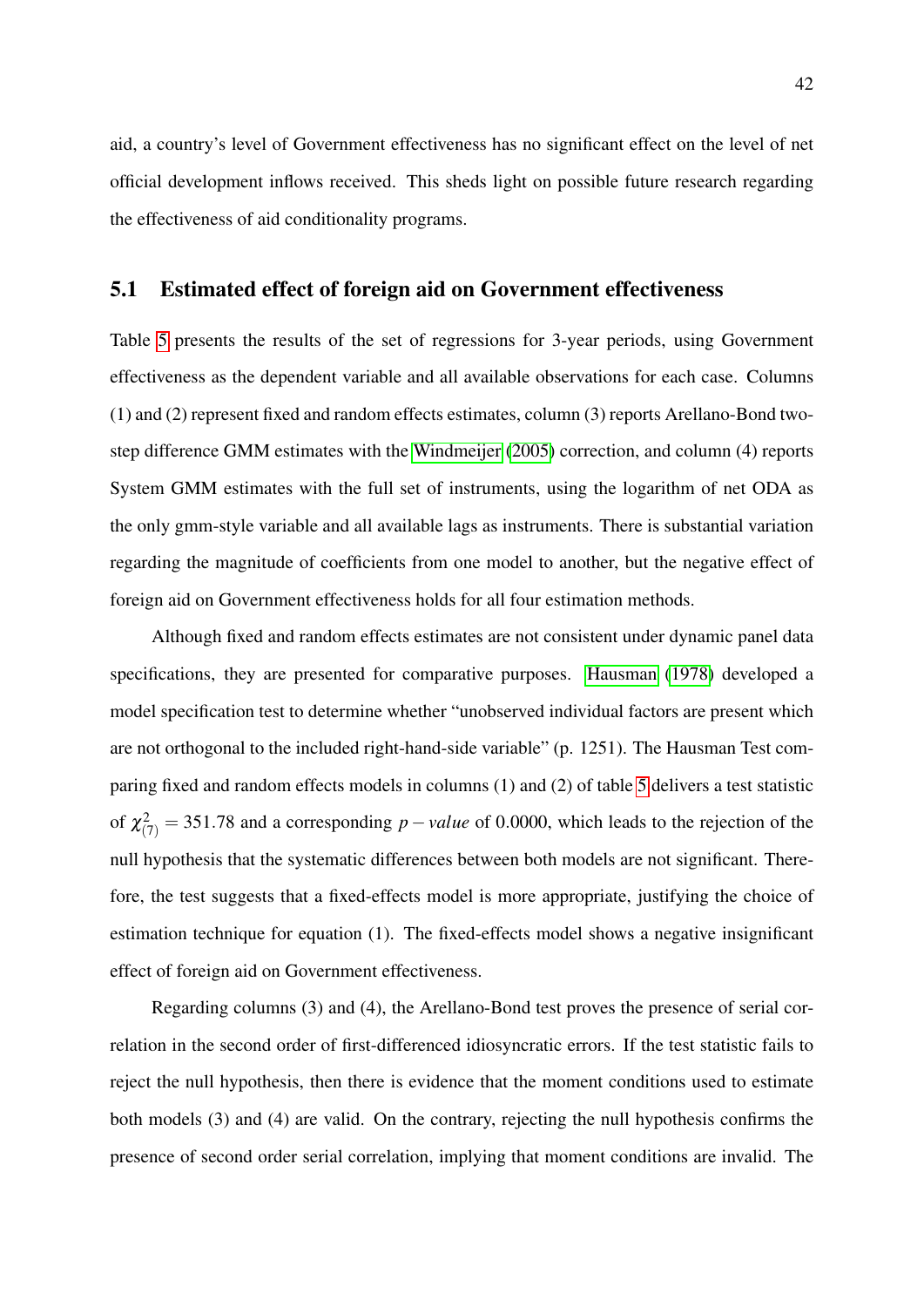<span id="page-42-0"></span>

| <b>Dependent Variable: Government Effectiveness</b> |                      |                       |              |              |
|-----------------------------------------------------|----------------------|-----------------------|--------------|--------------|
| Explanatory                                         | <b>Fixed Effects</b> | <b>Random Effects</b> | AB(W)        | System GMM   |
| Variables                                           | (1)                  | (2)                   | (3)          | (4)          |
| $GE_{i,t-1}$                                        | $0.4036***$          | $0.7671***$           | 0.0426       | $0.7167***$  |
|                                                     | (0.0363)             | (0.0252)              | (0.0514)     | (0.0293)     |
|                                                     |                      |                       |              |              |
|                                                     | $-0.0002$            | $-0.0005$             | $-0.0008*$   | $-0.0031***$ |
| $NetODA_{it}$                                       | (0.0005)             | (0.0010)              | (0.0004)     | (0.0007)     |
|                                                     |                      |                       |              |              |
|                                                     | $0.0033***$          | $0.0004**$            | $0.0032***$  | $0.0005**$   |
| $GDPpc_{it}$                                        | (0.0007)             | (0.0002)              | (0.0008)     | (0.0002)     |
|                                                     |                      |                       |              |              |
|                                                     |                      |                       |              |              |
| Pop. Density <sub>it</sub>                          | $-0.0001***$         | 0.000002              | $-0.0002***$ | 0.000004     |
|                                                     | (0.0001)             | (0.000002)            | (0.0001)     | (0.000003)   |
|                                                     |                      |                       |              |              |
| Women <sub>it</sub>                                 | $-0.0001$            | $0.0002*$             | $-0.0001$    | $0.0002**$   |
|                                                     | (0.0003)             | (0.0001)              | (0.0003)     | (0.0001)     |
|                                                     |                      |                       |              |              |
| $C.$ Corruption $_{it}$                             | 0.2854***            | $0.1711***$           | 0.2922***    | $0.2007***$  |
|                                                     | (0.0330)             | (0.0200)              | (0.0512)     | (0.0226)     |
|                                                     |                      |                       |              |              |
|                                                     | 0.0010               | $0.0164**$            | 0.0061       | 0.0199***    |
| $POLCONv_{it}$                                      | (0.0088)             | (0.0069)              | (0.0088)     | (0.0069)     |
|                                                     |                      |                       |              |              |
| Countries                                           | 137                  | 137                   | 136          | 137          |
|                                                     |                      |                       |              |              |
| Observations                                        | 715                  | 715                   | 575          | 715          |
|                                                     |                      |                       |              |              |
| Instruments                                         |                      |                       | 23           | 33           |
|                                                     |                      |                       |              |              |
|                                                     |                      |                       |              |              |
| Arellano Bond                                       |                      |                       | 0.0130       | 0.0500       |
| test (p-value)                                      |                      |                       |              |              |
|                                                     |                      |                       |              |              |
| Hansen test                                         |                      |                       | 0.0070       | 0.0010       |
| (p-value)                                           |                      |                       |              |              |
|                                                     |                      |                       |              |              |
| Difference-in-Hansen                                |                      |                       |              | 0.644        |
| test (p-value)                                      |                      |                       |              |              |

Table 5: Regression results

Standard errors in parenthesis. Significance: \* significant at 10%; \*\* significant at 5%; \*\*\* significant at 1%.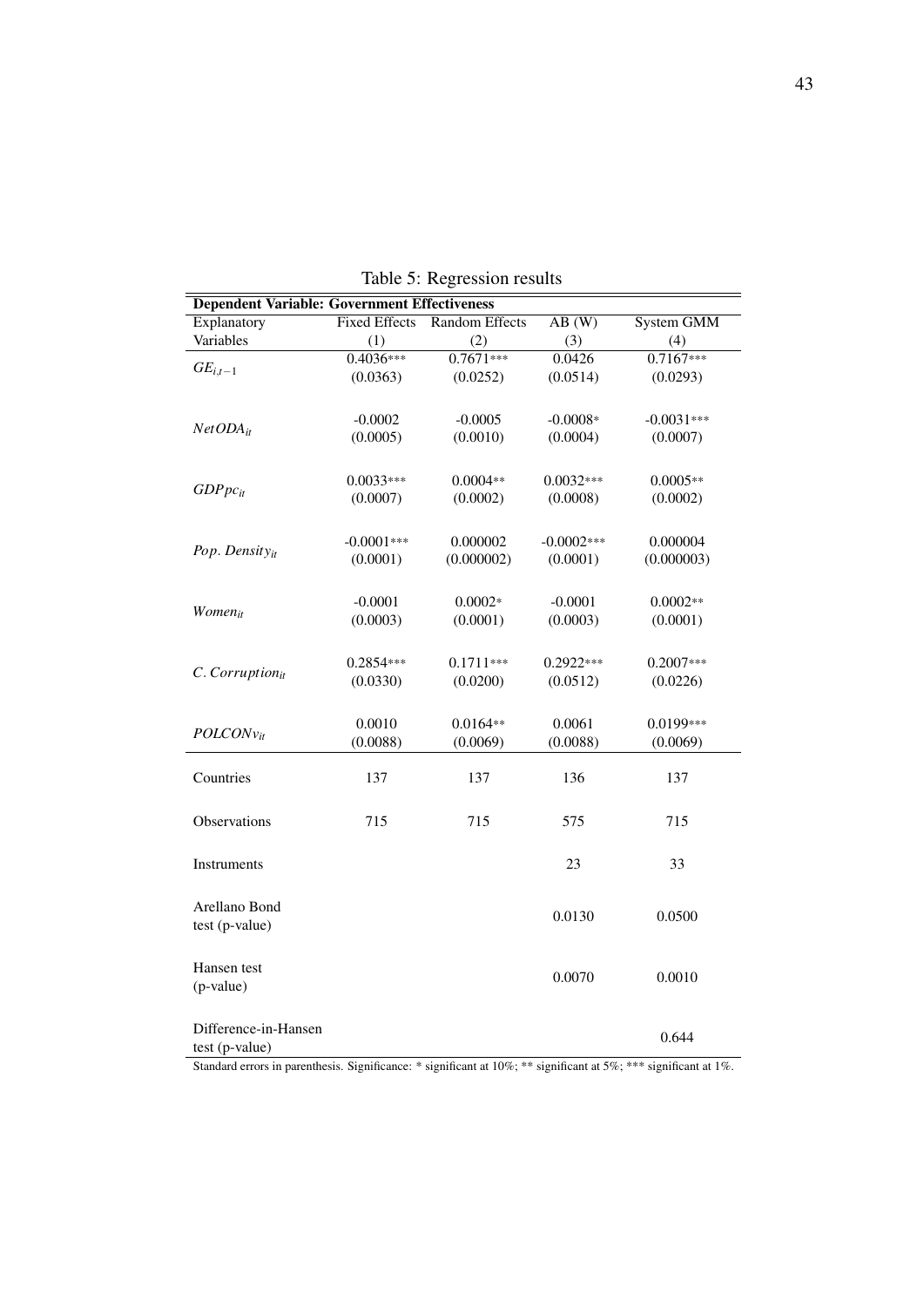results in table [5](#page-42-0) show that there is evidence to reject the null hypothesis of no serial correlation, although the system GMM estimation in column (4) does so at a 5% confidence level. This may be a result of including strongly predetermined variables in the model specification (which will be subsequently discussed).

Furthermore, given that both Arellano-Bond difference GMM and System GMM use lagged values of independent variables (in differences or/and in levels) as instruments, the number of instrumental variables exceeds the number of parameters to estimate, which causes both models to be overidentified. The Hansen test proves whether these identifying restrictions are valid. Failing to reject the null hypothesis of joint validity in the Hansen test implies that the moment conditions used to compute parameters on models (3) and (4) are invalid, and thus, the models may be misspecified. According to the results displayed in table [5,](#page-42-0) the null hypothesis cannot be rejected, suggesting that the moment conditions in models (3) and (4) are invalid.

The previous problem might be the result of incorporating strongly predetermined variables, which would mean that the lagged values used as instruments are not exogenous. To test whether including a specific variable into the System GMM estimation renders the moment conditions invalid, table [6](#page-44-0) shows the effect of incorporating additional variables to the system gmm estimation. Columns (1) through (6) report System GMM estimations using the normalized Government effectiveness indicator as dependent variable, the logarithm of net ODA as the only GMM-style variable, additional controls as standard instrumental variables and all available lags as instruments.

The results displayed in table [6](#page-44-0) show that there is no sign of second order serial correlation in first-differenced idiosyncratic errors in models (1) through (5), as the *p*−*values* in the Arellano-Bond test fail to reject the null hypothesis. The problem of second order serial autocorrelation in first-differenced idiosyncratic errors arises when the POLCON variable is added to control for political constraints in equation (1), as shown in column (6). The POLCONv variable is strongly predetermined by its three-period lagged values, which causes the differenced errors in equation (1) to be serially correlated at orders higher than one. Furthermore, including this variable rejects the null hypothesis of valid overidentifying restrictions, whereas in model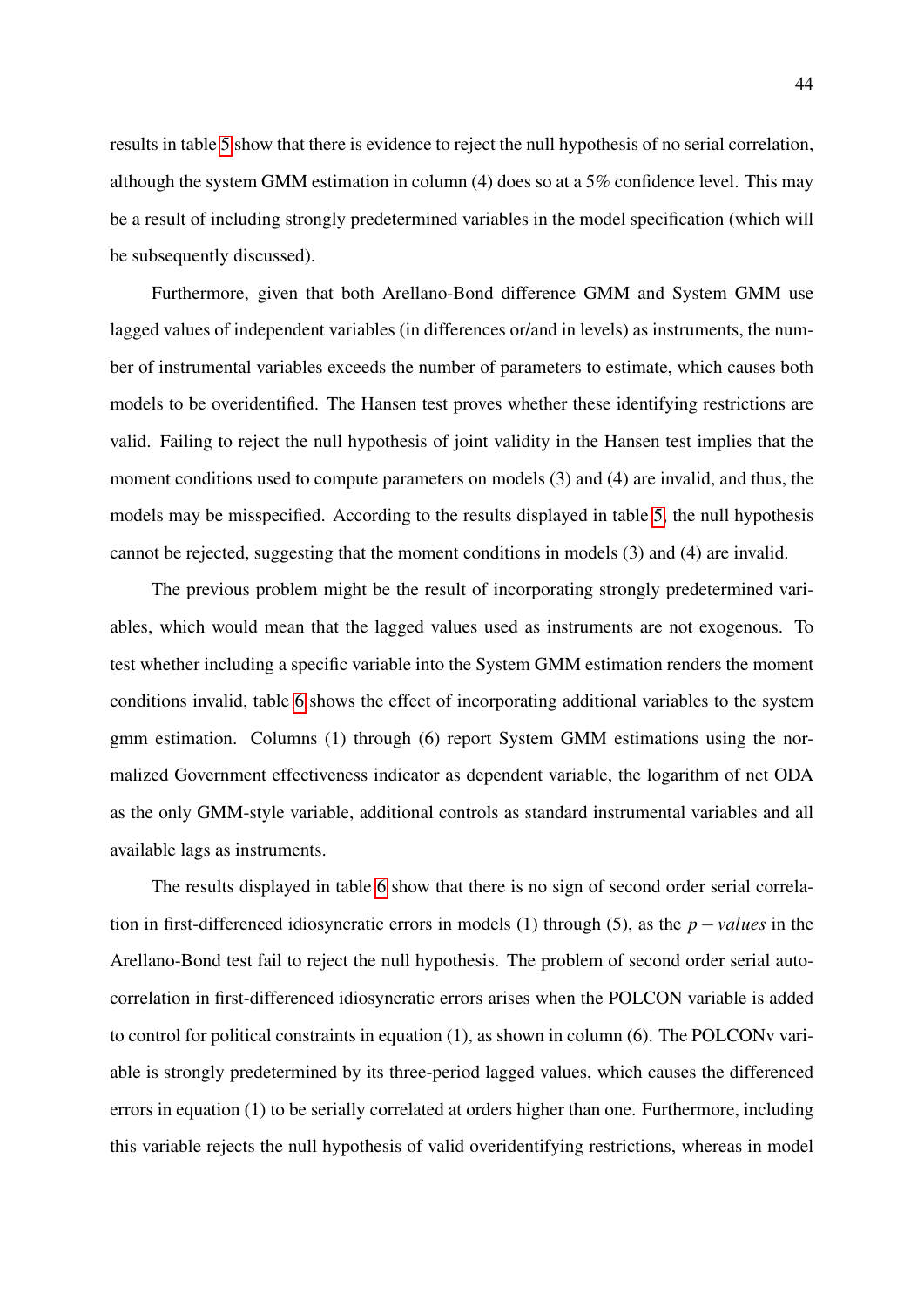<span id="page-44-0"></span>

| <b>Dependent variable: Government Effectiveness</b> |              |              |                   |              |              |              |  |  |
|-----------------------------------------------------|--------------|--------------|-------------------|--------------|--------------|--------------|--|--|
|                                                     |              |              | <b>System GMM</b> |              |              |              |  |  |
| Explanatory                                         | (1)          | (2)          | (3)               | (4)          | (5)          | (6)          |  |  |
| Variables                                           |              |              |                   |              |              |              |  |  |
| $GE_{i,t-1}$                                        | $0.9194***$  | $0.8821***$  | $0.8780***$       | $0.8732***$  | $0.6535***$  | $0.7167***$  |  |  |
|                                                     | (0.0160)     | (0.0224)     | (0.2229)          | (0.0240)     | (0.0472)     | (0.0293)     |  |  |
|                                                     |              |              |                   |              |              |              |  |  |
| $NetODA_{it}$                                       | $-0.0026***$ | $-0.0020***$ | $-0.0020$ ***     | $-0.0024***$ | $-0.0029***$ | $-0.0031***$ |  |  |
|                                                     | (0.0009)     | (0.0006)     | (0.0006)          | (0.0007)     | (0.0008)     | (0.0007)     |  |  |
|                                                     |              | $0.0008***$  | $0.0007***$       | $0.0010***$  | $0.0007***$  | $0.0005**$   |  |  |
| $GDPpc_{it}$                                        |              | (0.0104)     | (0.0002)          | (0.0003)     | (0.0003)     | (0.0002)     |  |  |
|                                                     |              |              |                   |              |              |              |  |  |
|                                                     |              |              | $0.000004***$     | $0.000006*$  | 0.000003     | 0.000004     |  |  |
| $Pop.Density_{it}$                                  |              |              | (0.000002)        | (0.000004)   | (0.000004)   | (0.000003)   |  |  |
|                                                     |              |              |                   |              |              |              |  |  |
|                                                     |              |              |                   | $0.0003**$   | $0.0004**$   | $0.0002**$   |  |  |
| <b>Women</b> <sub>it</sub>                          |              |              |                   | (0.0002)     | (0.0002)     | (0.0001)     |  |  |
|                                                     |              |              |                   |              |              |              |  |  |
| $C. Corruption_{it}$                                |              |              |                   |              | $0.2534***$  | $0.2007***$  |  |  |
|                                                     |              |              |                   |              | (0.0354)     | (0.0226)     |  |  |
|                                                     |              |              |                   |              |              |              |  |  |
| $POLCONv_{it}$                                      |              |              |                   |              |              | 0.0199***    |  |  |
|                                                     |              |              |                   |              |              | (0.0069)     |  |  |
|                                                     | $0.0505***$  | $0.0546***$  | $0.0564***$       | $0.0541***$  | $0.0658***$  | $0.0591***$  |  |  |
| Constant                                            | (0.0097)     | (0.0104)     | (0.0105)          | (0.0107)     | (0.0114)     | (0.0091)     |  |  |
|                                                     |              |              |                   |              |              |              |  |  |
| Instruments                                         | 28           | 29           | 30                | 31           | 32           | 33           |  |  |
|                                                     |              |              |                   |              |              |              |  |  |
| Countries                                           | 172          | 167          | 166               | 160          | 160          | 137          |  |  |
|                                                     |              |              |                   |              |              |              |  |  |
| Observations                                        | 916          | 885          | 884               | 838          | 838          | 715          |  |  |
|                                                     |              |              |                   |              |              |              |  |  |
| Arellano-Bond                                       | 0.2390       | 0.3610       | 0.3610            | 0.7070       | 0.6360       | 0.0500       |  |  |
| test (p-value)                                      |              |              |                   |              |              |              |  |  |
|                                                     |              |              |                   |              |              |              |  |  |
| Hansen test                                         | 0.037        | 0.0930       | 0.0780            | 0.0670       | 0.1200       | 0.0010       |  |  |
| (p-value)                                           |              |              |                   |              |              |              |  |  |
|                                                     |              |              |                   |              |              |              |  |  |
| Difference-in-Hansen                                | 0.2360       | 0.3460       | 0.2870            | 0.1210       | 0.1680       | 0.6440       |  |  |
| (p-value)                                           |              |              |                   |              |              |              |  |  |

Table 6: System GMM regression results

Standard errors in parenthesis. Significance: \* significant at 10%; \*\* significant at 5%; \*\*\* significant at 1%.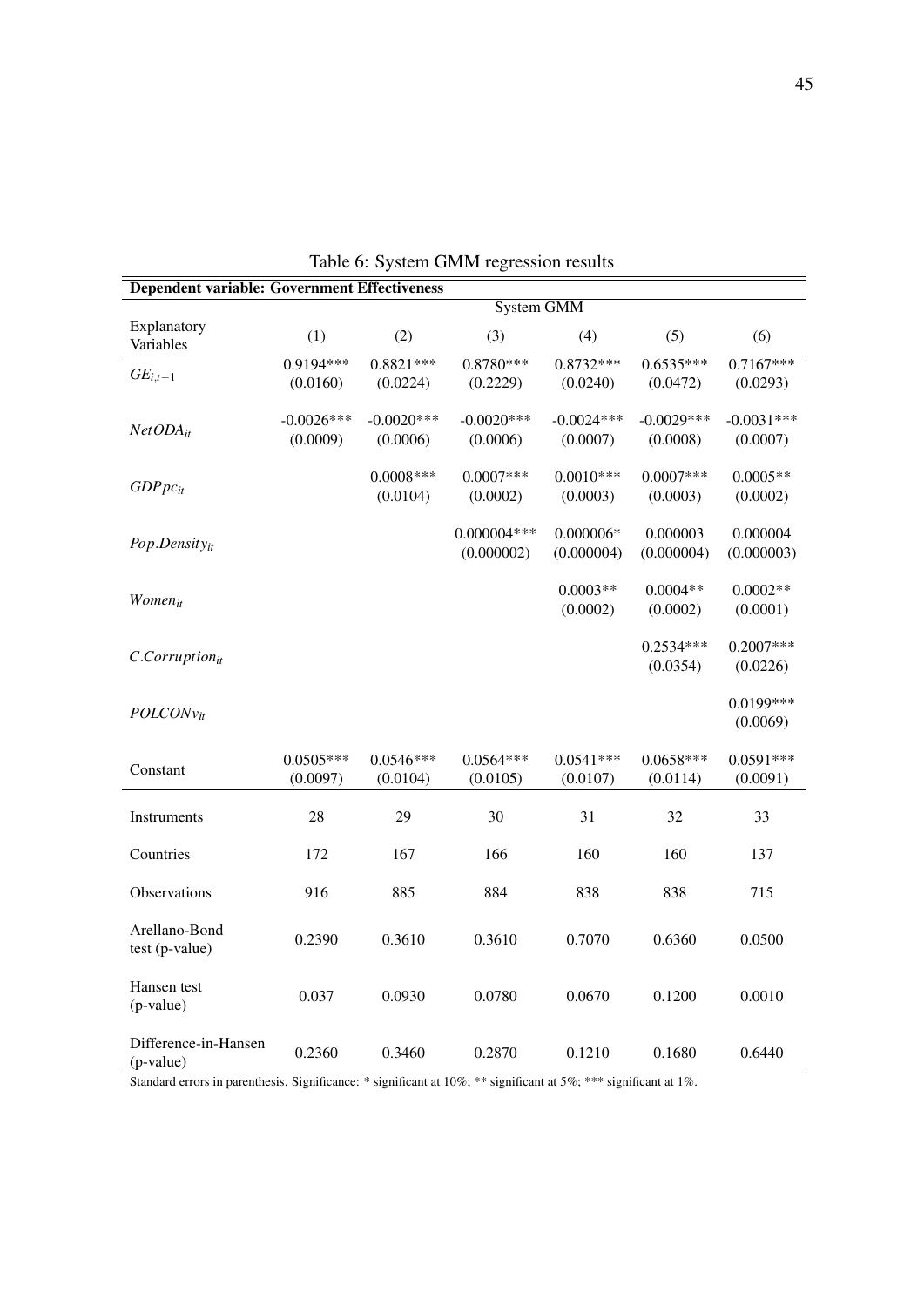(5), when including all other controls, all overidentifying restrictions are valid.[4](#page-45-0)

Despite the problems regarding the specification of model (6), I have decided to stick to the results displayed in the System GMM estimation with the complete set of control variables, including the POLCON index, since this variable is significant at a 1% confidence level to explain the variation in a country's Government effectiveness. Although it is known that there are issues arising with the specification of the System GMM presented in column (6), estimates presented in column (5) are certainly biased due to the omission of the POLCONv variable. Specifically, the correct model specification is believed to be:

$$
GE_{it} = \beta_1 GE_{i,t-1} + \beta_2 log(AID_{it}) + \beta_3 GDPpc_{it} + \beta_4 PopDensity_{it}
$$
  
+  $\beta_5 Women_{it} + \beta_6 CCorruption_{it} + \beta_7 POLCONv + \mu_{it}$ , (2)

while the model presented in column  $(5)$  estimates the equation:

$$
GE_{it} = \beta_1 GE_{i,t-1} + \beta_2 log(AID_{it}) + \beta_3 GDP_{i} + \beta_4 PopDensity_{it}
$$
  
+  $\beta_5 Women_{it} + \beta_6 CCorruption_{it} + v_{it}$  (3)

Therefore, the estimates in equation (3) not only reflect the idiosyncratic error, but also the potential effect of the POLCON variable, as

$$
v_{it} = \beta_7 POLCONv + \mu_{it} \tag{4}
$$

The expected value of coefficients  $\beta_1$  through  $\beta_6$  in model (5) is therefore given by:

$$
E[\widehat{\beta}_k] = \beta_k + \frac{\beta_7 cov(x, POLCONv)}{var(x_k)},
$$
\n(5)

where  $x_k$  are the different explanatory variables in equation (3) and  $k \in [1,...6]$  index the coeffi-

<span id="page-45-0"></span><sup>&</sup>lt;sup>4</sup>The p-values associated with the Hansen-test statistics in the models from table [6](#page-44-0) are not affected by instrument proliferation, since to avoid such problem, I have opted to follow a more parsimonious empirical approach, in which only the variable of interest (i.e. Net ODA) is instrumented as a GMM style variable. Nonetheless, since all other variables are believed to be endogenous, I treat them as standard IVs.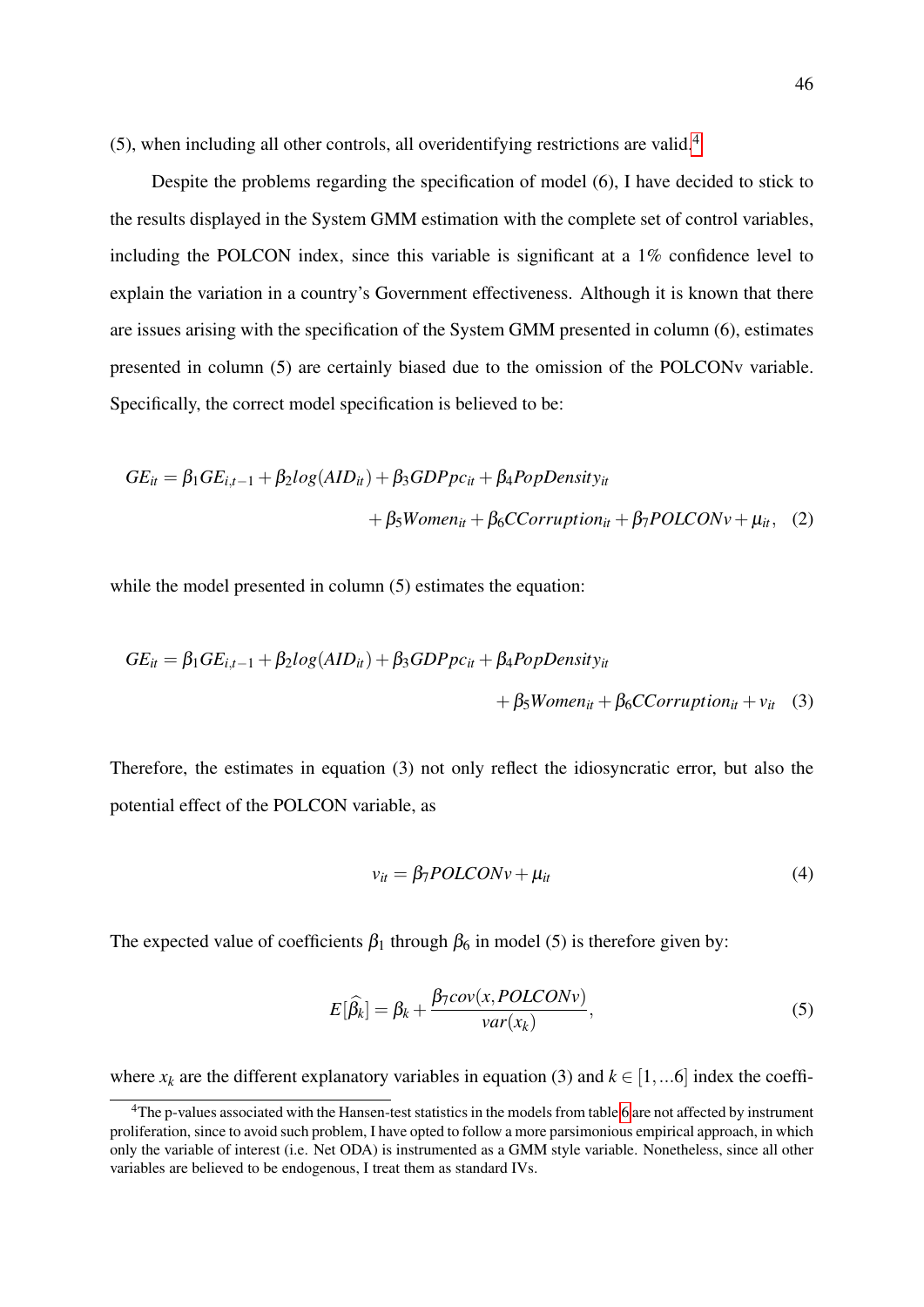<span id="page-46-0"></span>

|                     | $GE_{i,t-1}$ | $NetODA_{it}$ | $GDPpc_{it}$ | $PopDensity_{it}$ | <i>Women</i> <sub>it</sub> | $CCorruption_{it}$ | $POLCONv_{it}$ |
|---------------------|--------------|---------------|--------------|-------------------|----------------------------|--------------------|----------------|
| $GE_{i,t-1}$        | 0.2160       |               |              |                   |                            |                    |                |
| $NetODA_{it}$       | $-0.0211$    | 0.8268        |              |                   |                            |                    |                |
| $GDPpc_{it}$        | 0.8530       | $-1.8665$     | 137.8850     |                   |                            |                    |                |
| $PopDensity_{it}$   | 17.2151      | $-9.1128$     | 1.242.5800   | 185,158           |                            |                    |                |
| Women <sub>it</sub> | 0.0488       | 0.6781        | $-16.0620$   | $-172.4300$       | 92.0553                    |                    |                |
| $CCorruption_{it}$  | 0.0207       | $-0.0240$     | 0.9207       | 18.0526           | 0.0489                     | 0.0263             |                |
| $POLCONv_{it}$      | 0.0158       | 0.0043        | 0.1496       | $-4.1963$         | 0.1972                     | 0.0152             | 0.0736         |

Table 7: Covariance matrix

cients corresponding to each explanatory variable. If the the omitted variable bias in model (5) follows the expected direction given by equation (5), then the coefficients in model (6) should be less biased than the ones estimated in model (5).

Table [7](#page-46-0) presents the covariance matrix between all variables in equation (2) and table [8](#page-47-0) compares the expected direction of the omitted variable bias in the coefficients of equation  $(3)^5$  $(3)^5$ with the actual direction of the bias in the coefficients of the model displayed in column (5) of Table [6.](#page-44-0) From table [8,](#page-47-0) omitting the variable *POLCON* biases the coefficients in the System GMM estimation presented in column (5) of table [6](#page-44-0) in the expected direction, except for the coefficient associated with the one-period lag of Government effectiveness. This suggests that 1) the model specified in column (6) of table [6](#page-44-0) may have another source of misspecification, affecting the coefficient associated with  $GE$ <sub>i, $t$ </sub><sup>-1</sup>, and that 2) the coefficients in column (6) associated with all other remaining variables, including *NetODAit*, are less biased than those estimated in column (5).

Given that this study aims to measure the effect of foreign aid on Government effectiveness, I focus on the fact that this variable's coefficient is biased in the expected direction. Furthermore, Table [6](#page-44-0) shows that the magnitude of the coefficient associated to Net ODA does not vary much from one System GMM estimation to another, and remains negative and significant after the inclusion of the different control variables.

The System GMM estimation reported in column (6) from table [6](#page-44-0) suggests a negative significant effect of net foreign aid inflows on the level of effectiveness of a country's Government. Specifically, a one percent increase in the net ODA inflows in country *i* during period *t*

<span id="page-46-1"></span> $5$ The expected direction of omitted variable bias is calculated from the second term in equation (5), using data on variances and covariances presented in Table [7](#page-46-0) and a positive expected value for  $\beta_7$ , based on the estimation presented in column (6) from Table [6](#page-44-0)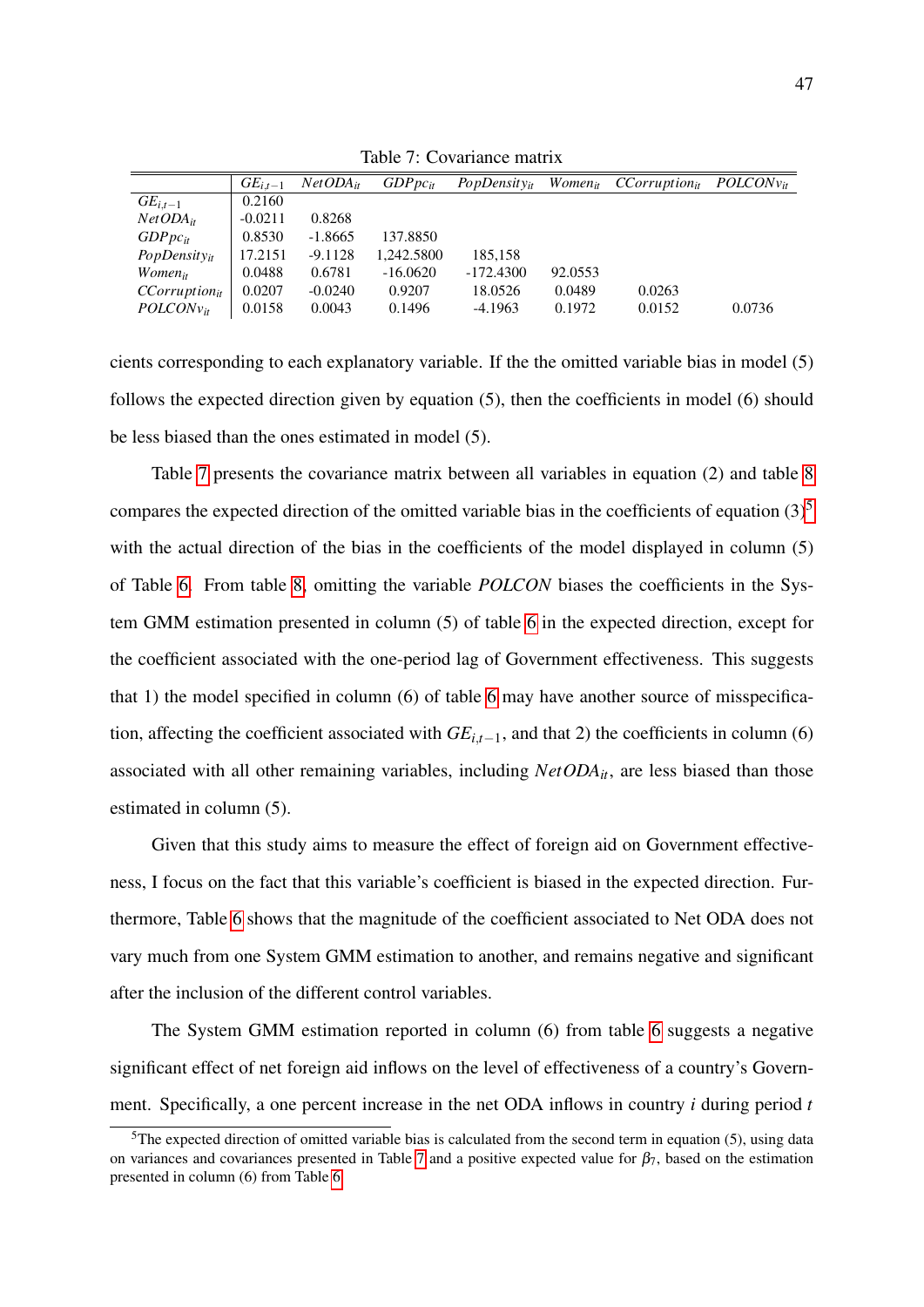|                     | <b>Expected bias</b> | <b>Actual bias</b> |
|---------------------|----------------------|--------------------|
|                     | direction            | direction          |
| $GE_{i,t-1}$        | Positive             | Negative           |
| $NetODA_{it}$       | Positive             | Positive           |
| $GDPpc_{it}$        | Positive             | Positive           |
| $PopDensity_{it}$   | Negative             | Negative           |
| Women <sub>it</sub> | Positive             | Positive           |
| $CCorruption_{it}$  | Positive             | Positive           |

<span id="page-47-0"></span>Table 8: Expected and actual omitted variable bias

decreases its (normalized) Government effectiveness indicator by 0.000031 points. This effect is statistically significant at a 1% confidence level. This finding is consistent with [Deaton](#page-55-3) [\(2015\)](#page-55-3) and [Moss et al.](#page-57-4) [\(2006\)](#page-57-4) in that higher aid inflows provide less incentives to invest and establish an effective public institutions, render Governments incapable of developing internal sources of funds and a strong fiscal capacity, and reduce levels of public accountability, all of which are measures of Government effectiveness. Furthermore, considering higher levels of democracy imply higher levels of Government effectiveness, this finding seems to be consistent with [John](#page-56-2)[son et al.](#page-56-2) [\(2014\)](#page-56-2) and [Knack](#page-57-3) [\(2004\)](#page-57-3), since higher levels of aid are not promoting Government effectiveness. This result may provide an incentive to question the effectiveness of aid programs that disburse development assistance conditional on certain progress towards democratization or institutional stability, as the aid disbursements by the Millenium Challenge Corporation.

Results also suggest that there is a linear relationship between foreign aid and Government effectiveness, since including a quadratic term of net oda inflows is insignificant and reduces the power of the post-estimation tests reported in tables [5](#page-42-0) and [6.](#page-44-0) This suggests that increasing net ODA inflows has no diminishing returns over Government effectiveness.

In addition, income level, control of corruption and political constraints are significant determinants of a country's Government effectiveness at a 1% confidence level, and gender diversity is a significant determinant of a country's Government effectiveness at a 5% confidence level. Specifically, a one thousand dollar increase in country *i*'s GDP per capita during period *t* increases Government effectiveness by 0.0005 points. This finding supports [Lee & Whitford](#page-57-6) [\(2009\)](#page-57-6)'s conclusions that wealthier countries have higher perceptions of Government effectiveness. This may respond to the fact that wealthier countries have more available resources to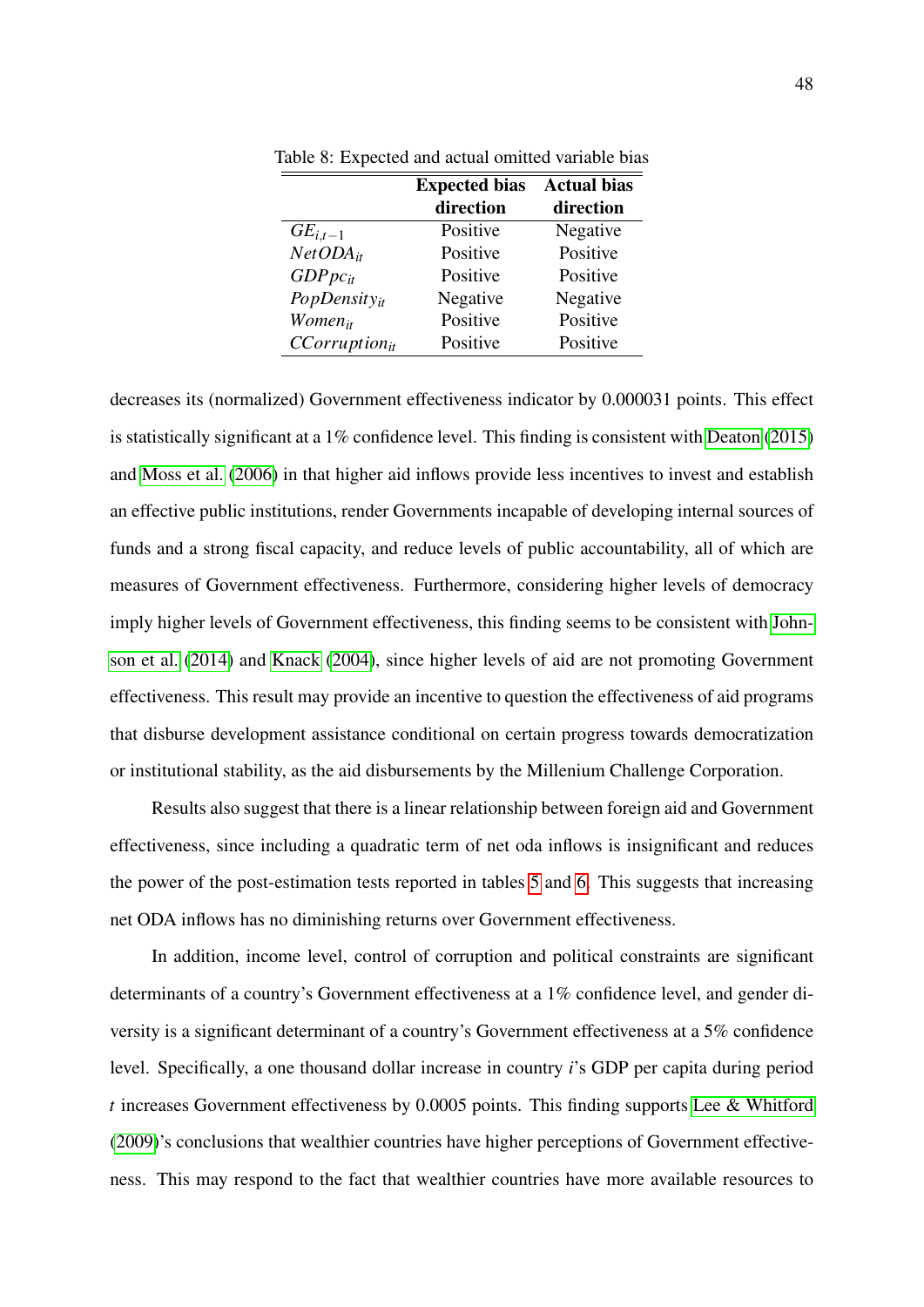grant high quality public services and infrastructure.

A one percent increase in the proportion of seats held by women in country *i*'s parliament during period *t* increases Government effectiveness by 0.0002 points, and a 0.1 increase in the political constraint index POLCONv of country *i* during period *t* increases Government effectiveness by approximately 0.002 points, similar to [Garcia-Sanchez et al.](#page-55-9) [\(2013\)](#page-55-9)'s findings. Finally, in conformity with [Montes & Paschoal](#page-57-8) [\(2015\)](#page-57-8)'s result, a 0.1 increase in the normalized control of corruption indicator increases Government effectiveness by 0.02 points. Population density has a small positive but insignificant effect on Government effectiveness.

# <span id="page-48-0"></span>5.2 Reverse causality: The effect of Government effectiveness on foreign aid receipts

The previous section reveals that aid receipts reduce the level of Government effectiveness. This section focuses on reverse causality between Government effectiveness and foreign aid. There are several development assistance programs that disburse aid only to countries that meet specific criteria and conditions regarding democratization and policy implementation. Therefore, it is reasonable to consider the existence of a reverse causality between foreign aid and Government effectiveness, as the latter may be a determinant of the amount of development assistance received. To measure this relationship, I estimate the equation:

$$
log(AID_{it}) = \beta_1 log(AID_{i,t-1}) + \beta_2 GE_{it} + \mu_{it}, \qquad (6)
$$

using the same model specifications as in section 5.1 (only the variable of interest as gmm-style variable). Table [9](#page-49-0) shows the results of the system GMM regression using the logarithm of net official development assistance as dependent variable.

This System GMM estimation suggests two main results regarding the effect of Government effectiveness on the receipts of net official development assistance. The first one is that, contrary to what would be expected due to the growing popularity of aid conditionality programs, Government effectiveness has a negative impact on the amount of Net Official Development Assistance received by country *i* during period *t*. Since aid is not disbursed randomly, but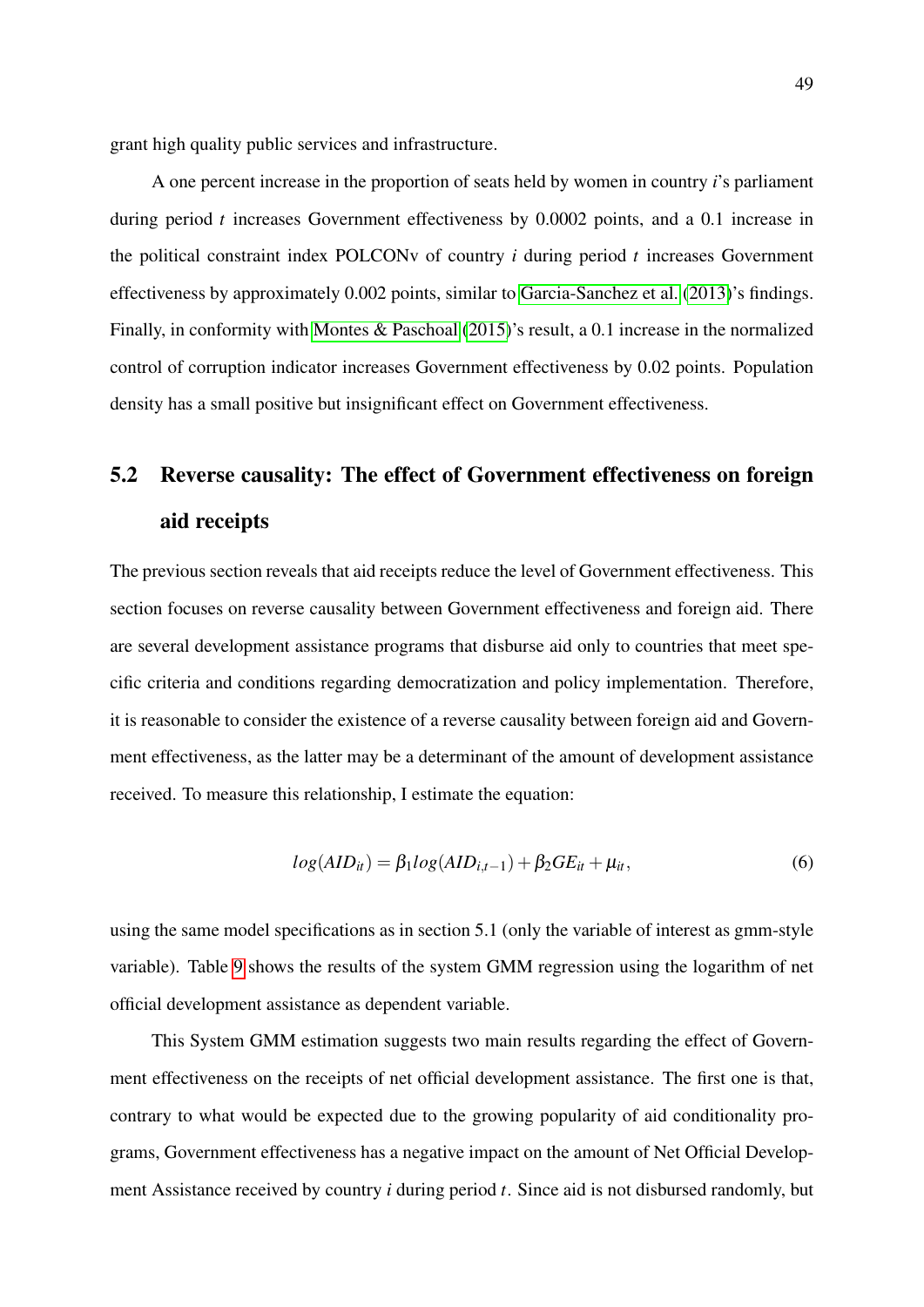<span id="page-49-0"></span>

| Dependent variable: Log(Net ODA)                                    |                   |  |  |
|---------------------------------------------------------------------|-------------------|--|--|
| Explanatory                                                         |                   |  |  |
| Variables                                                           | <b>System GMM</b> |  |  |
|                                                                     | $0.9614***$       |  |  |
| $NetODA_{i,t-1}$                                                    | (0.1270)          |  |  |
|                                                                     |                   |  |  |
|                                                                     | $-0.3347$         |  |  |
| $GE_{it}$                                                           | (0.5467)          |  |  |
|                                                                     |                   |  |  |
|                                                                     |                   |  |  |
| Constant                                                            | 0.4179            |  |  |
|                                                                     | (0.7123)          |  |  |
|                                                                     |                   |  |  |
| Countries                                                           | 173               |  |  |
|                                                                     |                   |  |  |
| Observations                                                        | 931               |  |  |
|                                                                     |                   |  |  |
| Instruments                                                         | 28                |  |  |
|                                                                     |                   |  |  |
|                                                                     |                   |  |  |
| Arellano-Bond                                                       | 0.8610            |  |  |
| test (p-value)                                                      |                   |  |  |
|                                                                     |                   |  |  |
| Hansen test                                                         | 0.0010            |  |  |
| (p-value)                                                           |                   |  |  |
|                                                                     |                   |  |  |
| Difference in Hansen                                                |                   |  |  |
| test (p-value)                                                      | 0.2180            |  |  |
| Standard errors in parenthesis. Significance:,* significant at 10%; |                   |  |  |
|                                                                     |                   |  |  |

Table 9: Reverse causality regression results

\* significant at 5%; \*\*\* significant at 1%.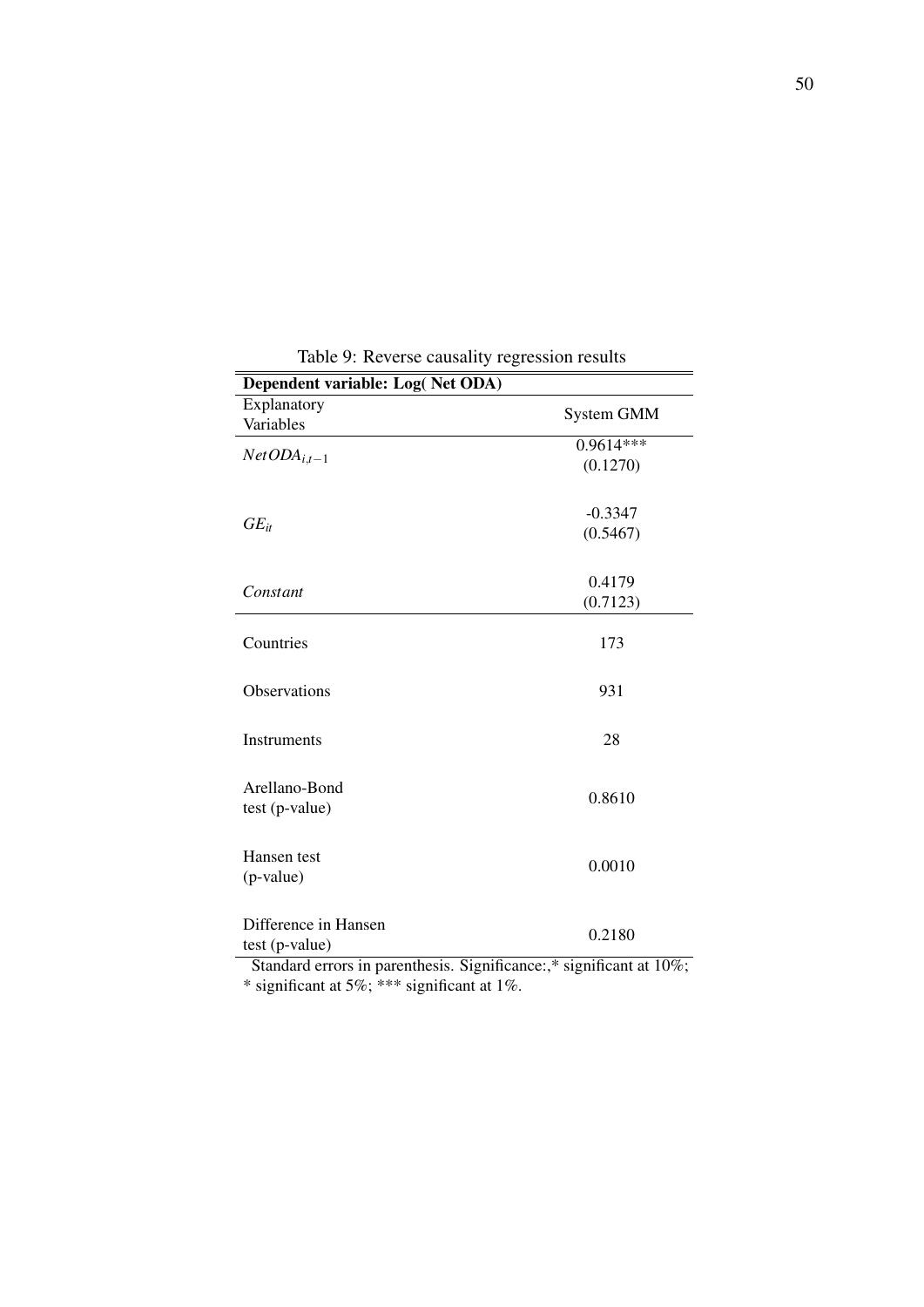based on specific interests and criteria, it may seem that government effectiveness plays no role in the allocation of foreign aid. However, this result is statistically insignificant, which suggests that there is actually no reverse causality between these two variables.

The second main result is that the amount of development assistance received by country *i* during period *t* is largely determined by the amount of aid received in period *t* − 1. According to the regression results, a one percent increase in the lagged value of Net ODA increases current Net ODA in 0.96%. If aid actually promotes economic growth and development, as argued by authors such as [Sachs](#page-58-0)  $(2005)$ , [Arndt et al.](#page-53-1)  $(2010)$ , Brückner  $(2011)$  and [Clemens](#page-55-1) [et al.](#page-55-1) [\(2011\)](#page-55-1), then developing countries would need less current ODA receipts in comparison with the previous period. This would mean that development aid is actually being used to fund development programs in the recipient country, which stimulate growth. Nonetheless, these contradictory results are aligned with [Boone](#page-54-8) [\(1996\)](#page-54-8)'s findings that aid is not actually being allocated to development programs but rather to the elite, and that it does not actually promote economic development.

Although the Arellano-Bond test results suggest that moment conditions in the regression are valid due to the absence of serial correlation in the first-differenced errors, the Hansen test suggests that overidentifying restrictions in the model are not valid. This points to an issue of model misspecification. Evidently, the model presented in table [9](#page-49-0) does not control for any variable that may be correlated with the amount of foreign development aid received by a developing country in a given period. Therefore, the evidence presented is not conclusive and further studies are needed to determine whether these results hold, and if there is actually no reverse causality between the foreign aid and Government effectiveness.

### <span id="page-50-0"></span>6 Conclusion

This paper analyses the relationship between net foreign development aid inflows and Government effectiveness for a general sample of 173 countries during seven 3-year periods. I use data on Government effectiveness from the World Bank's World Governance Indicators and data on official development assistance from the World Bank's World Development Indicators.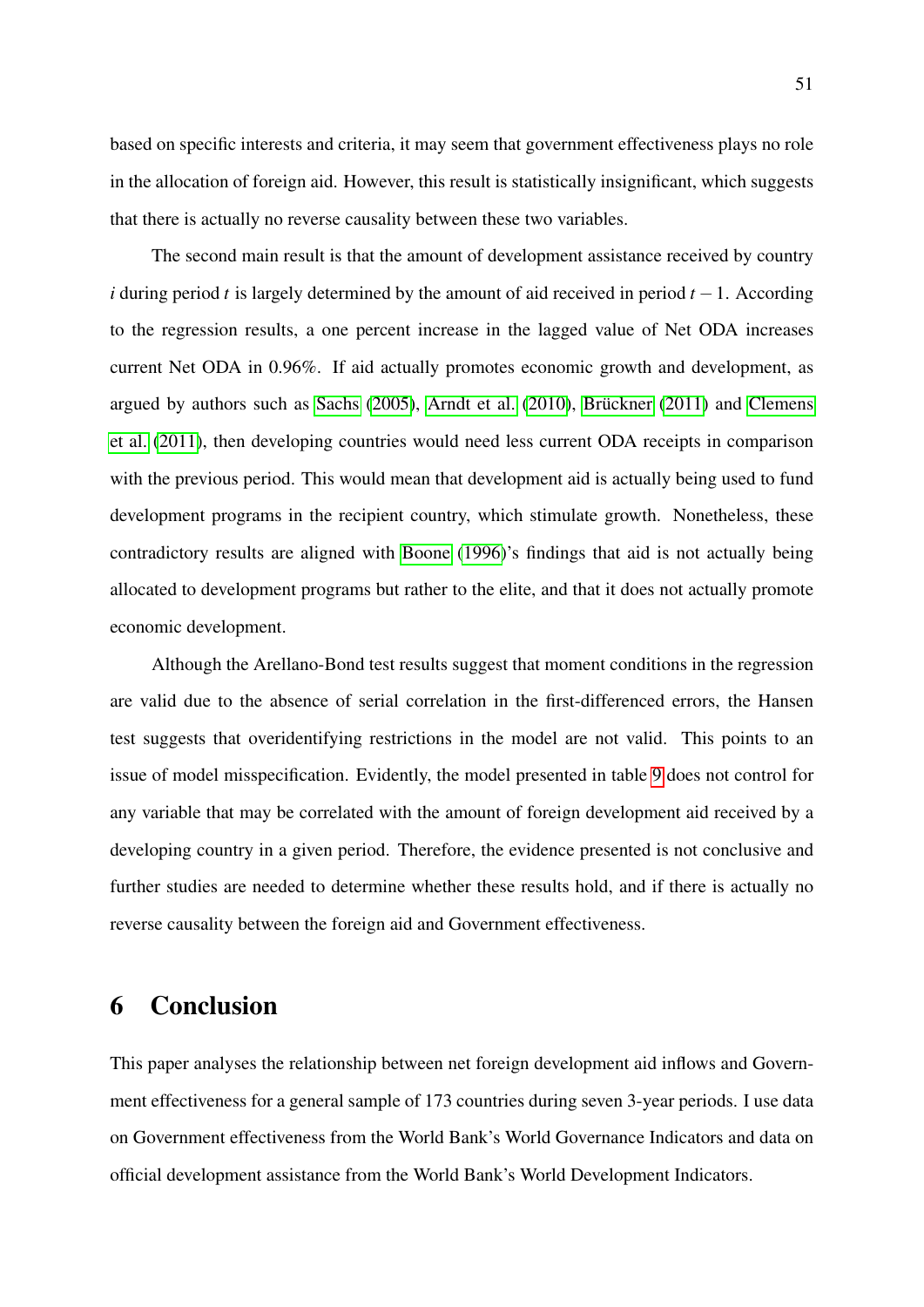I estimate a dynamic panel specification using Government effectiveness as a dependent variable, the logarithm of net official development assistance as independent variable, and controlling for income level, population density, gender diversity, control of corruption and political constraints. I estimate a series of system GMM specifications, that solve the problem of weak instruments present in [Arellano & Bond](#page-53-9) [\(1991\)](#page-53-9), while dealing with issues of endogeneity, heterogeneity and serial correlation.

Using a system GMM estimator with 33 instruments, and a sample of 137 countries with 715 observations, I find that current net official development assistance inflows have a negative, significant effect on a country's current level of Government effectiveness. These findings are consistent with [Deaton](#page-55-3) [\(2015\)](#page-55-3) and [Moss et al.](#page-57-4) [\(2006\)](#page-57-4), who argue that foreign aid undermines a Governments ability to establish effective institutions, develop strong fiscal capacity and render account to its citizens. Furthermore, the relationship between foreign aid and Government effectiveness is linear and exhibits no diminishing returns.

The system GMM estimation also reveals that GDP per capita, population density, gender diversity in the legislative branch, control of corruption, and political constraints have positive, significant effects on Government effectiveness. These findings are consistent with the previous research and literature regarding the determinants of Government effectiveness. Therefore, political development programs should focus on promoting improvements in these variables, rather than disbursing development aid conditional on governance characteristic, which actually hinders the ability of Governments to provide public services and infrastructure and develop and implement policy reforms. Further research is needed regarding the mechanisms through which these variables may favor Government effectiveness, as well as the intermediate mechanisms by which foreign aid diminishes Government effectiveness.

Nonetheless, the final model specified and analyzed faces issues of serial correlation in first differenced errors and invalid overidentifying restrictions, as a result of the inclusion of the political constraints control variable. Although it seems that these results are a consequence of problems with the data, it may also be a signal of model misspecification. However, failing to include this variable would generate an omitted variable bias, with the certainty of a model misspecification. Furthermore, the analysis of the omitted variable bias shows that omitting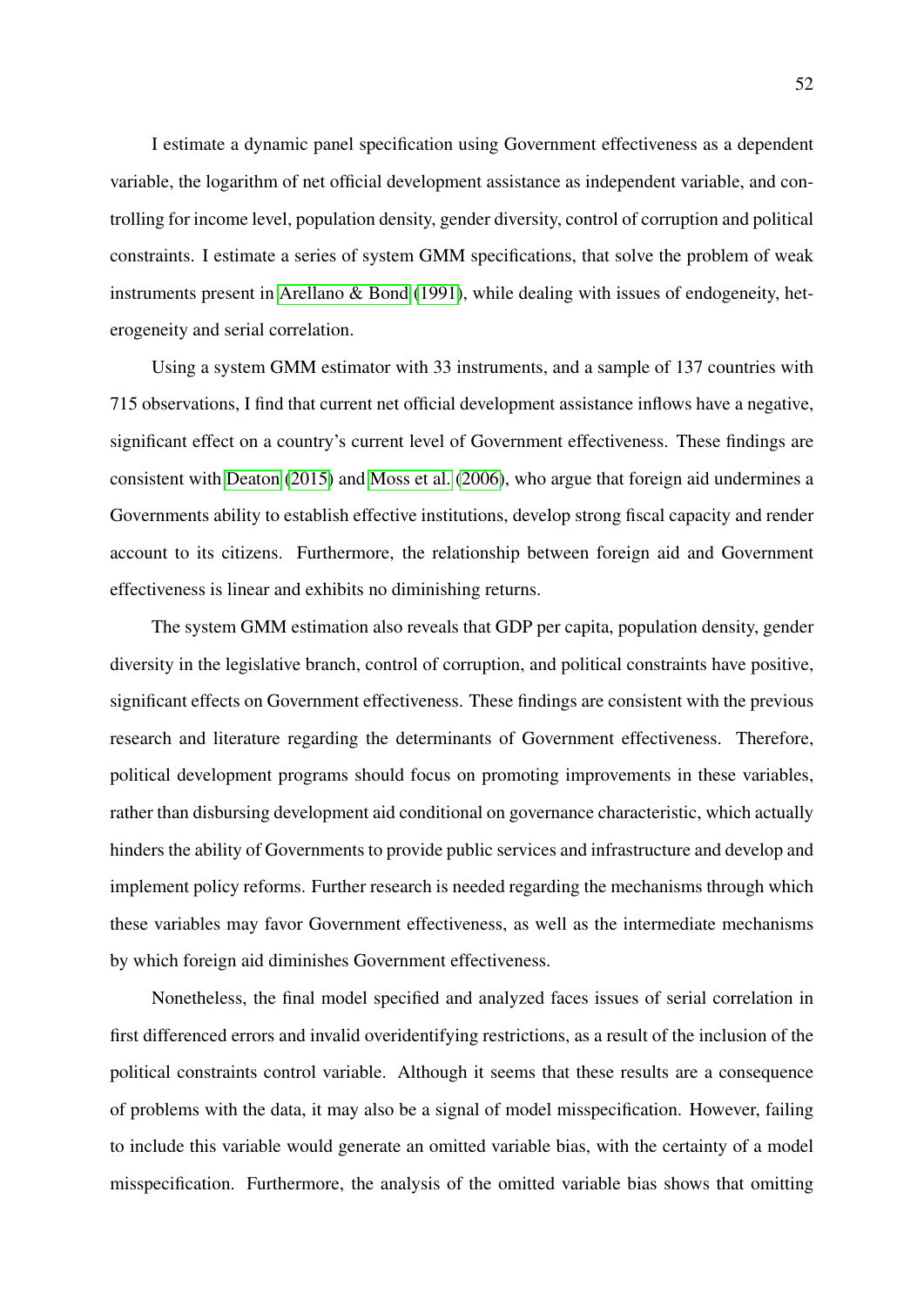the variable of political constraints biases coefficients in the expected direction in all but one variable. This suggest that the system-GMM estimation with the whole set of control variables is unbiased, even though the Arellano-Bond and Hansen tests are not powerful enough.

This paper also studies the reverse causality between Government effectiveness and foreign aid. As a growing number of agencies have developed programs of aid disbursement conditional on good governance characteristics, the level of a country's Government effectiveness may be an important determinant of the amount of Official Development Assistance received. However, contrary to what is expected, estimating a System GMM with 28 instruments, a sample of 173 countries and 931 observations, I find that current Government effectiveness has a negative, insignificant effect over the amount of current net foreign aid inflows received by country *i*. This suggests that in general, aid disbursements do not follow good governance characteristics. Probably, according to [Kuziemko & Werker](#page-57-5) [\(2006\)](#page-57-5) and [Alesina & Dollar](#page-53-7) [\(2000\)](#page-53-7), foreign aid disbursements are more responsive to political domestic and international interests.

Finally, the reverse causality results reveal that current foreign aid receipts in country *i* are largely determined by the country's past receipts of foreign aid. Specifically, the lagged value of net official development assistance inflows in country *i* have a positive, significant effect on the country's current amount of foreign aid receipts. These results imply that Official Development Assistance is not achieving its purpose of promoting economic growth and development. If that would be the case, then foreign aid receipts would decrease in future periods. Future research should focus precisely on finding the reasons why ODA is not being effective, and on determining whether it is being allocated to its original purposes or not.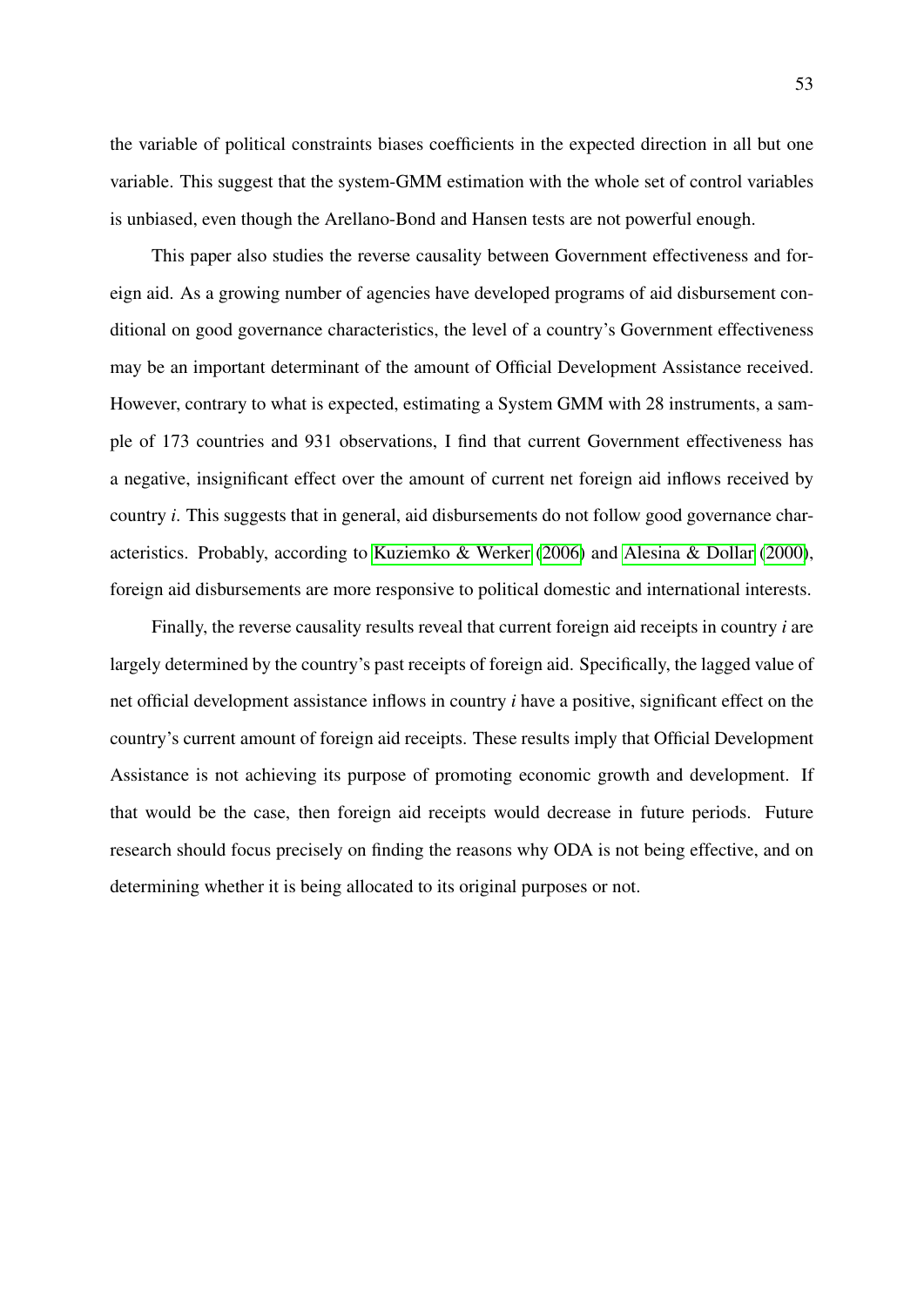### <span id="page-53-0"></span>7 Bibliography

- <span id="page-53-3"></span>Acemoglu, D., Johnson, S., & Robinson, J. A. (2001). The colonial origins of comparative development: An empirical investigation. *The American Economic Review*, *91*(05), 1369– 1401.
- <span id="page-53-5"></span>Adserá, A., Boix, C., & Payne, M. (2003). Are You Being Served? Political Accountability and Quality of Governance. *The Journal of Law, Economics and Organization*, *19*(02), 445–490.
- <span id="page-53-4"></span>Aguiar, M. & Amador, M. (2011). Growth in the Shadow of Expropriation. *The Quarterly Journal of Economics*, *126*.
- <span id="page-53-6"></span>Ahlerup, P. & Hansson, G. (2011). Nationalism and government effectiveness. *Journal of Comparative Economics*, *39*, 431–451.
- <span id="page-53-7"></span>Alesina, A. & Dollar, D. (2000). Who Gives Foreign Aid To Whom And Why? *Journal of Economic Growth*, *05*, 33–63.
- <span id="page-53-9"></span>Arellano, M. & Bond, S. (1991). Some Tests of Specification for Panel Data: Monte Carlo Evidence and an Application to Employment Equations. *The Review of Economic Studies*, *58*(02), 277–297.
- <span id="page-53-10"></span>Arellano, M. & Bover, O. (1995). Another look at the instrumental variable estimation of errorcomponents models. *Journal of Econometrics*, *68*, 29–51.
- <span id="page-53-1"></span>Arndt, C., Jones, S., & Tarp, F. (2010). Aid, Growth, and Development. Have We Come Full Circle? *UNU WIDER*.
- <span id="page-53-2"></span>Arndt, C., Jones, S., & Tarp, F. (2015). Assessing Foreign Aid's Long-Run Contribution to Growth and Development. *World Development*, *69*, 6–18.
- <span id="page-53-8"></span>Arndt, C. & Oman, C. (2008). The Politics of Governance Ratings. *Maastricht Graduate School of Governance*.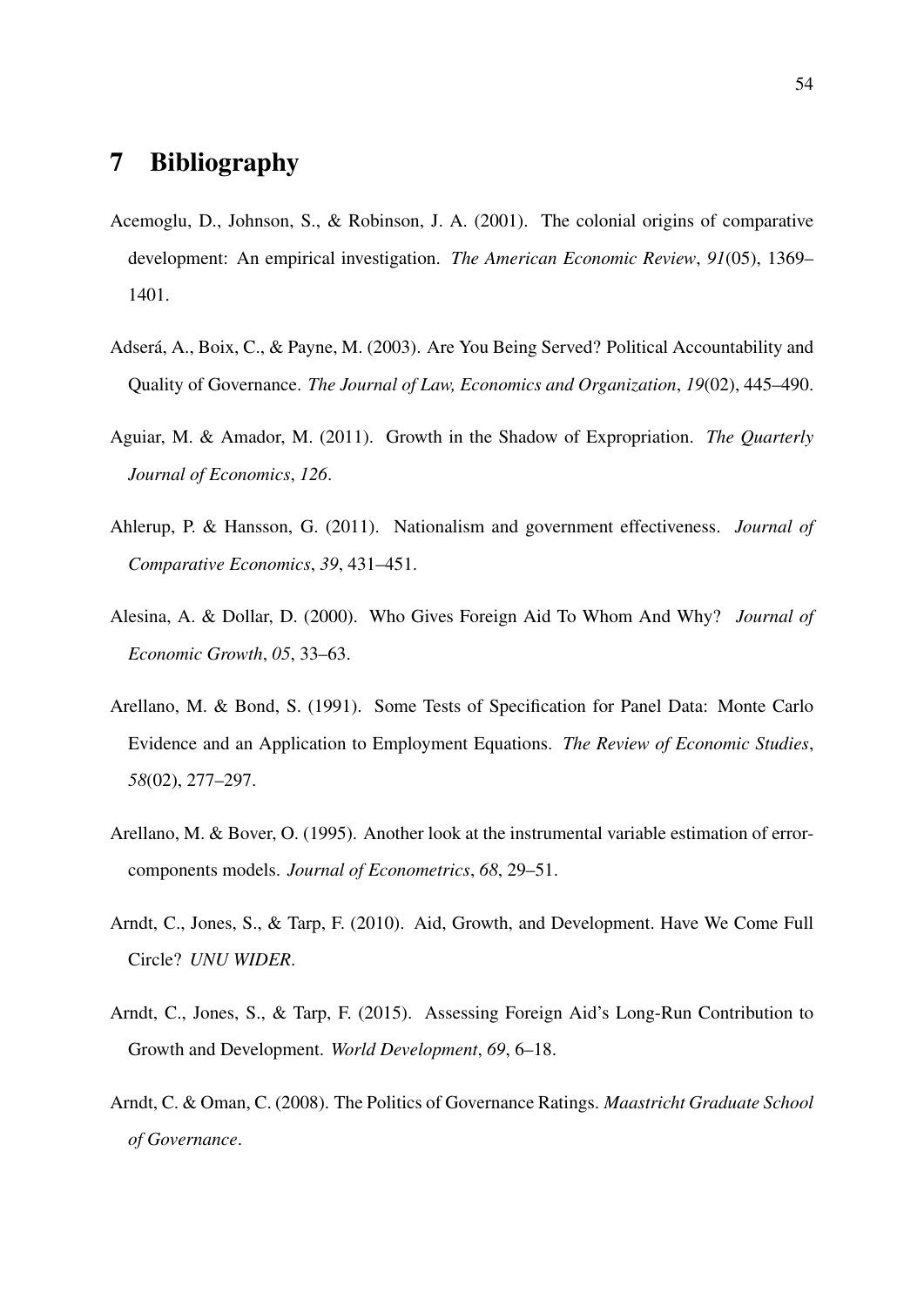- <span id="page-54-9"></span>Asongu, S. A. (2013). On the effectiveness of foreign aid in institutional quality. *African Governance and Development Institute Working Paper*.
- <span id="page-54-6"></span>Barro, R. J. (1990). Government spending in a simple model of endogenous growth. *Journal of Political Economy*, *98*, 103–126.
- <span id="page-54-7"></span>Bauer, P. T. (1969). Dissent on development. Revised version af a talk at the University of Glasgow, May 1968.
- <span id="page-54-5"></span>Bearce, D. H. & Tirone, D. C. (2010). Foreign Aid Effectiveness and the Strategic Goals of Donor Governments. *The Journal of Politics*, *72*(03), 837–851.
- <span id="page-54-10"></span>Blundell, R. & Bond, S. (1998). Initial conditions and moment restrictions in dynamic panel data models. *Journal of Econometrics*, *87*, 115–143.
- <span id="page-54-8"></span>Boone, P. (1996). Politics and the effectiveness of foreign aid. *European Economic Review*, *40*, 289–329.
- <span id="page-54-3"></span>Boyne, G. A. (2003). Sources of public service improvement: A critical review and research agenda. *Journal of Public Administration Research and Theory*, *13*(03), 367–394.
- <span id="page-54-4"></span>Brewer, G. A., Choi, Y., & Walker, R. M. (2007). Accountability, corruption and government effectiveness in Asia: An exploration of World Bank Governance Indicators. *International Public Management Review*, *08*(02), 200–219.
- <span id="page-54-2"></span>Brewer, G. A. & Selden, S. C. (2000). Why Elephants Gallop: Assessing and Predicting Organizational Performance in Federal Agencies. *Journal of Public Administration Research and Theory*, *10*(04), 685–711.
- <span id="page-54-0"></span>Brückner, M. (2011). On the simultaneity problem in the aid and growth debate. *Journal of Applied Econometrics*.
- <span id="page-54-1"></span>Burnside, C. & Dollar, D. (2000). Aid, Policies and Growth. *The American Economic Review*, *90*(04).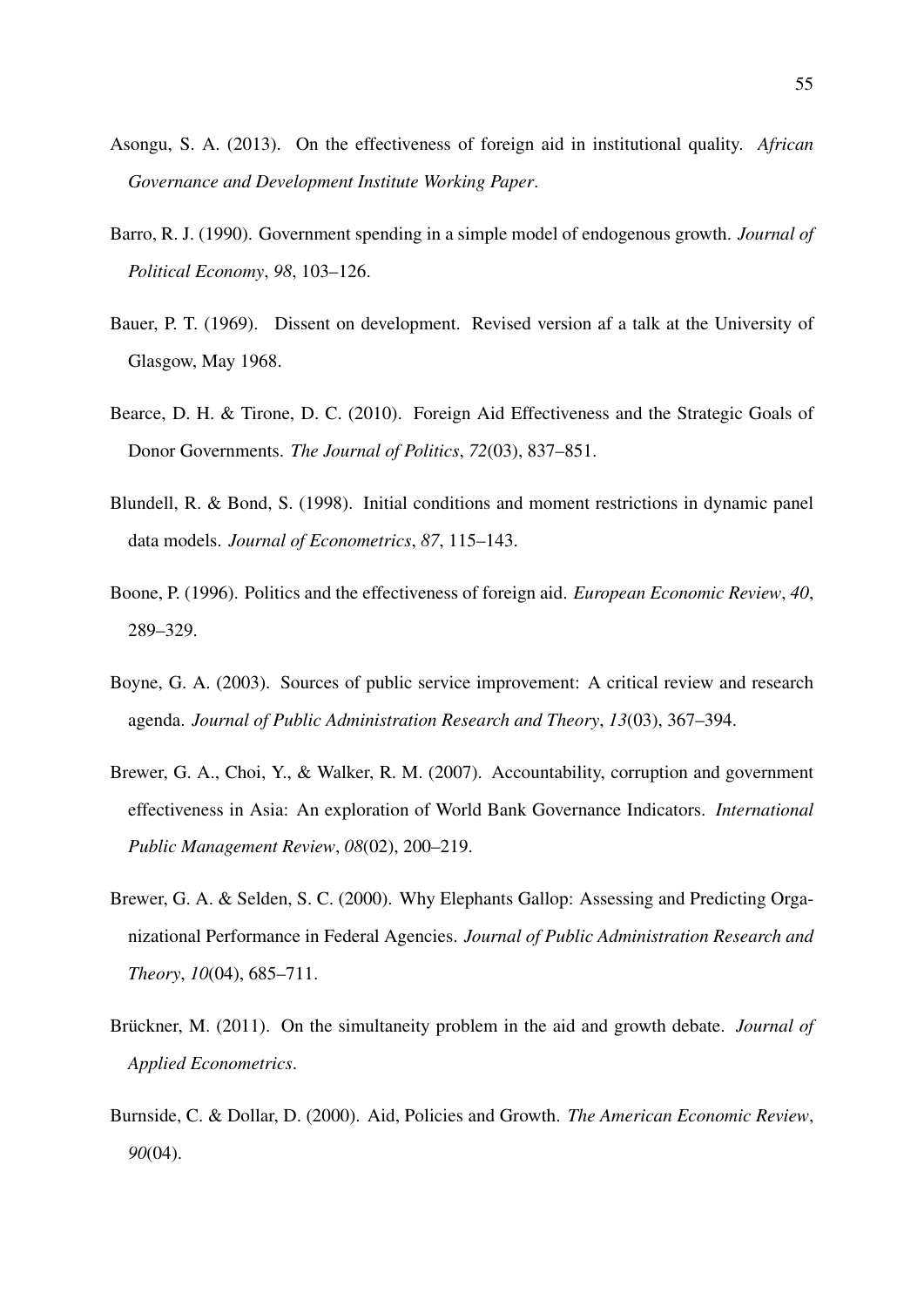- <span id="page-55-11"></span>Chao, J. (2015). How Does Foreign Aid affect Political Stability? *University of California, Berkeley*. Unpublished thesis.
- <span id="page-55-6"></span>Chen, B. & Feng, Y. (1996). Some political determinants of economic growth: Theory and empirical implications. *Journal of Political Economy*, *12*(4).
- <span id="page-55-0"></span>Chenery, H. & Strout, A. (1966). Foreign Assistance and Economic Development. *The American Economic Review*, *56*(4), 679–733.
- <span id="page-55-1"></span>Clemens, M. A., Radelet, S., Bhavnani, R. R., & Bazzi, S. (2011). Counting chickens when they hatch: Timing and the effects of aid on growth. *The Economic Journal*.
- <span id="page-55-3"></span>Deaton, A. (2015). *The Great Escape: Health, Wealth, and the Origins of Inequality*. Princeton, New Jersey: Princeton University Press.
- <span id="page-55-8"></span>Dietrich, S. & Winters, M. S. (2015). Foreign Aid and Government Legitimacy. *Journal of Experimental Political Science*, *2*, 164–171.
- <span id="page-55-7"></span>Dollar, D. & Svensson, J. (2000). What explains the success or failure of structural adjustment programs? *The Economic Journal*, *110*(466), 894–917.
- <span id="page-55-2"></span>Easterly, W. (2003). Can foreign aid buy growth? *The Journal of Economic Perspectives*, *17*(03).
- <span id="page-55-4"></span>Easterly, W. & Rebelo, S. (1993). Fiscal Policy and Economic Growth. *Journal of Monetary Economics*, *32*.
- <span id="page-55-10"></span>Easterly, W., Roodman, D., & Levine, R. (2004). New data, new doubts: A Comment on Burnside and Dollar's 'Aid, Policies, and Growth' (2000). *The American Economic Review*, *94*(03).
- <span id="page-55-5"></span>Fischer, S. (1993). The role of macroeconomic factors in growth. *Journal of Monetary Economics*, *32*.
- <span id="page-55-9"></span>Garcia-Sanchez, I. M., Cuadrado-Ballesteros, B., & Frias-Aceituno, J. (2013). Determinants of Government Effectiveness. *International Journal of Public Administration*, *36*.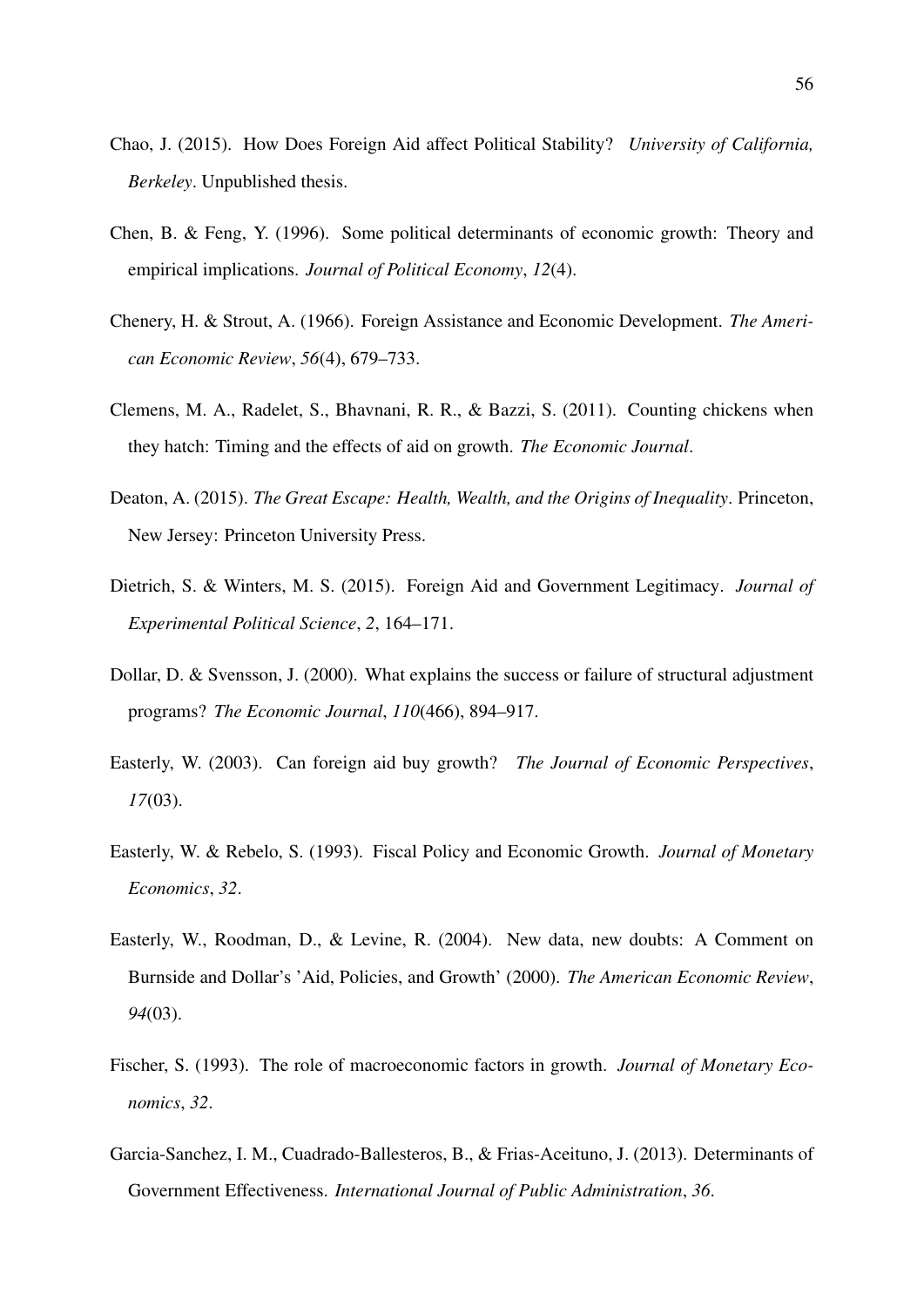- <span id="page-56-8"></span>Guisan, M. (2009). Government Effectiveness, Education, Economic Development and Well-Being: Analysis of European Countries in Comparison with the United States and Canada. *Applied Econometrics and International Development*, *09*(01), 39–55.
- <span id="page-56-10"></span>Hauk, W. R. & Wacziarg, R. (2009). A Monte Carlo study of growth regressions. *Journal of Economic Growth*, *14*(103-147), 103–147.
- <span id="page-56-11"></span>Hausman, J. A. (1978). Specification tests in econometrics. *Econometrica*, *46*(6), 1251–1271.
- <span id="page-56-6"></span>Heinrich, C. J. (2002). Outcomes-based performance management in the public sector: Implications for government accountability and effectiveness. *Public Administration Review*, *62*(06), 712–725.
- <span id="page-56-5"></span>Ingraham, P. W., Joyce, P. G., & Donahue, A. K. (2003). *Government Performance: Why Management Matters*. Baltimore, MD: John Hopkins University Press.
- <span id="page-56-2"></span>Johnson, D., Goldstein-Plesser, G., & Zajonc, T. (2014). Can Foreign Aid Create an Incentive for Good Governance? Evidence from the Millennium Challenge Corporation. *USAID*.
- <span id="page-56-0"></span>Jones, S. & Tarp, F. (2016). Does foreign aid harm political institutions? *Journal of Development Economics*, *118*.
- <span id="page-56-1"></span>Kaufmann, D. (2009). Aid Effectiveness and Governance: The Good, the Bad and the Ugly. *Development Outreach World Bank Institute*.
- <span id="page-56-9"></span>Kaufmann, D., Kraay, A., & Mastruzzi, M. (2008). Governance Matters VII: Aggregate and Individual Governance Indicators 1996-2007. *The World Bank*.
- <span id="page-56-3"></span>Kaufmann, D., Kraay, A., & Mastruzzi, M. (2010). The Worldwide Governance Indicators: Methodology and Analytical Issues. *World Bank Policy Research Working Paper*.
- <span id="page-56-4"></span>Kaufmann, D., Kraay, A., & Zoido-Lobatón, P. (1999). Governance Matters. *World Bank Policy Research Working Paper*.
- <span id="page-56-7"></span>Kim, S. (2004). Individual-level factors and organizational performance in government organizations. *Journal of Public Administration Research and Theory*, *15*(02), :245–261.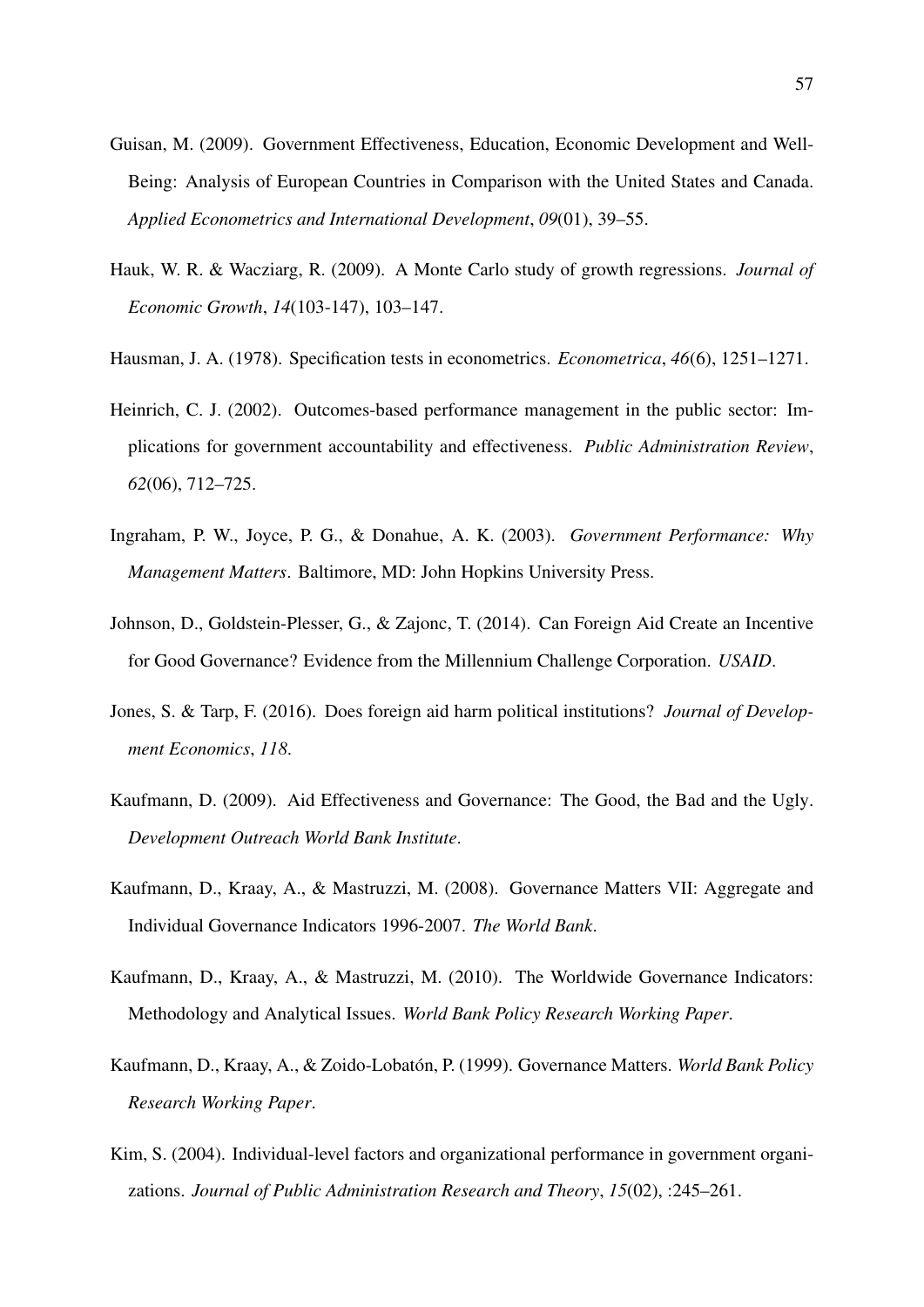- <span id="page-57-3"></span>Knack, S. (2004). Does Foreign Aid Promote Democracy? *International Studies Quarterly*, *48*(01).
- <span id="page-57-5"></span>Kuziemko, I. & Werker, E. (2006). How Much is a Seat on the Security Council Worth? Foreign Aid and Bribery at the United Nations. *Journal of Political Economy*.
- <span id="page-57-6"></span>Lee, S.-Y. & Whitford, A. B. (2009). Government effectiveness in comparative perspective. *Journal of Comparative Policy Analysis*.
- <span id="page-57-9"></span>Millenium Challenge Corporation (n.d.). Government Effectiveness Indicator. Retrieved on March 22, 2018 from [https://www.mcc.gov/who-we-fund/indicator/](https://www.mcc.gov/who-we-fund/indicator/government-effectiveness-indicator) [government-effectiveness-indicator](https://www.mcc.gov/who-we-fund/indicator/government-effectiveness-indicator).
- <span id="page-57-1"></span>Minoiu, C. & Reddy, S. G. (2010). Development aid and economic growth: A positive long-run relation. *The Quarterly Review of Economics and Finance*, *50*.
- <span id="page-57-8"></span>Montes, G. C. & Paschoal, P. C. (2015). Corruption: what are the effects on government effectiveness? Empirical evidence considering developed and developing countries. *Applied Economics Letters*, *23*(02), 146–150.
- <span id="page-57-4"></span>Moss, T., Pettersson, G., & van de Walle, N. (2006). An Aid-Institutions Paradox? A Review Essay on Aid Dependency and State Building in Sub-Saharan Africa. *Center for Global Development Working Paper*, (74).
- <span id="page-57-7"></span>Moynihan, D. P. & Pandey, S. K. (2005). Testing How Management Matters in an Era of Government by Performance Management. *Journal of Public Administration Research and Theory*, *15*(03).
- <span id="page-57-2"></span>Murphy, R. G. & Tresp, N. G. (2006). Government Policy and the Effectiveness of Foreign Aid. *Boston College Working Papers in Economics*, (647).
- <span id="page-57-0"></span>OECD (2016). Development aid rises again in 2016 but flows to poorest countries dip. Retrieved on March 22, 2018 from [http://www.oecd.org/dac/](http://www.oecd.org/dac/development-aid-rises-again-in-2016-but-flows-to-poorest-countries-dip.htm) [development-aid-rises-again-in-2016-but-flows-to-poorest-countries-dip.](http://www.oecd.org/dac/development-aid-rises-again-in-2016-but-flows-to-poorest-countries-dip.htm) [htm](http://www.oecd.org/dac/development-aid-rises-again-in-2016-but-flows-to-poorest-countries-dip.htm).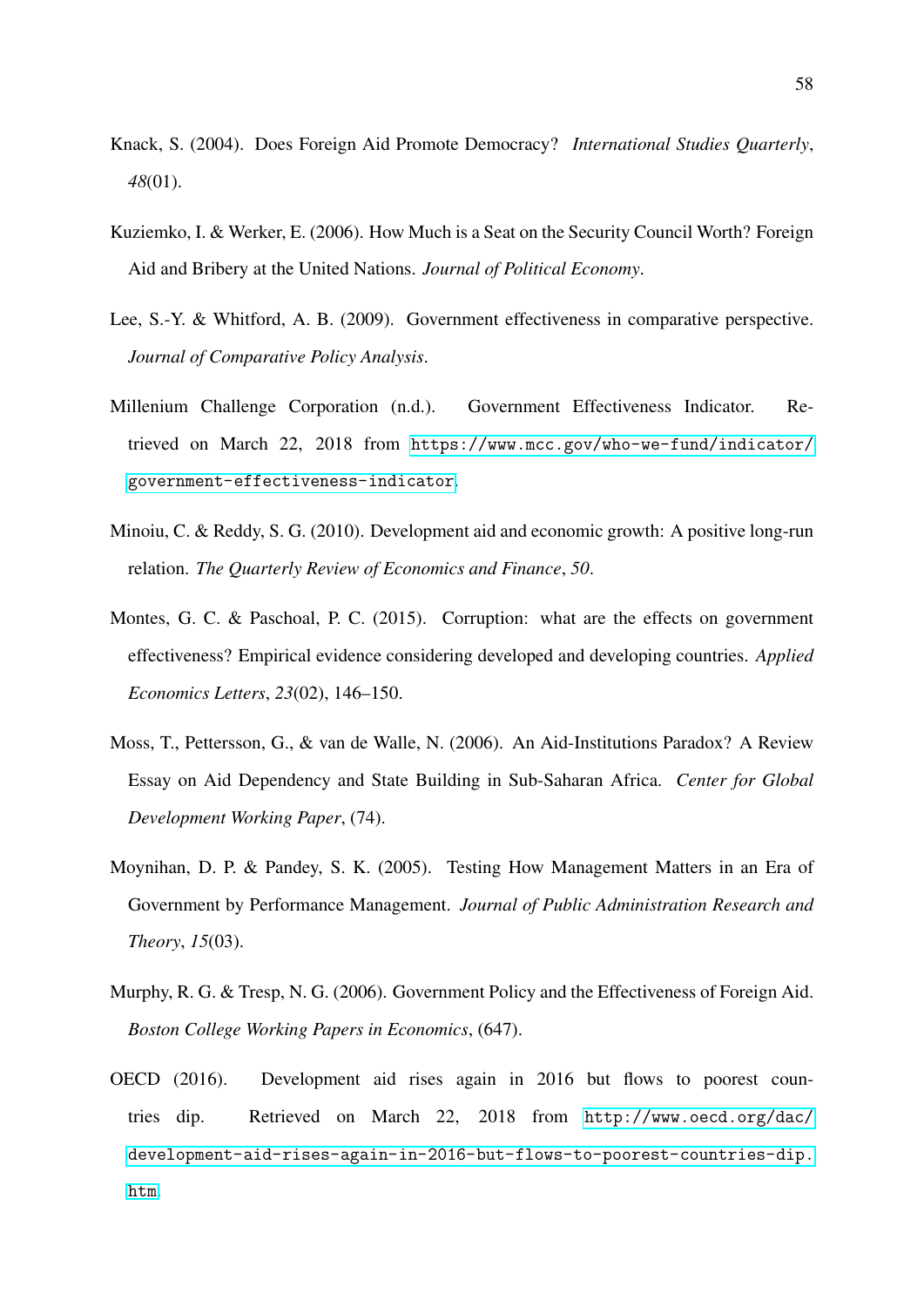- <span id="page-58-9"></span>OECD (2018). *Geographical Distribution of Financial Flows to Developing Countries 2018: Disbursements, Commitments, Country Indicators*. Paris: OECD Publishing.
- <span id="page-58-5"></span>O'Toole, L. J. & Meier, K. J. (1999). Modeling the Impact of Public Management: Implications of Structural Context. *Journal of Public Administration Research and Theory*, *09*(04), 505– 526.
- <span id="page-58-6"></span>O'Toole, L. J. & Meier, K. J. (2003). Plus ca Change: Public Management, Personnel Stability, and Organizational Performance. *Journal of Public Administration Research and Theory*, *13*(01), 43–64.
- <span id="page-58-7"></span>Papanek, G. F. (1973). Aid, Foreign Private Investment, Savings, and Growth In Less Developed Countries. *Journal of Political Economy*, *81*(1).
- <span id="page-58-4"></span>Putnam, R. (1993). *Making Democracy Work: Civic Traditions in Modern Italy*. Princeton, New Jersey: Princeton University Press.
- <span id="page-58-3"></span>Rainey, H. G. & Steinbauer, P. (1999). Galloping Elephants: Developing Elements of a Theory of Effective Government. *Journal of Public Administration Research and Theory*, *09*(01).
- <span id="page-58-1"></span>Rajan, R. G. & Subramanian, A. (2008). Aid and Growth: What Does the Cross-Country Evidence Really Show? *Review of Economics and Statistics*, *90*(04).
- <span id="page-58-10"></span>Ram, R. (2004). Recipient country's policies and the effect of foreign aid on economic growth in developing countries: Additional evidence. *Journal of International Development*, *16*, 201–211.
- <span id="page-58-8"></span>Randhawa, G. K. (2012). Foreing Aid in Economic Development. *International Journal of Computing Business Research*, 2229–6166.
- <span id="page-58-0"></span>Sachs, J. (2005). *The End of Poverty*. New York: The Penguin Press.
- <span id="page-58-2"></span>Sachs, J. & Warner, A. (1995). Economic Reform and the Process of Global Integration. *Brookings Papers on Economic Activity*, *26*.